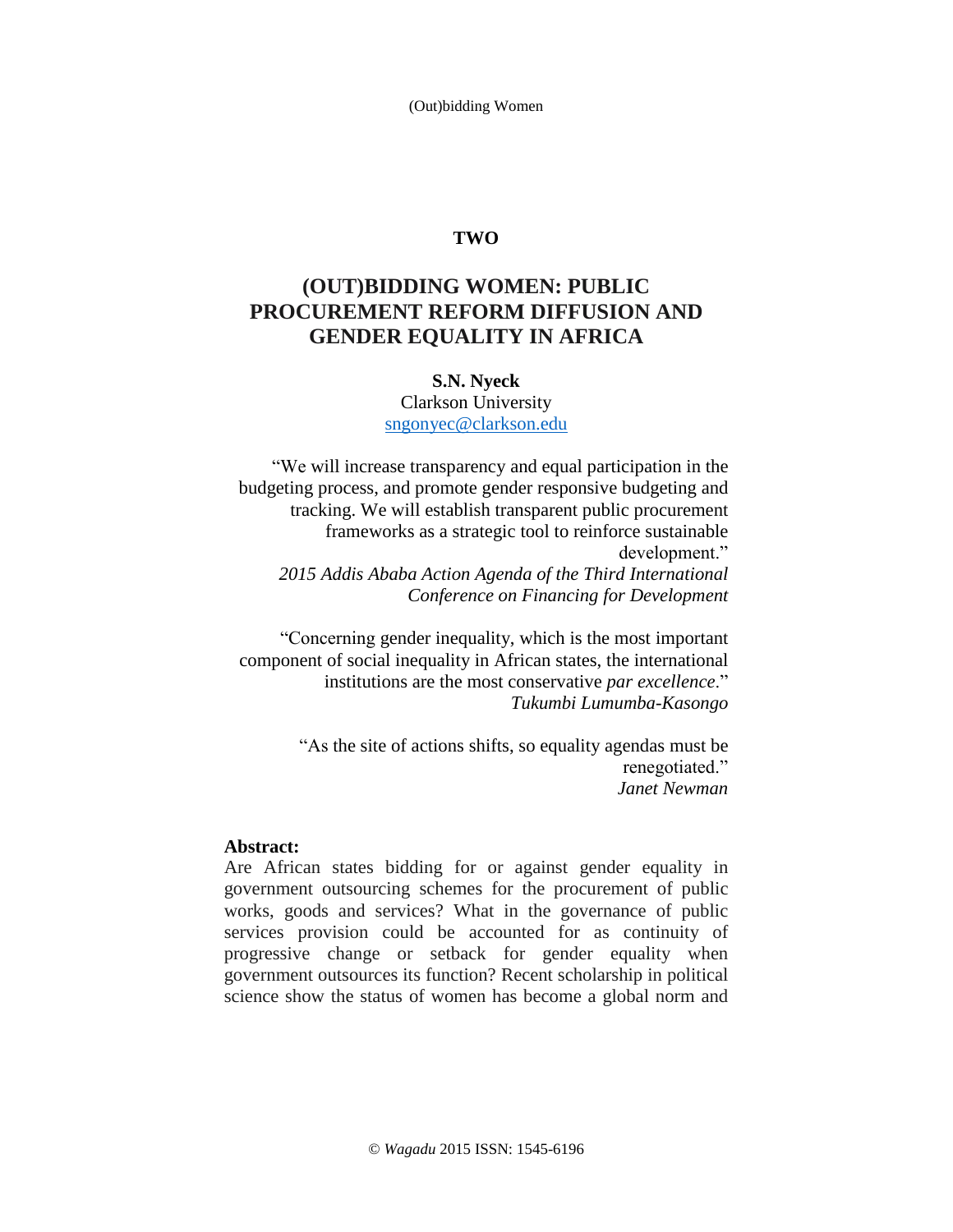an indicator of development that speaks to the homogenization of an international society. It is widely recognized that economic arrangements that exclude women's participation are detrimental to the overall economic growth of nation-states. Change in the core functions of the state through outsourcing schemes, however, forces us to query the resilience of gender equality as a key normative variable for policy diffusion within the international society. This essay is concerned with the challenges and opportunities at the intersection of global pressure for policy reform in government outsourcing and national priorities for gender equality. Outsourcing is one way in which governments purchase from the private sector the goods and services they need to fulfill their public mission. Focus here is on the trajectories that gender equality has taken within the context of government outsourcing in Africa. Far from norm emulation, global neoliberal public procurement policy reform has mainly been diffused in Africa through pressure from international institutions and stronger states.

#### **Introduction**

Are African states bidding for or against gender equality in government outsourcing schemes for the procurement of public works, goods and services? What in the governance of public services provision could be accounted for as continuity of progressive change or setback for gender equality when government outsources its function? Recent scholarship in political science shows the status of women has become a global norm and an indicator of development that speaks to the homogenization of an international society. It is widely recognized that economic arrangements that exclude women's participation are detrimental to the overall economic growth of nation-states. Scholars have interpreted the spectacular transformation of women-states relations (women's suffrage, sex quota laws, and women's representation in national policy bureaus) as implying the victory of individualization and of the state as the chief mode of political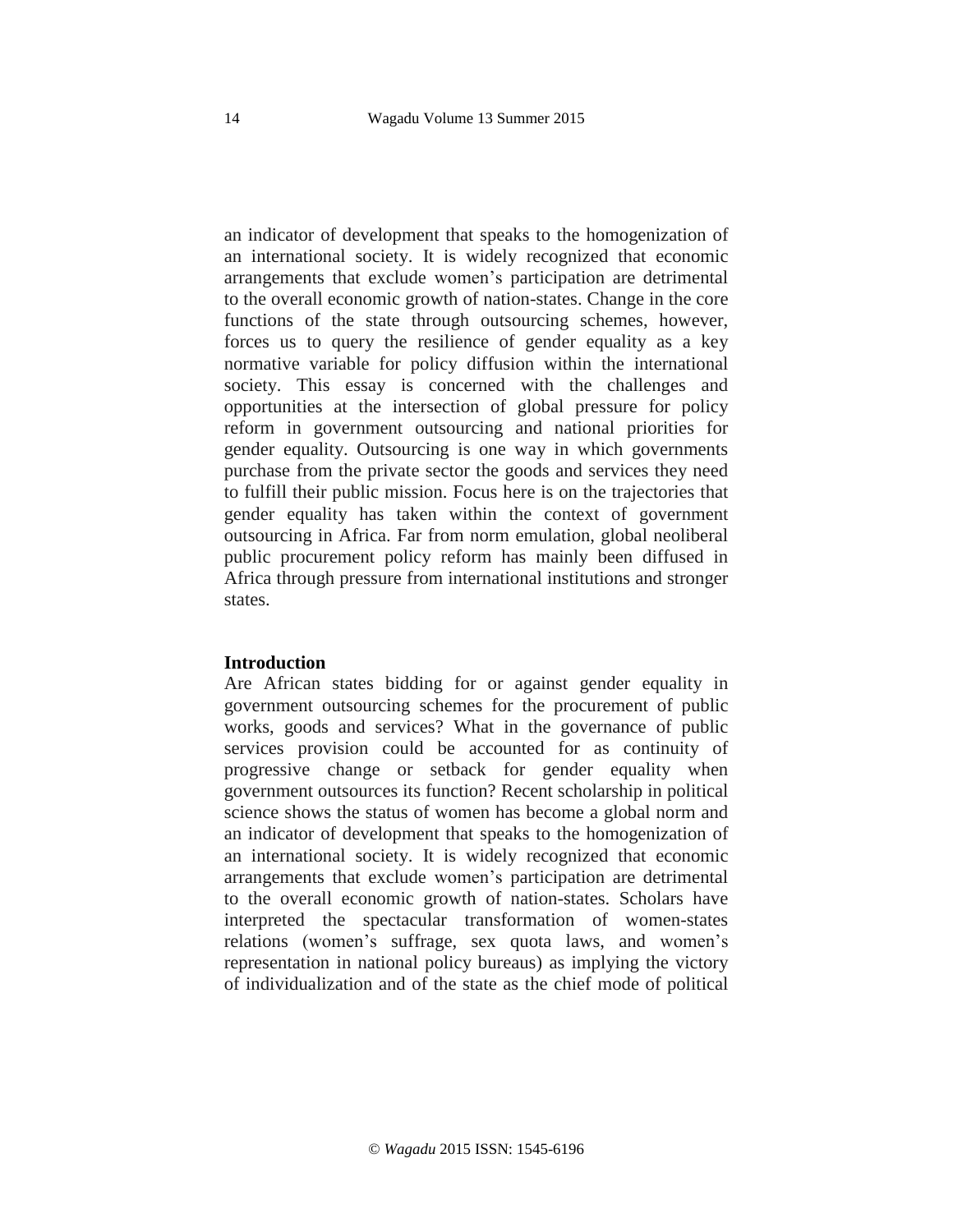$\overline{a}$ 

organization (Towns, 2010). Since 2010, the proportion of seats in a single or lower chamber held by women in national parliaments in Africa, South of the Sahara (all income combined), has been either higher than or equal to global average (World Bank, 2015). As of August 2015, women in national parliaments (both houses combined) represented about 23 percent of World average. Yet, sixteen African states located South of the Sahara make up the top 50 list of countries whose women's representation is higher than 24 percent in national parliaments (IPU, 2015). Not only has universal suffrage been adopted everywhere on the continent, but Liberia, Burundi, Gabon, Malawi, Mauritius, the Central African Republic, and Zambia have joined a small circle of states headed by women albeit with different mandates. Cultural attitudes toward women and structural barriers against their inclusion in public leadership positions are changing thanks to women's organizing and international efforts to bring about gender equality worldwide (Rupp, 1997; True, 2001; Inglehart & Norris, 2003).

Change in the core functions of the state through outsourcing schemes, however, forces us to query the resilience of gender equality as a key normative variable for policy diffusion within the international society. This essay is concerned with the challenges and opportunities at the intersection of global pressure for policy reform in public procurement<sup>1</sup> and national priorities for gender equality. Public procurement is one way in which governments purchase from the profit and nonprofit private sectors, the goods and services they need to fulfill their public mission.<sup>2</sup> How African states have reacted to international pressure to reform public procurement will be made obvious in this contribution. Focus, however, is on the trajectories that gender equality has taken within the context of government outsourcing in

<sup>&</sup>lt;sup>1</sup> Terminology differs across countries. Government outsourcing, government commissioning, government purchasing, public procurement, privatization, public-private partnerships are the many names that capture the same phenomenon under study. I use the term government outsourcing and public procurement interchangeably.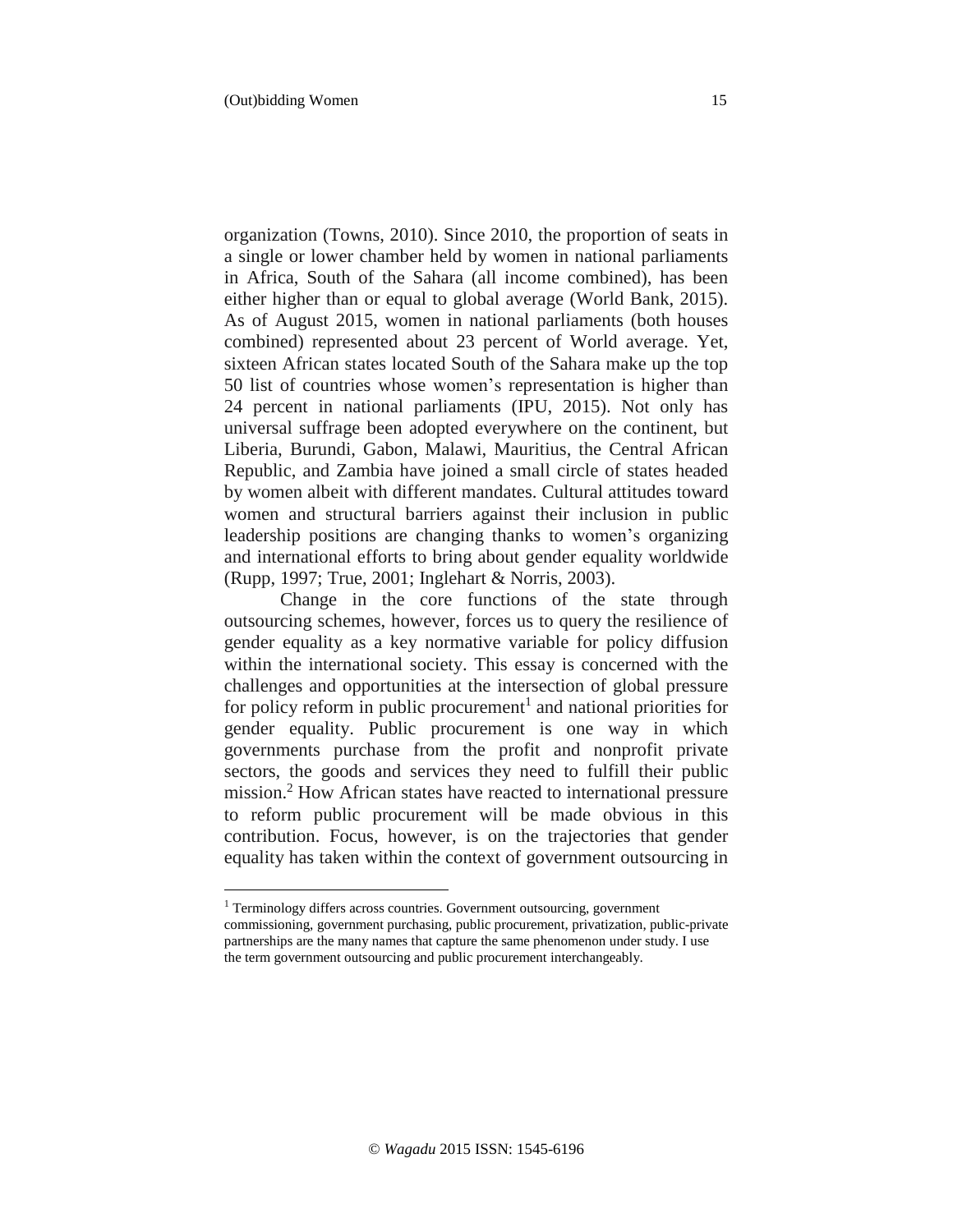Africa. Far from gender norm emulation, global liberal public procurement reform has mainly been diffused in Africa through pressure from international institutions and stronger states. This pattern of policy diffusion, however, works paradoxically with regard to women and gender equality. While it effectively footnotes the gender concerns of women as users of public works, goods, and services, it simultaneously, but selectively hails entrepreneurial categories of gender performance and production by women. This contradictory/complementary citation of women as users and producers of outsourced works, goods and services has the potential to polarize women's interests as well as to open up new spaces for women's economic leadership. This potential for leadership, however, is hard to attain without new mobilization/advocacy strategies by concerned groups and scholarship on the impact of procurement schemes on gender equality. I use the term "Africa" here to capture a regional dynamic. My goal is not to present a comparative study of all the countries, but rather to investigate the gendered dimensions of government outsourcing (or the lack thereof) through an analysis of international demands and recommendations for policy reform resulting into national priorities. I am using the term 'gender equality' to primarily focus on the politics of equal access to public procurement socio-economic opportunities by women. My analysis takes an interpretative path in reviewing global policy diffusion using the World Bank's public procurement country reports (henceforth WBPPCR) that often preceded change in government procurement policy in Africa to examine their sensitivity (or the lack thereof) to gender equality. I also analyze selected national policies such as public procurement laws and regulations to assess the extent to which they converge or diverge from international expectations about gender equality. The Interpretative Policy Analysis Method (Rabinow & Sullivan 1987; Yanow & Schwartz-Shea, 2006, 2012), allows me to query the meaning of policy through a study of its symbolic language, objects, acts and frames of reference. The method is particularly useful to the study of social policy/justice concerns within institutions as it shifts the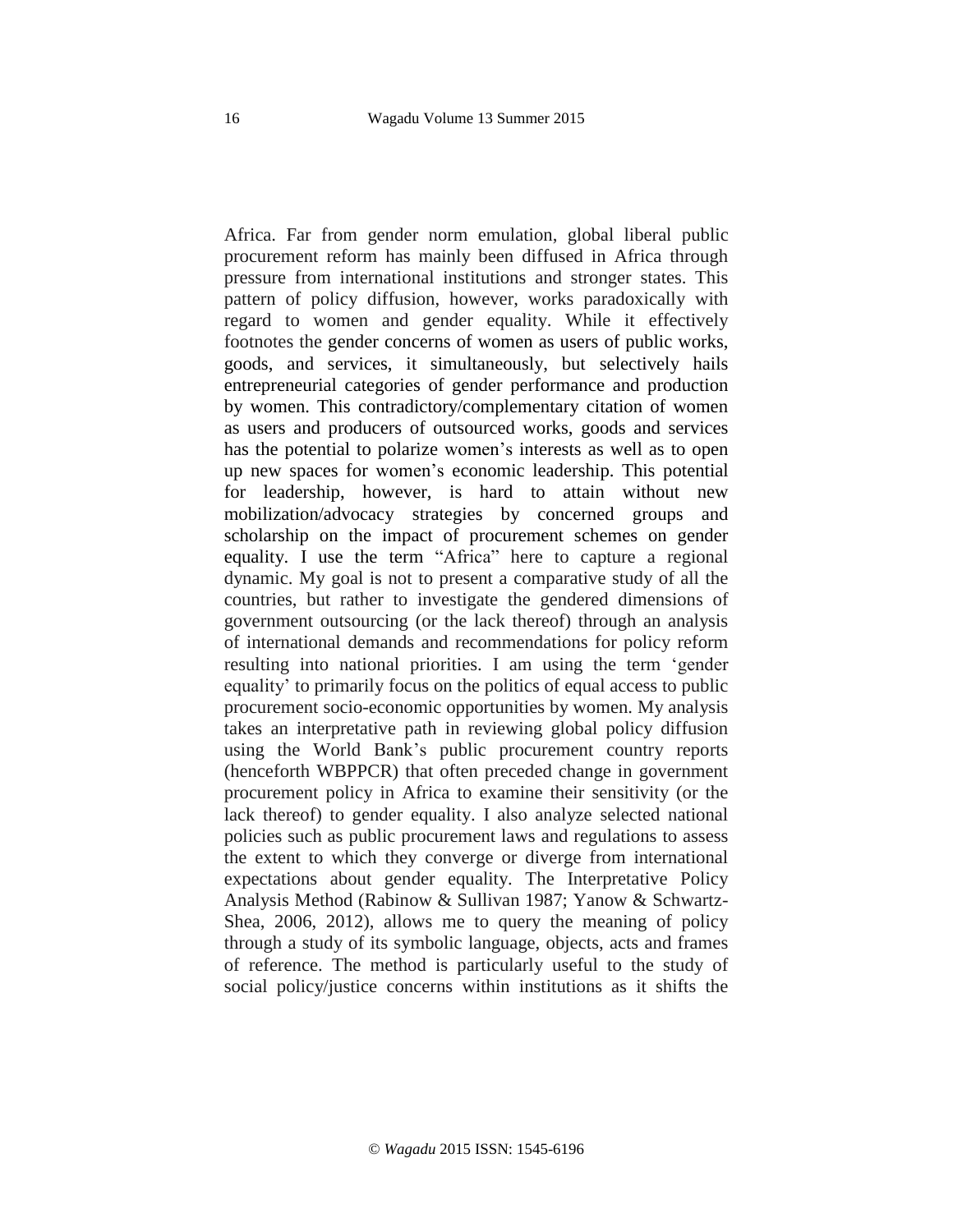frame of reference from "thinking about values as costs and benefits to thinking about them more as a set of meanings" (Yanow, 2000). I am interested in the critical value of gendered meanings embedded in national public procurement regulations and practices in selected countries in Africa.

# **Global Agenda Setting on Trade and Gender Equality: A Twin Birth**

The mid-1990s were important years for global policy agenda setting. In 1994, world leaders gathered in Marrakesh, Morocco, and agreed to create the World Trade Organization (WTO) to set the rules that were to govern the global marketplace. Key to the missions of the WTO was the creation of a viable multilateral trading system based on expanded production and trade in goods and services. The objectives of economic liberalization were promising for the developing countries. More economic exchanges could increase their share in the growth of international trade through mutually beneficial arrangements based on tariffs reduction and the elimination of discriminatory treatment. The thought then and now, was that the opening up of markets could be successful if appropriate institutions were put in place to ensure both transparency, competition, and value for money. Public procurement is one of the platforms the WTO has recognized as needing transparent rules that promote competition between the contracting parties. The plurilateral General Agreement on Government Procurement (1994, henceforth GPA) and the Revised Agreement on Government Procurement (2014) attest to the growing importance of procurement in the public expenditures of the developed and developing countries. The two important features of the GPA are its binding legal character on member states, and it's almost exclusive reliance on the economic criterion for evaluating good procurement policies. These features contrast the UNCITRAL Model Law on the Procurement of Goods, Construction and Services (1994 & 2011), which recognize that states might pursue additional national objectives through public procurement. Although no developing/non-Western country was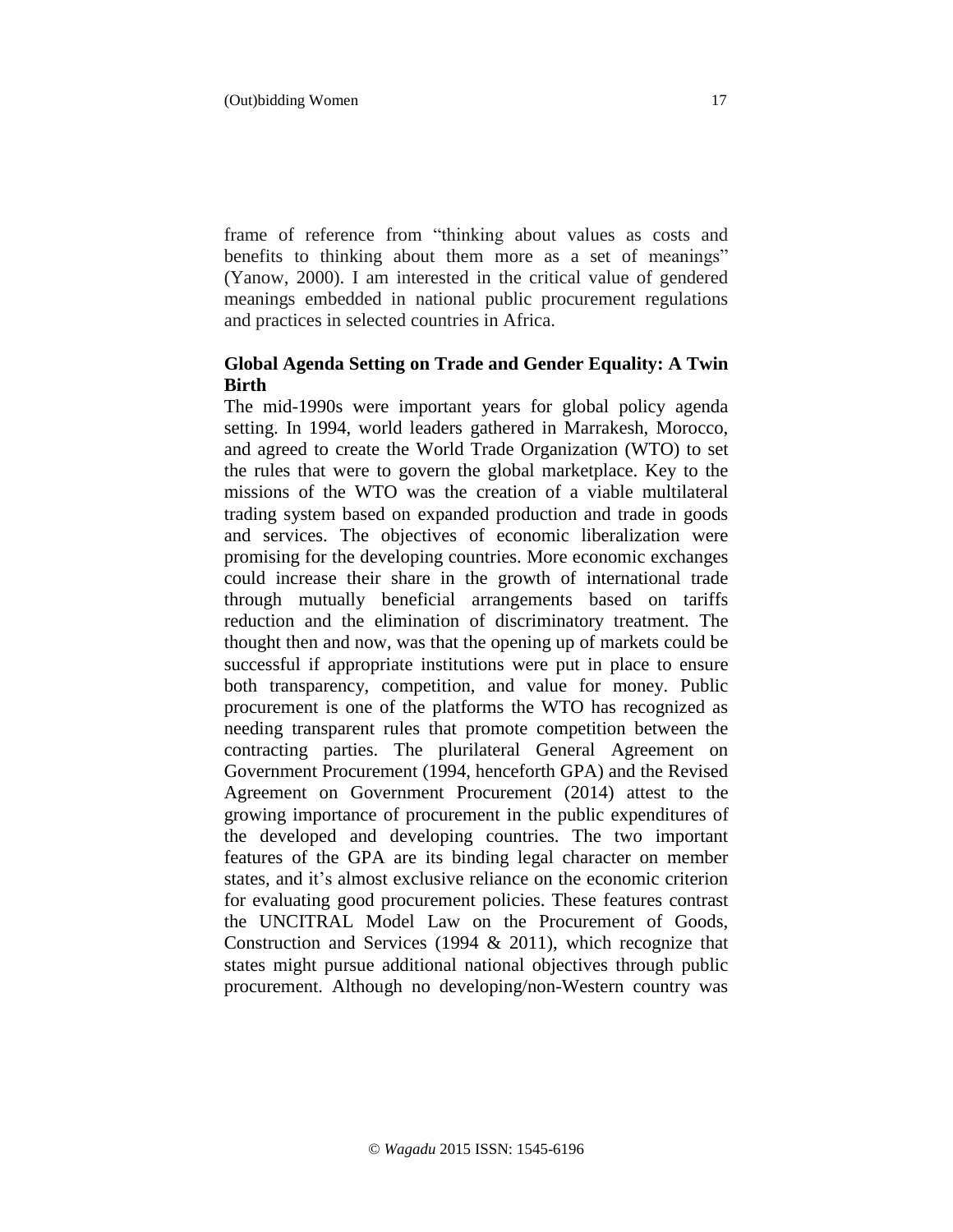party to the GPA at its inception, the agreement nevertheless set the agenda for a global movement for market-based liberalization in government outsourcing policies (Arrowsmith, 1998). However, the tension between the level of direct and indirect accommodation of noneconomic criteria in government procurement policies remains contentious.

While global trade liberalization policies were gaining momentum, women were gathering at the Fourth World Conference on Women held in Beijing, China in 1995. Emerging from the conference was the Beijing Declaration that set forth a global platform for advocacy to get governments around the world to commit to an assorted list of gender equity objectives. The idea that the state plays a prime role in policymaking in areas that differentially affect men and women permeated the Beijing Declaration. However, the agenda setters in Beijing broadened the scope of action to ensure that gender equality will still be relevant even as the economic role of the state was changing. Article 36 of the Beijing Declaration specifically recognizes the contingency of success of the agenda as a function of "adequate mobilization of resources at national and international levels as well as new and additional resources to the developing countries from all available funding mechanisms, including multilateral, bilateral and private sources for the advancement of women" (UN Women 2014, p.12). Conceived as crucial to the success of the Platform for Action for gender equality were the "linkages between networks and organizations" in policy implementation within national subregional/regional and international institutions. A high note was put on the importance of a consistent flow of gender-sensitive accountability mechanisms at the international level. In this respect, the Bretton Woods institutions and the United Nations were to ensure the implementation of the Beijing Platform of Action by establishing "regular and substantive coordination" of funding and programs for the benefit of women and their families (UN Women 2014, Section 80f, p.47). Financial arrangements at the national levels were to integrate a gender perspective in the budgeting and management of human resources. As prime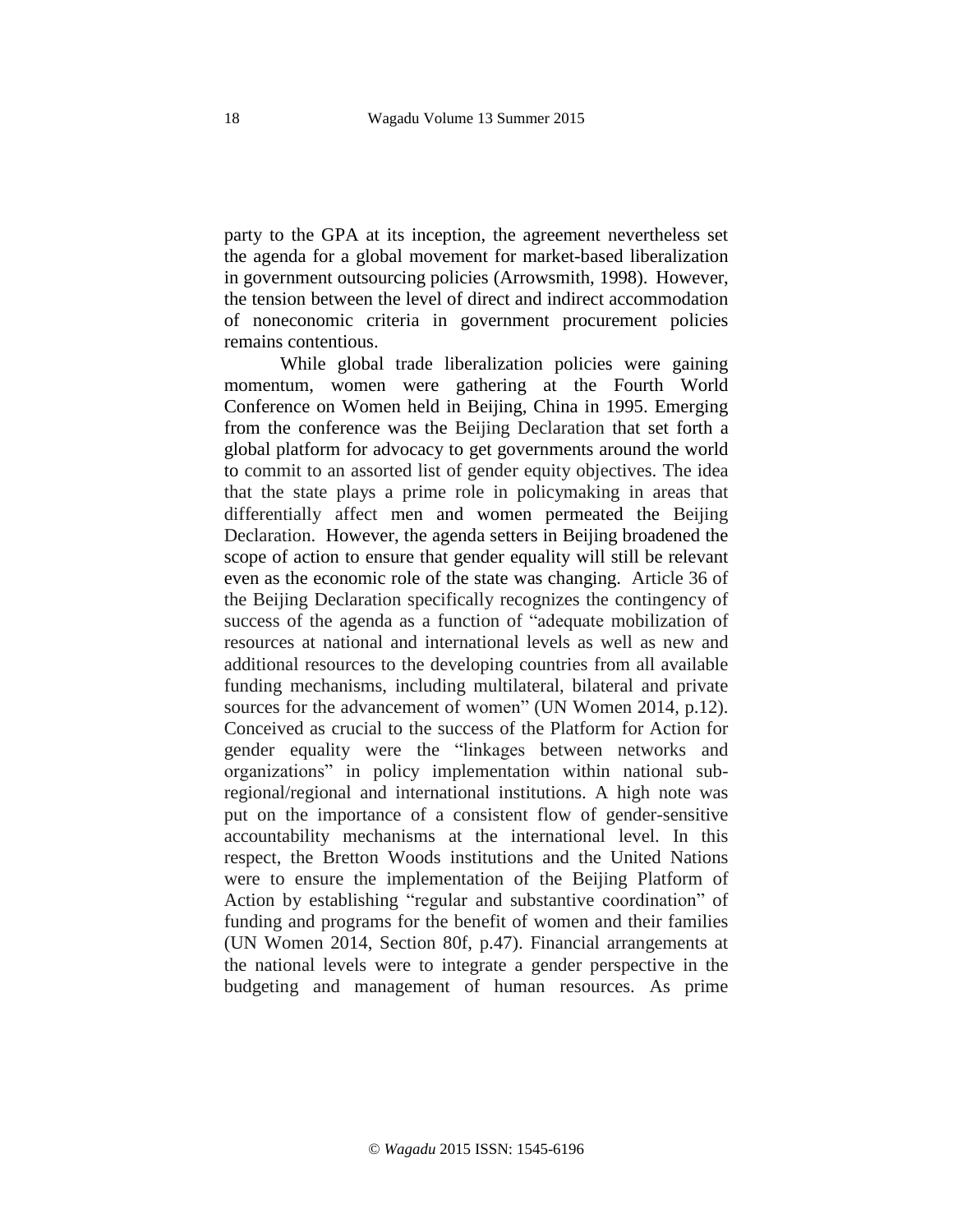implementers of the Beijing Platform, national governments were supposed to encourage non-governmental organizations, the private sector and other actors of civil society to consider allocating resources necessary to the implementation of gender equity. At the international level, the financial arrangements of the World Bank and the IMF with developing countries, particularly Africa, were supposed to integrate a gender approach in their critical analysis of assistance programs (UNWOMEN, 2015).

Nowhere in the Beijing Declaration one finds public procurement as a major concern in gender equality advocacy. Five years after, public procurement appeared as a major preoccupation in the struggle for gender equality worldwide. Beijing+5's strategic objectives linked public procurement to women's core advocacy interests in areas such as health, access to resources and trade.

- C.1. (u) *Actions to be taken by governments in collaboration with non-governmental organizations*: "Rationalize **drug procurement** and ensure reliable, continuous supply of high quality pharmaceutical, contraceptive and other supplies and equipment, using the WHO Model List of Essential Drugs as a guide, and ensure the safety of drugs and devices through national regulatory drug approval processes" (UN Women 2014, p. 66).
- F.2. 166 (h) *Actions to be taken by governments*: "Review, formulate, if necessary, and implement policies, including business, **commercial and contract law and government regulations**, to ensure they do not discriminate against micro, small, and **medium-scale enterprises owned by women in the rural and urban areas**" (UN Women 2014, p. 109).
- F.2. 167(d) *Actions to be taken by governments, central banks and national development banks, and private institutions, as appropriate*: "Ensure that women's priorities are included in public investment programs for **economic infrastructure**, such as water sanitation, electrification and energy conservation, transport and road construction; promote greater involvement of women beneficiaries at the project planning and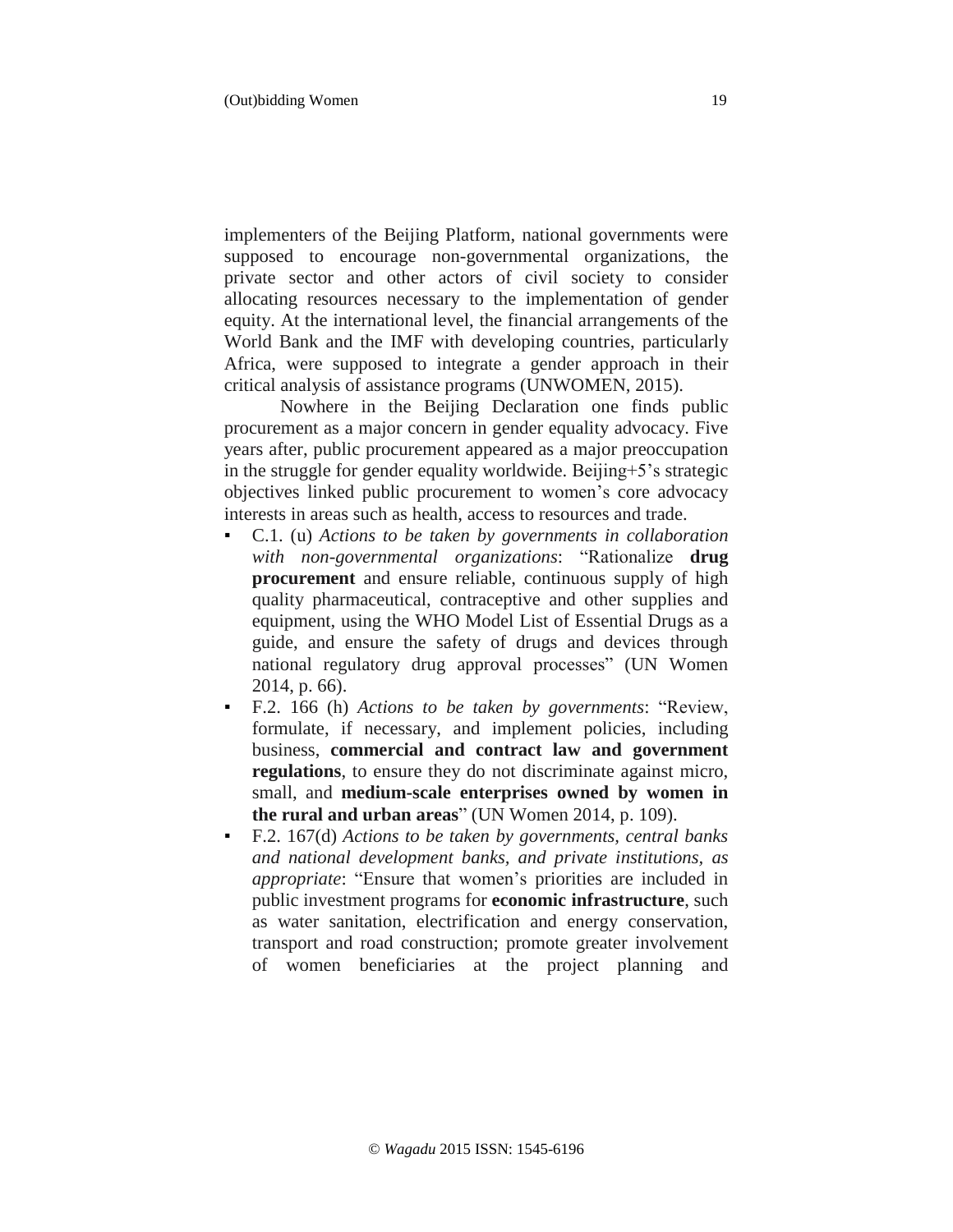implementation stages to **ensure access to jobs and contracts**" (UN Women 2014, p. 110).

▪ F4. 177 (a) *Actions to be taken by the private sector including transnational and national corporations:* "Adopt policies and establish mechanisms **to grant contracts on nondiscriminatory basis**" (UN Women 2014, p. 114).

Concerns about the trajectories and fate of gender equality have since been part of subsequent platforms of action informed by feedbacks from women's experiences worldwide. Cited in the Beijing+10 report were factors that negatively impacted women's lives such as change in labor practices that favored casual forms of employment through outsourcing, the commercialization of agriculture and the increasing privatization of resources and services (E/CN.6/2005/2 Chapter 3((107-8), p. 26). Women in Africa, South of the Sahara, were reportedly negatively impacted by the turn to outsourcing and privatization as a development policy E/2010/27 (SUPP) - E/CN.6/2010/11 (SUPP). While Beijing+20 documents reiterate calls to ensure more access to affordable care, they also show that discussions about the role of public-private partnerships for the delivery of optimal or subpar services, especially in healthcare have taken a back stage (E/CN.6/2015/3). This apparent retreat of the debate about gender equality and government outsourcing in the context of Beijing+20 is peculiar given the fact that the UN post-2015 Sustainable Development Goals (SDGs) plan of action rests on private and blended development cooperation (Martin, 2015) based on more devolution schemes in the provision of public goods and services in the developing countries (Ferguson & Harman, 2015).

The point, however, remains that trade liberalization and gender equality advocacy have emerged almost simultaneously as global discourses on policy reform with differing understandings of the function of government and the role of transparent institutions in the delivery of public goods and services. Similarities reside in the recognition that trade can potentially empower the developing and middle income countries to achieve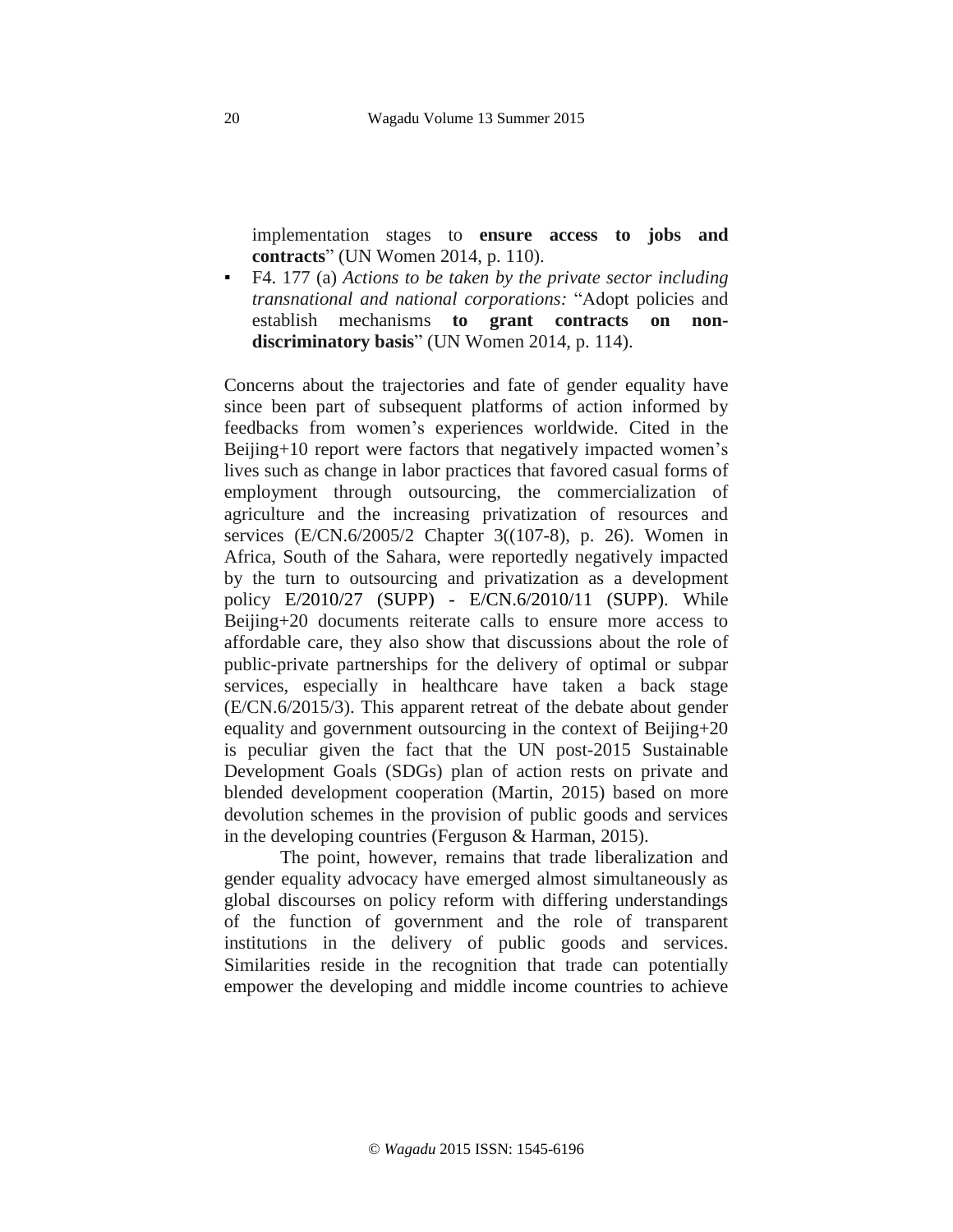economic growth. Differences, however, point to substantive questions of empowerment and disempowerment of specific groups in trade agreements and public-private partnerships, the causes of which can be multidimensional. Where trade fails to meet the substantive expectations of gender equality, economic approaches to reform often shift the blame to national institutions and implementing bodies of policies. As Bachelard (2014) reminds us, accounting for international and domestic factors in the governance of public sector reform in Africa helps understand the nature and direction of pressures and counter-pressures that policymakers face in these arenas.

In financing development, new concepts such as "governance" have emerged to capture the dynamics of a multiactor approach to solving collective problems (UN Resolution  $69/313$  of July  $17<sup>th</sup>$ , 2015). Economic globalization has blurred the traditional distinction between national and international arenas especially in the area of public finance where market-driven solutions and political logics of resources allocation and production clash as well as complement each other. While the state remains the prime aggregator of national policy, "exclusive national policymaking sovereignty has given way to responsive policymaking sovereignty" (Kaul 2006, p. 73), at least in theory. But finding a way to blend and balance external and domestic demands is not easy. In reality, "states are facing an ever-denser international network of external expectations about national public policy, and they are in large measure, complying with them" (Kaul, 2006, p. 74). The model of "responsive policymaking" and its rise as the new paradigm for financing development offers a good framework for understanding how governments in Africa have reacted to the twin pressures from the international community: the pressure to liberalize their procurement systems and the pressure to promote comprehensive gender equality domestically. Knowing where women stand on the economic platform on public procurement reform for development financing in comparison to their leadership roles in national representative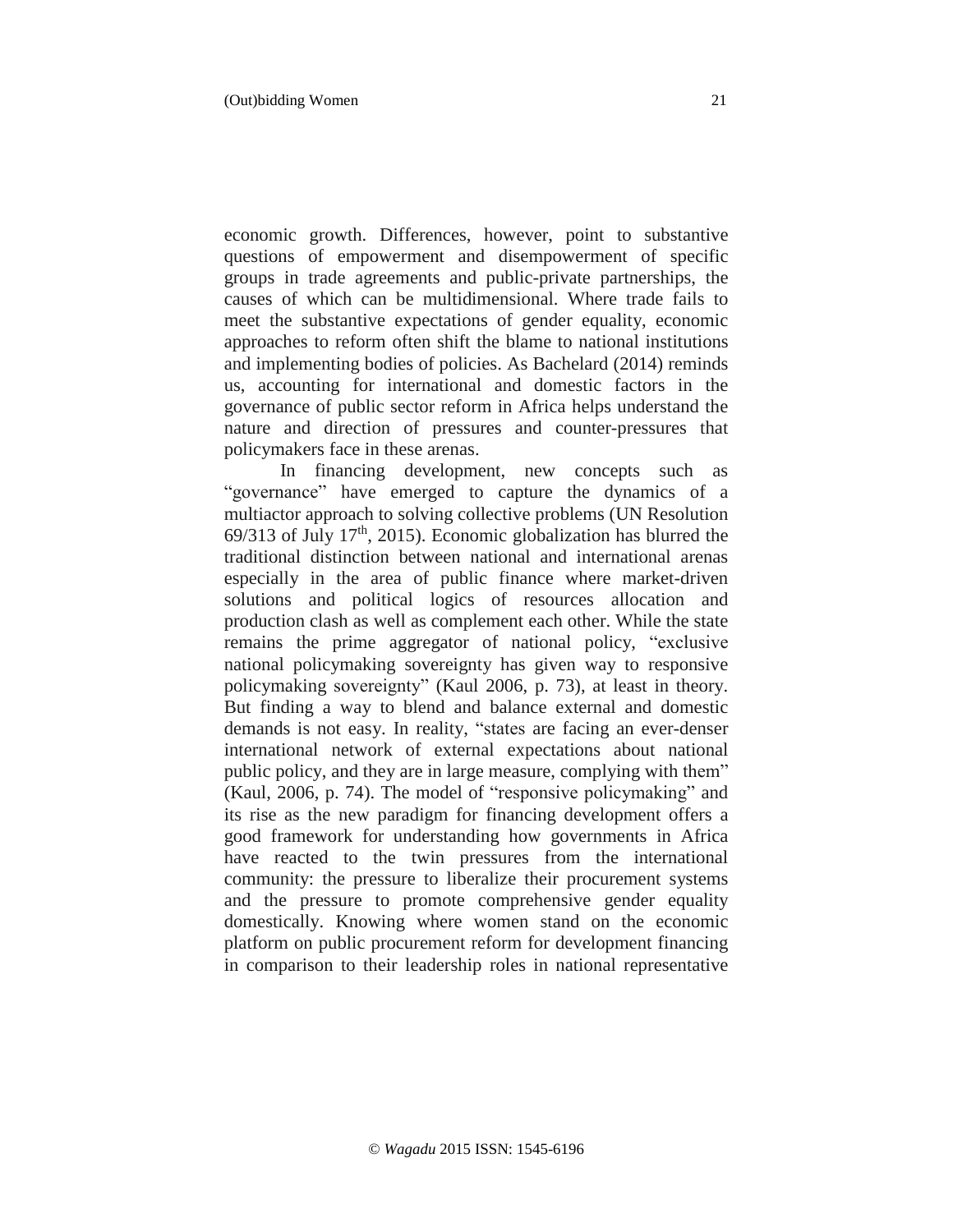bodies provides us with a new rationale for renegotiating or amending public procurement policy.

#### **Why Public Procurement Matters for Gender Equality?**

Public procurement matters for economic reasons. The power of the public purse in public procurement makes it "one of the few levers that government has at its disposal to encourage the private sector to embark upon a developmental agenda" (Watermeyer, 2010, p.1). It is estimated that twenty to thirty percent of the National Domestic Product (GDP) of OECD countries goes to procurement, excluding military spending. We are yet to understand the size of public procurement in the national economies of the developing countries. Leon de Mariz et al., estimate that on average, public procurement spending in sub-Saharan Africa accounts for fifty percent of national expenditures (2014, p.23). These numbers suggest public procurement is one of the most strategic areas where opportunities reside for potential socio-economic transformation today. Thus, the estimated size of procurement opportunities in Africa raises several concerns ranging from potential waste and high level corruption (Coolidge & Rose-Ackerman, 1999; Beuran et al., 2015), to skewed gender priorities in national budgets and international financing for development, to the differential bargaining power between powerful or politically connected firms and African states, and to the future of human and gender security given outsourcing in key sectors such as health (Transparency International, 2006; Greenhill, 2015), education (Mamdani, 2007; Assié-Lumumba, 2007), the environment and security (Avant, 2005). Money lost through procurement is opportunity delayed for gender equality in the financing of development.

The Beijing reports highlight some ways in which public procurement practices differentially impact women as users and producers of services in sub-Saharan Africa. To further illustrate, mercenaries have historically played key roles in toppling down African governments as well as in shaping gender-impactful postcolonial wars in Sierra Leone (Avant, 2005). Recent violence in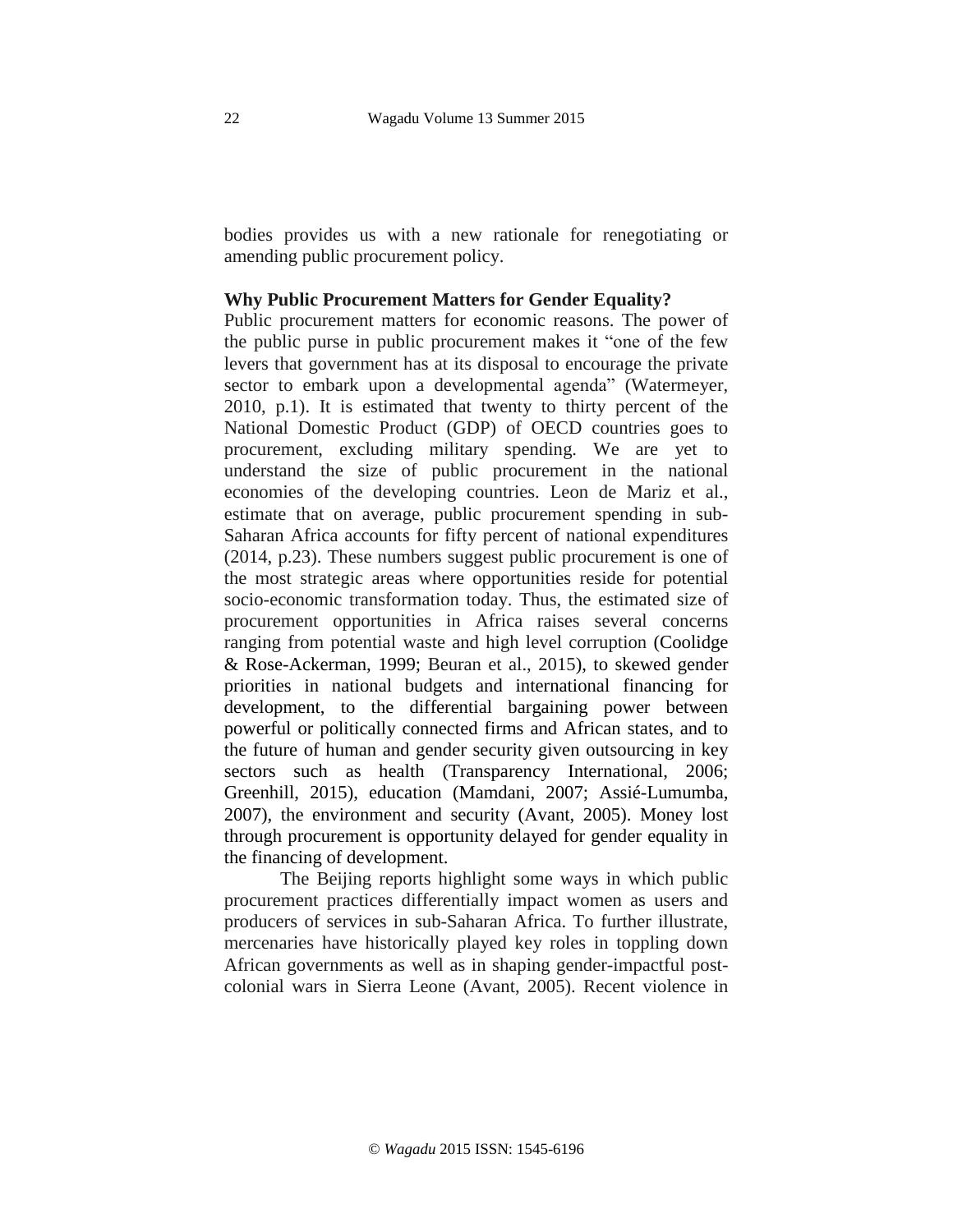Burundi can be attributed in part to contestation over unequal distribution of public procurement rent (International Crisis Group, 2012). Nigeria's recent appeal to white South African mercenaries to rescue the Chibok girls, captives of Boko Haram, was not just stunning, but it further exemplifies the expediency with which women's problems can easily be deflected to non-accountable agents in the context of global outsourcing of war and peace (Dickinson, 2011). Well-known cases of corruption or contract mismanagement reveal not just the weakness of political institutions, but also the imbalance of power between governments and their contractors (Campos & Pradhan, 2007; Anyango Oduor et al., 2014). The Dura grain contract saga in South Sudan (Amos, 2013; Awolich, 2013; Rwakaringi, 2013), the Anglo-Leasing scandal in Kenya (Gathii, 2007), and the rush to seal land leasing contracts in Liberia during the ebola crisis (Watt, 2015) are all examples of how the business of government impacts directly and indirectly communities and women's lives in Africa.

Government outsourcing matters for equity reasons. Far from the idea that transactions are materials and limited to works, goods and services, public procurement differentially empowers interest groups. Applied to public procurement, the neoliberal economic rationale has it that, competition will reward some bidders on public contracts and consumers of public goods and services differentially. The trouble with gender equality within public procurement is not necessarily the importation of the logic of the market to government outsourcing (although some may find it troubling), but the use of its competitive logic to actively resist and reinvent socio-economic agendas. McCrudden's excellent work in the context of the European Community shows that in the mid-1990s attempts to leverage government purchasing power for social purposes such as gender equality were vigorously resisted. "Linkage was seen as an exception, as something that needed to be justified rather than as an accepted part of public procurement policy…The virtual disappearance of linkage in British local authorities by the mid-1990s is one of the clearest, but by no means the only example of the negative effect of procurement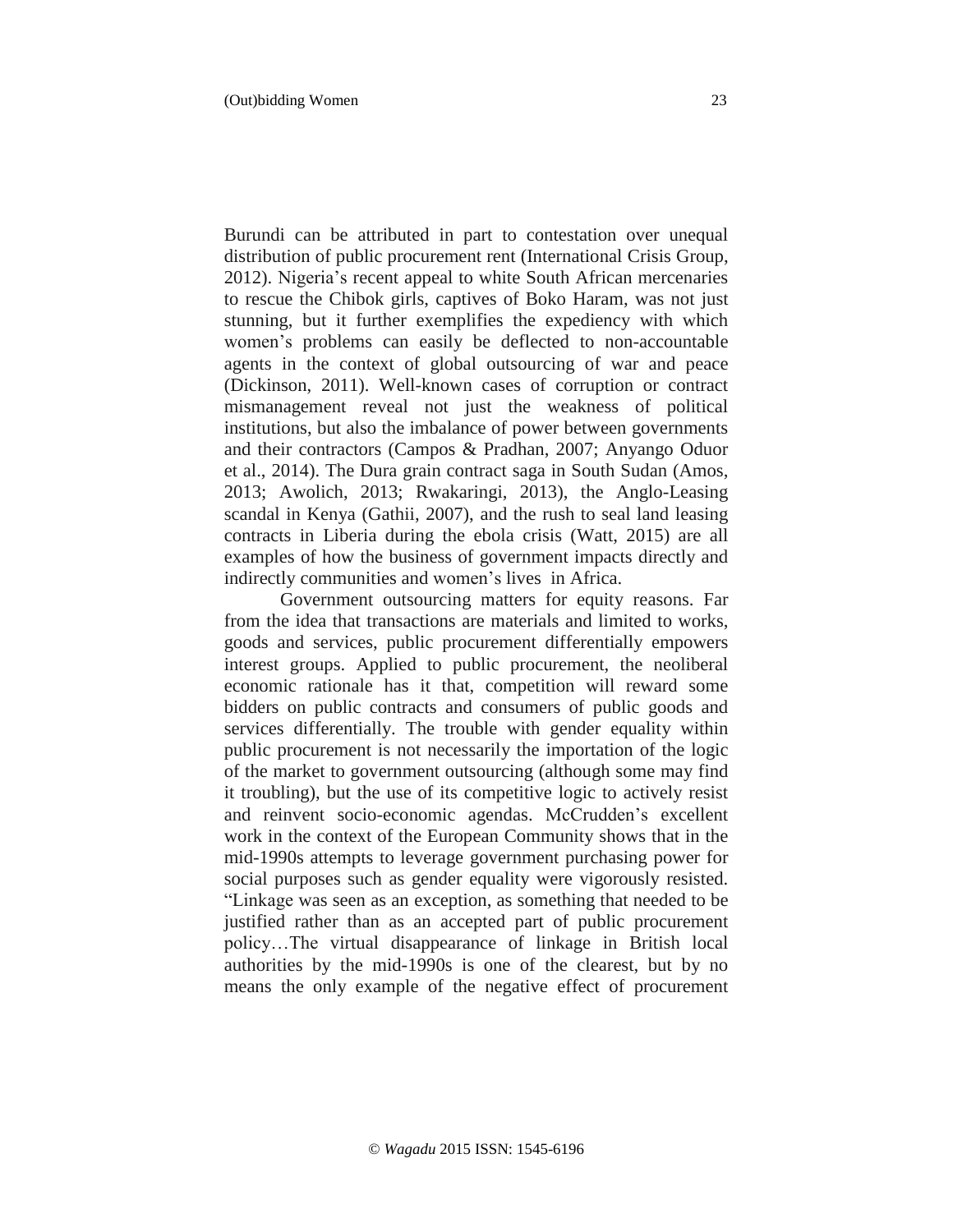reform on social linkages," he writes (McCrudden 2007, p. 362; 2004). Thus, around the same time gender equality was gaining momentum as a global platform for action, the market of public procurement was redefining gender equality as needing either an exception or justification. Popular demands for corporate responsibility and increasing importance of environmental concerns have changed attitudes toward socio-economic linkages within the European community (Sarter, 2015). But as the innovative studies of local government in the UK by Conley & Wright (2015) and Conley & Page (2015) show, the conceptual and political shifts that outsourcing represents have the potential to setback gains for gender equality in public services guaranteed by the welfare state. These findings are important beyond their context of advanced economies not just because of global economic trends, but also because of the influence developed countries have on international financial institutions and on policy priorities in the developing countries. Focus on the global macroeconomic environment therefore allows one to understand how priorities are set and how reform policies that have a bearing on resource allocation in the developing countries are vertically diffused (Fonn & Ravindran, 2011). Global public procurement discourse for more economic liberalization in the ways governments do business with the private sector is not exempt from hierarchical pressure.

### **African Responses to Global Pressures to Reform Public Procurement**

Public procurement is one of the most hyperactive areas of economic activity in Africa today. Figure 1 below shows the general trend of public procurement activities related to African Development Bank's (henceforth AfDB) financing from 2000 to 2014 by country, year, sector, and expense category. The aggregate data show an upward trend over the past fourteen years. This trend speaks to the change in the legal environment as most sub-Saharan states have adopted new laws liberalizing public procurement processes (Quinot & Arrowsmith, 2013). The intensification of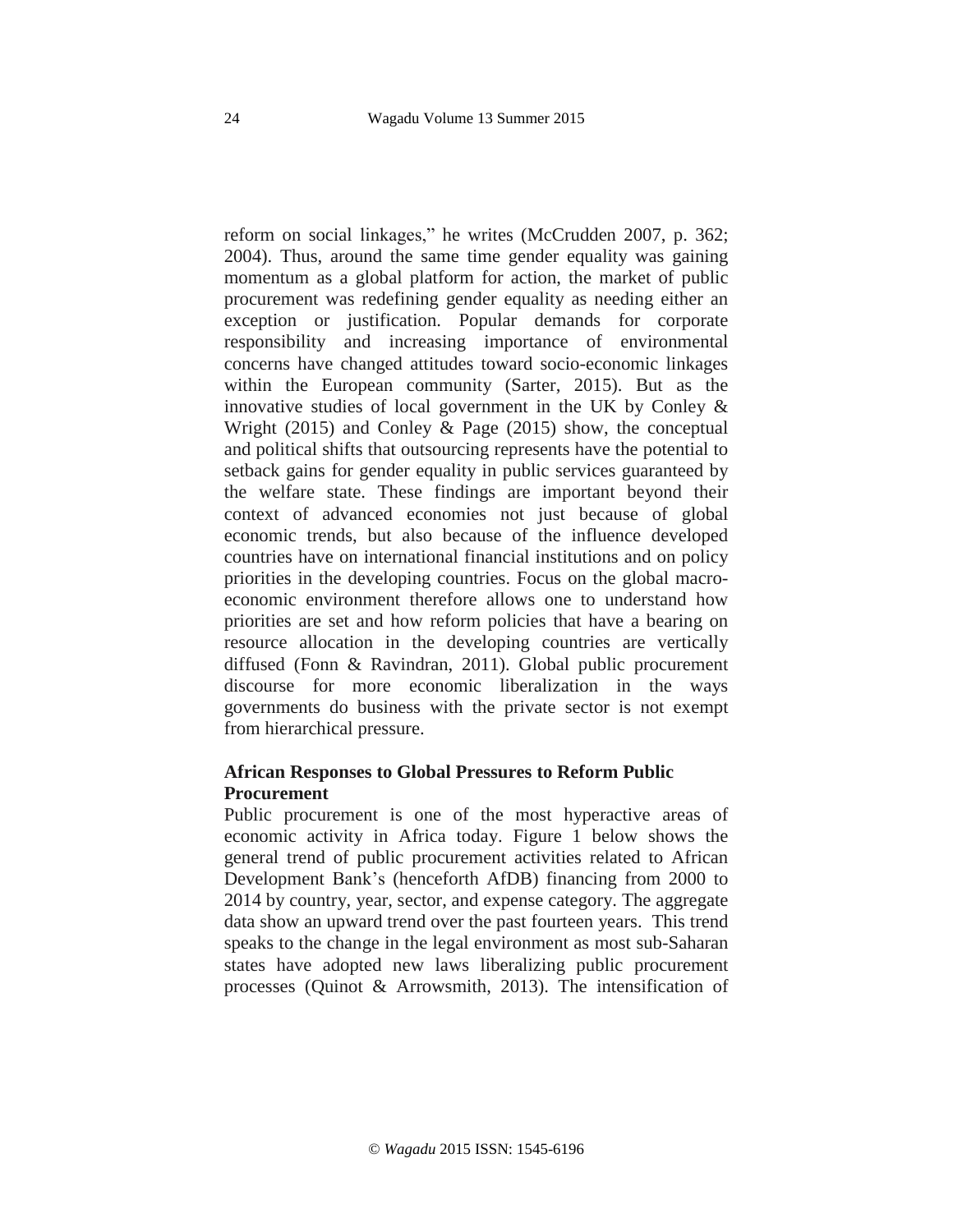(Out)bidding Women 25

public procurement activities is particularly noted in areas that differentially affect women, such as agriculture, transportation, social services and urban development. Based on AfDB's data alone, public procurement trends in Africa directly speak to the concerns of activism and scholarship on land grab and contract farming (Minot 1986; Davis 2006; Haigh, 2014), corruption and contract management in utilities provision (Plummer 2006; WSP, 2015; Kishimoto et al., 2015; Cross, 2015).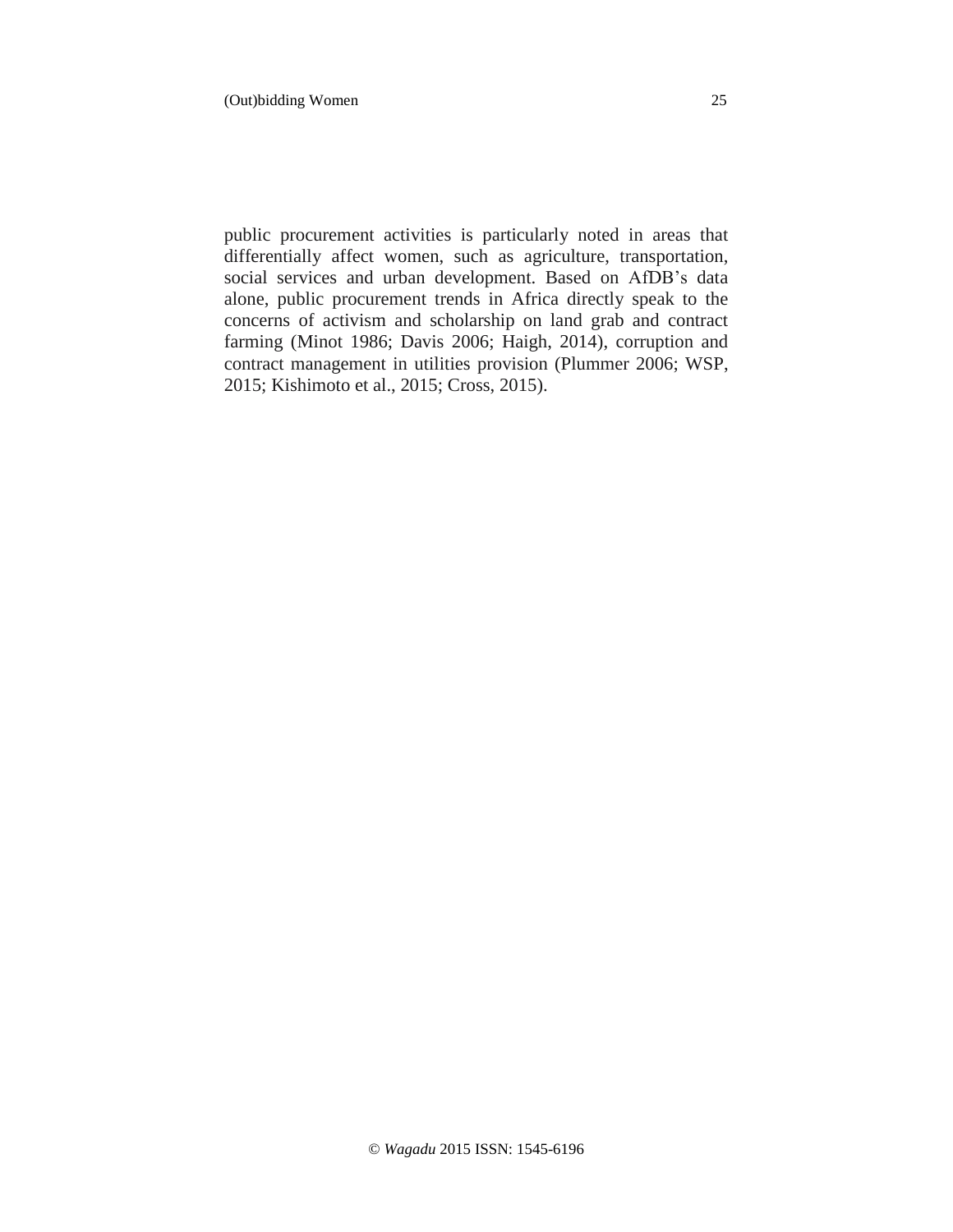

Year

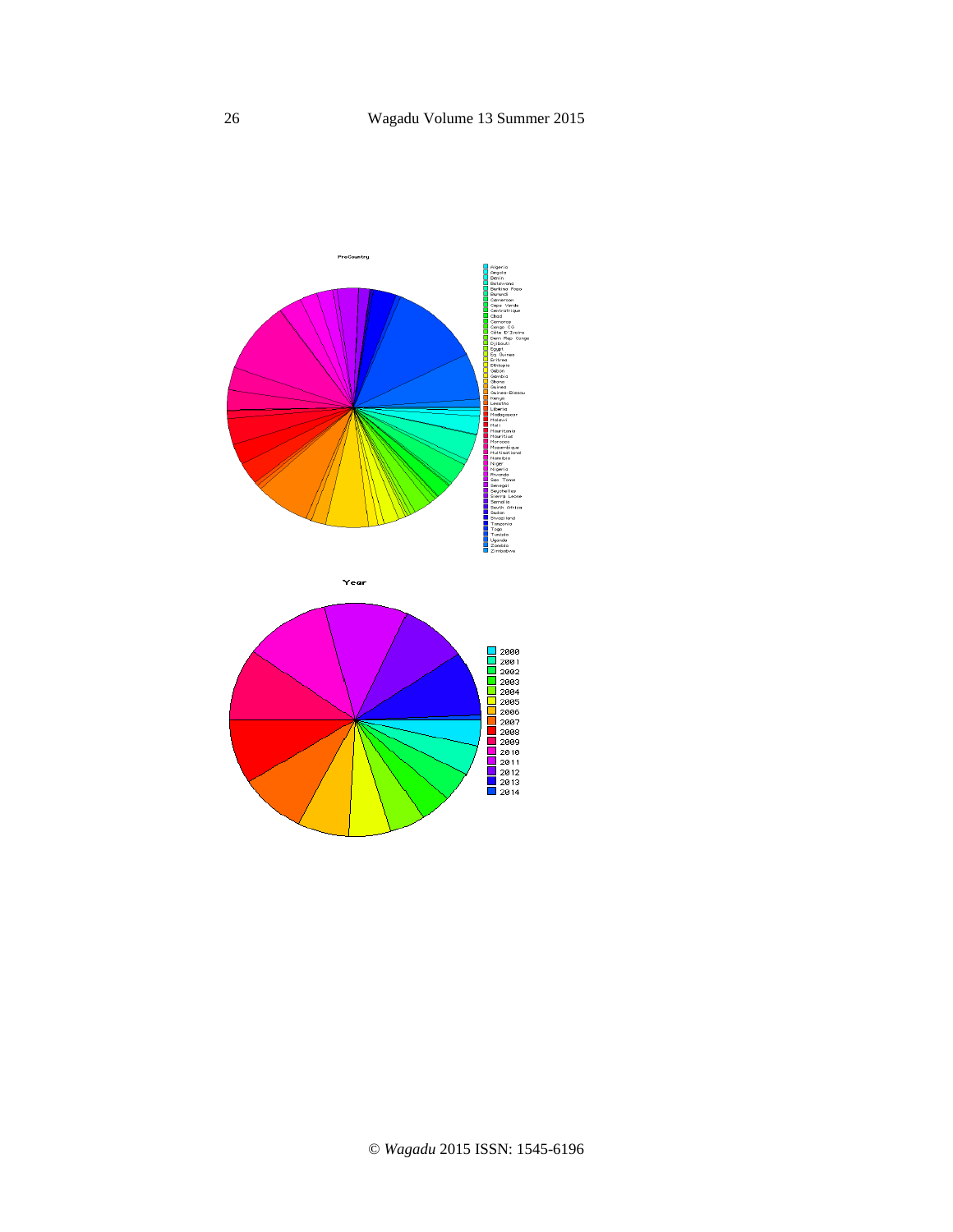

Expense Category





The global trend toward public procurement reform that started in mid-1990s has profound effect on national policies. The democratization waves of the 1990s coincided with change in national procurement legislations positioning the drivers for policy change within and outside of Africa. De Mariz et al., (2015) have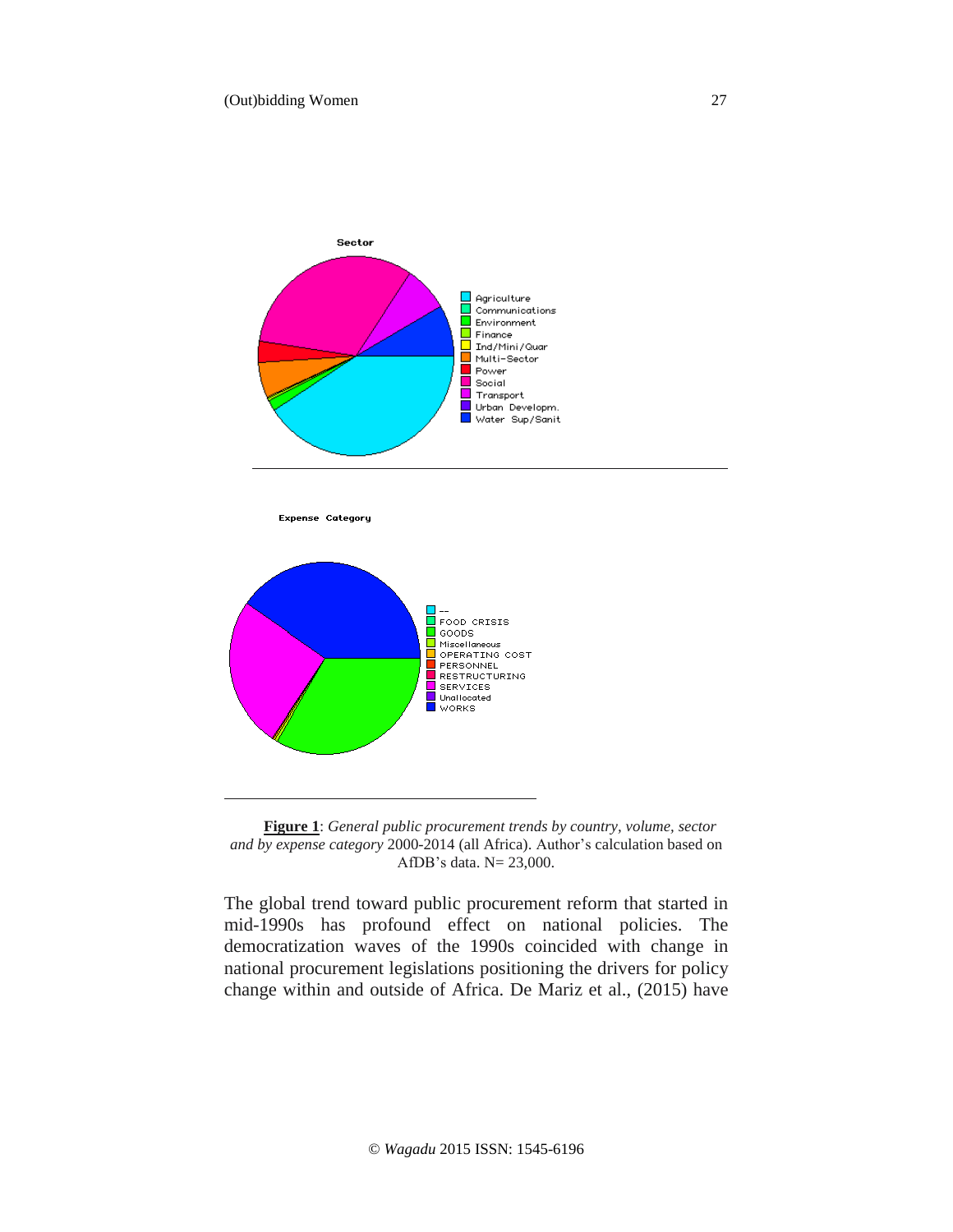stressed the role that international financial institutions such as the WTO and others have played in this process. Public procurement reform, from this institutional perspective is seen as an attempt by lenders to bring order to public expenditures through regional initiatives such as the East African Public Procurement Forum. This focus on economic and institutional reform is mirrored in existing scholarship on government outsourcing in Africa (Quinot & Arrowsmith, 2013; Leon de Mariz et al., 2014) albeit at different levels of governance (Nyeck, 2016). Others have looked at national and regional experiences of public sector transformation (Nkrumah & Mensah, 2014; Akech, 2009; Chanie & Mihiyo, 2013) and social protection (McCord, 2012), but very few have specifically dealt with gender equality in government outsourcing schemes in Africa (Kirton, 2013).

Despite abundant scholarship on gender equality in Africa, the gendered dynamics within public procurement remain understudied. Over the past two decades, civil society organizations have formed around the continent to demand better policy for good governance. Nevertheless, very few have specifically focused on public procurement. To date, Nigeria is the only country in sub-Saharan Africa, with statutory consultative rights for civil society organizations. This apparent neglect of gender equality in public procurement and advocacy for good governance could be attributed to the overwhelming pressure that international financial institutions have placed on the reform process in Africa. By and large, new public procurement regulations have been adopted throughout Africa with minimum input from women's organizations. This is not to say that domestic constituencies were satisfied with national procurement systems prior to the liberal reforms of late 1990s onward. It is rather to highlight the fact that while the democratization waves broadened citizen participation in the political affairs of the state, new public procurement laws were subjected to market and trade logics that footnoted other priorities, especially gender equality. Thus, as African states changed their laws to liberalize public procurement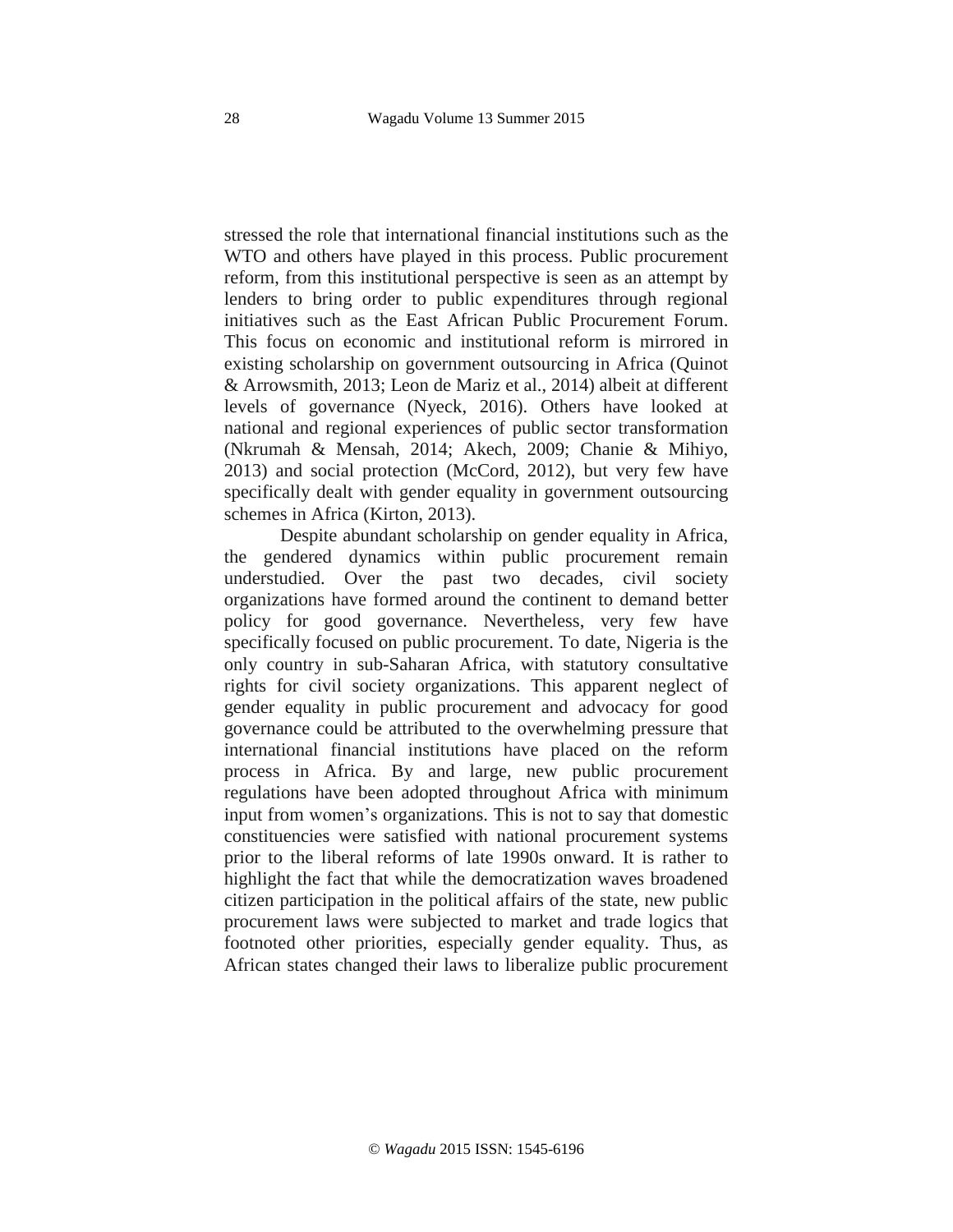processes, substantive incorporation of gender equality concerns were either muted or postponed.

## **Outbidding Women: An Epistemic Clash over "Preferences" in Trade and Development**

Global financial institutions played an important role in shaping public procurement reform in Africa and in displacing gender equality concerns. Table 1 below evidences the World Bank's assessment of selected African countries' public procurement systems prior to their adoption of new procurement laws. These country reports shaped the trajectories and diffusion of liberalization policy within countries. Data are organized by country and date of the first report, the major target sectors and their subtopics. Data also show the place and function given to women's or gender issues in the World Bank's strategic reports.

| Country        | <b>Docum</b><br>ent<br>Date | <b>Major Sector</b>                           | <b>Historic Subtopics</b>                                                                                                                                                       | <b>Addressed</b><br>preferential<br>schemes?           | <b>Women</b><br>Inclusive? |
|----------------|-----------------------------|-----------------------------------------------|---------------------------------------------------------------------------------------------------------------------------------------------------------------------------------|--------------------------------------------------------|----------------------------|
| Cameroon $(1)$ | Aug 12,<br>2005             | Public<br>Administration,<br>Law, and Justice | Banks Banking Reform, Public<br>Municipal Finance, Government<br>Procurement, Finance and<br>Development, Public Sector<br>Economics                                            | N <sub>0</sub>                                         | N <sub>0</sub>             |
| Ethiopia (1)   | Aug 31,<br>1998             | Public<br>Administration.<br>Law, and Justice | <b>Public Sector Corruption</b><br>Anticorruption Measures,<br>Corruption Anticorruption Law,<br>Decentralization, National<br>Governance, Pharmaceuticals<br>Pharmacoeconomics | N <sub>0</sub>                                         | N <sub>0</sub>             |
| Ghana $(5)$    | Jun 31,<br>2003             | Public<br>Administration,<br>Law, and Justice | Business Environment, Corruption<br>Anticorruption Law, Business in<br>Development, National Governance,<br>Pharmaceuticals<br>Pharmacoeconomics                                | Yes-<br>Recommends<br>more<br>specification in<br>law. | N <sub>0</sub>             |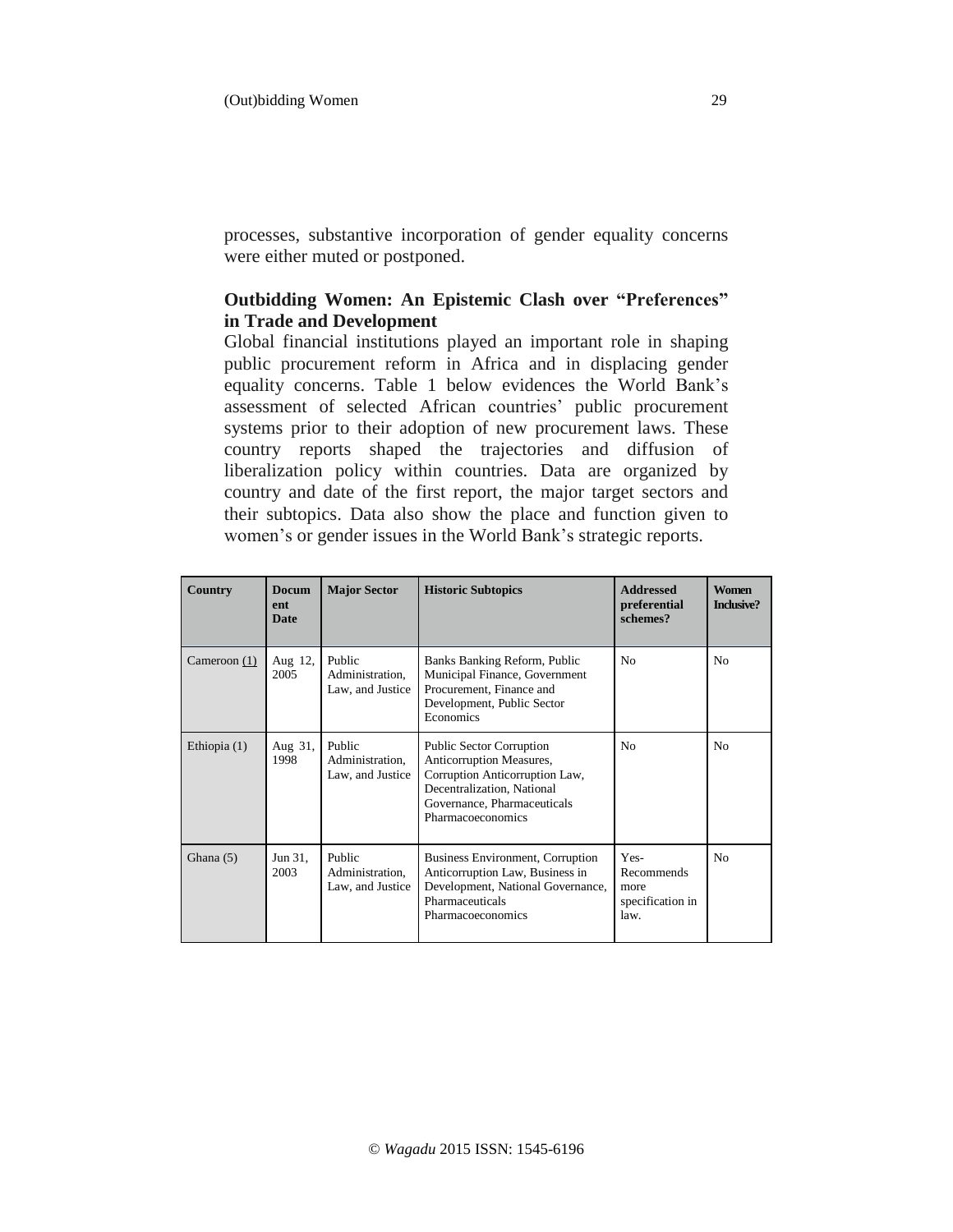| Madagascar<br>(1)   | Oct 17,<br>1995   | Public<br>Administration,<br>Law, and Justice | Legal Institutions of the Market<br>Economy, Judicial System Reform,<br><b>International Terrorism</b><br>Counterterrorism, National<br>Governance, Pharmaceuticals<br>Pharmacoeconomics | Yes-<br>Recommends<br>clarification on<br>eligibility of<br>joint-venture<br>for preferences<br>(section<br>$3.3.11$ ).                | No             |
|---------------------|-------------------|-----------------------------------------------|------------------------------------------------------------------------------------------------------------------------------------------------------------------------------------------|----------------------------------------------------------------------------------------------------------------------------------------|----------------|
| Mali $(1)$          | Dec 24.<br>1998   | Public<br>Administration,<br>Law, and Justice | Legal Institutions of the Market<br>Economy, Judicial System Reform,<br>National Governance, Banks<br>Banking Reform, Environmental<br><b>Economics Policies</b>                         | Yes-<br>Recommends<br>more<br>specification                                                                                            | No             |
| Mozambique<br>(1)   | Jun<br>1.<br>2008 | Public<br>Administration,<br>Law, and Justice | Contract Law, Public Sector<br>Corruption Anticorruption<br>Measures, Government<br>Procurement, E-Business, Public<br>Sector Expenditure Policy                                         | Yes. "Thus any<br>form of<br>preferential<br>treatment of<br>domestic firms<br>is likely to be<br>welfare<br>reducing"<br>(section 69) | No             |
| Nigeria (2)         | Jun 30.<br>2000   | Public<br>Administration,<br>Law, and Justice | <b>Public Sector Corruption</b><br>Anticorruption Measures,<br>Corruption Anticorruption Law,<br>National Governance,<br>Pharmaceuticals<br>Pharmacoeconomics, Business<br>Environment   | N <sub>0</sub>                                                                                                                         | N <sub>0</sub> |
| Sierra Leone<br>(1) | Dec 20,<br>1985   | Public<br>Administration.<br>Law, and Justice | Legal Institutions of the Market<br>Economy, Environmental<br>Economics Policies, National<br>Governance, Pharmaceuticals<br>Pharmacoeconomics, Banks<br><b>Banking Reform</b>           | <b>Yes-Concerns</b><br>about the use of<br>shopping<br>versus bidding<br>as potentially<br>preferential.                               | No             |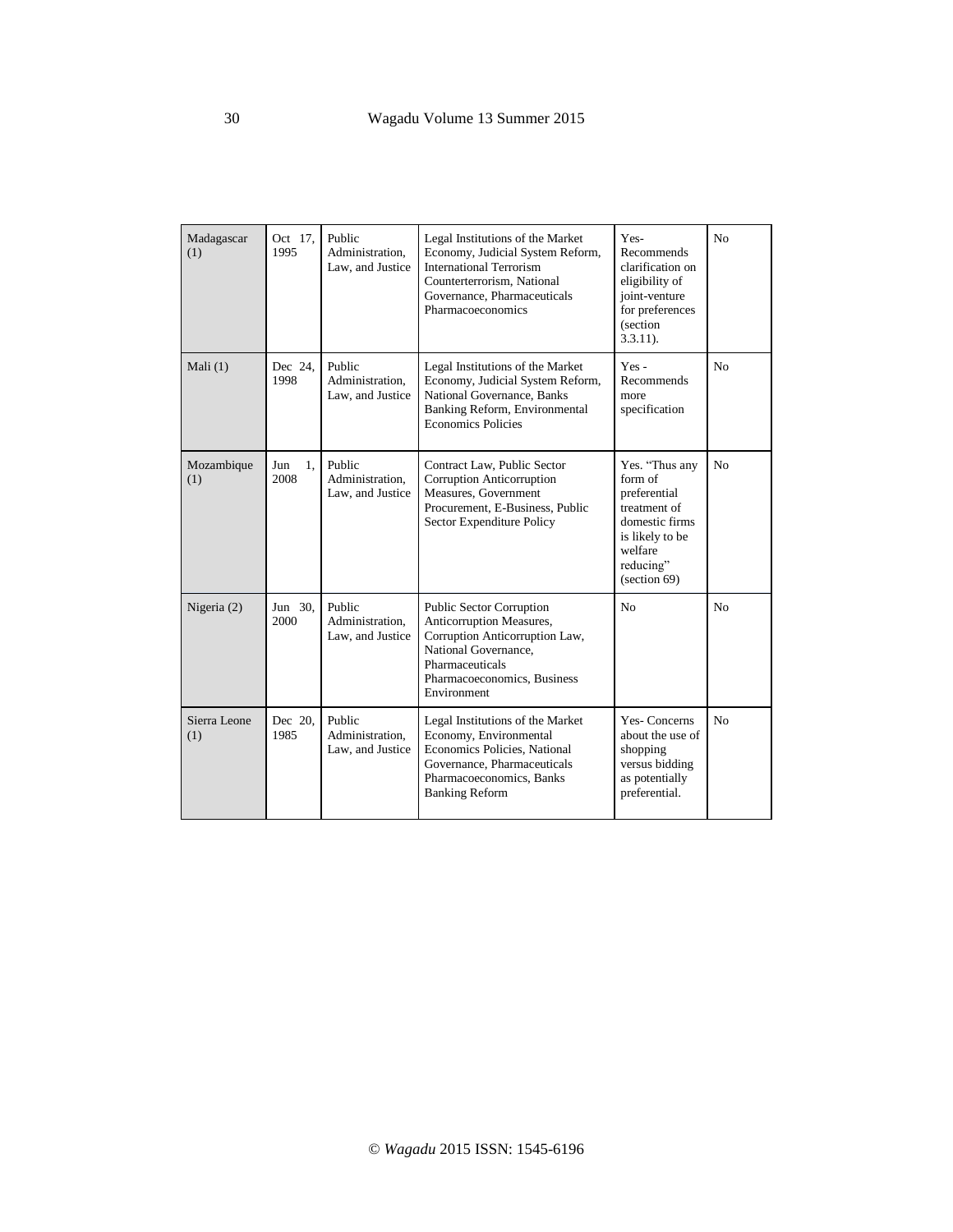| Uganda (3) | Jun 15,<br>2004 | Public<br>Administration,<br>Law, and Justice             | Public Sector Corruption<br>Anticorruption Measures,<br>Corruption Anticorruption Law,<br>Business in Development, National<br>Governance, Pharmaceuticals<br>Pharmacoeconomics | Yes-Vol.1 -<br>Advises<br>against the use<br>of local<br>preferences.<br>"Having this<br>[local]<br>preference]<br>provision<br>because it<br>reduces<br>competition, it<br>encourages<br>cartel formation<br>and it never<br>builds<br>capacity"<br>(section 19).<br>"Local<br>preferences<br>should be<br>abolished"<br>$\left( \text{section } 23 \right)$                                                                                                                | N <sub>o</sub> |
|------------|-----------------|-----------------------------------------------------------|---------------------------------------------------------------------------------------------------------------------------------------------------------------------------------|------------------------------------------------------------------------------------------------------------------------------------------------------------------------------------------------------------------------------------------------------------------------------------------------------------------------------------------------------------------------------------------------------------------------------------------------------------------------------|----------------|
| Zambia (3) | Oct 28.<br>2002 | Public<br>Administration,<br>Law, and<br>Justice; Finance | National Governance,<br>Pharmaceuticals & Pharma<br>economics, Corruption &<br>Anticorruption Law, Public Sector<br>Corruption & Anticorruption<br>Measures, Judicial Reform    | Yes-Section<br>3.20.<br>Recommends<br>the abolition of<br>domestic price<br>preference.<br>"The price"<br>preference for<br>(a) imported<br>goods held in<br>stock in Zambia<br>should be<br>abolished as<br>this represents a<br>subsidy with<br>limited lasting<br>impact on<br>domestic<br>capability<br>generation, and<br>$(b)$ goods<br>produced by<br><b>Zambian SMEs</b><br>should be<br>reviewed as the<br>desired<br>objectives are<br>better achieved<br>by other | N <sub>o</sub> |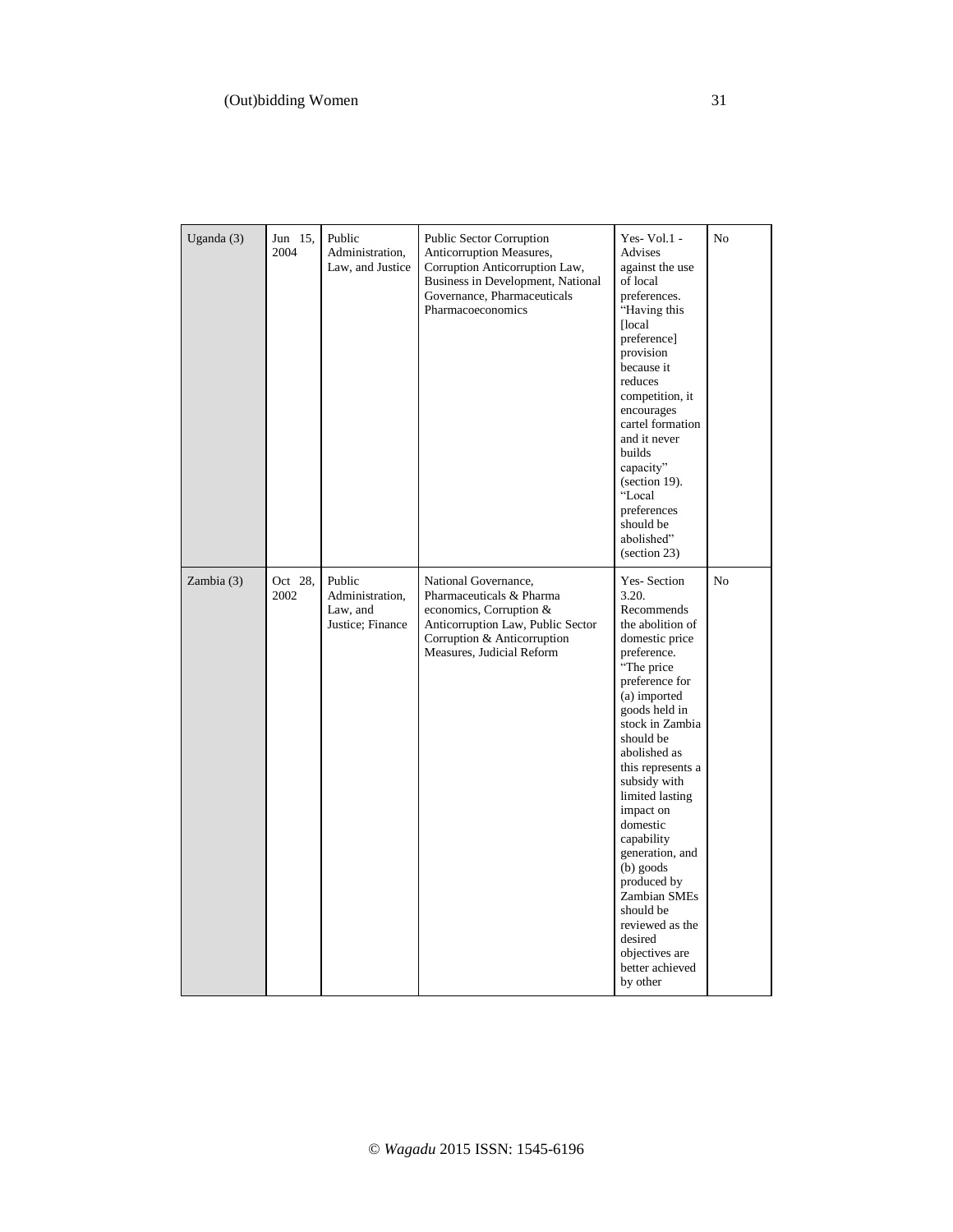

*Table 1: The World Bank's country procurement assessment reports in selected countries*; ( ) denotes the number of volumes consulted. The year represents the year of the first report

The World Bank's Country Procurement Assessment Reports (WBCPARs) were strategic because they outlined the contours of acceptable procurement practices in selected countries. Three important features emerge from Table 1. The first observation is the institutional approach to public procurement reform exclusively enacted by market-based intuitions (law and finance). The second observation is that women and gender equality were not treated as important categories of concern in the framing of the reform and in the identification of target sectors; not even indirectly when discussing preferential schemes involving small and middle size enterprises (SMEs). The final observation is that the World Bank's recommendations generally discouraged recourse to preferential schemes in public procurement. Preferential procurement denotes the measures through which governments seek to empower and protect domestic industry, sectors, or communities from the adverse effects of competition. These measures range from preferences for local labor or goods, quota mechanisms imposed on the prime contractor and/or its subcontractors, regional and sectorial privileges reserved for certain disadvantaged groups and enterprises…etc. National preferences can be built within or outside a contract and they are generally perceived as discriminatory practices against ideal trade competition. Nevertheless, preferential measures are designed to accommodate intersecting concerns about equity and empowerment not just competition and transparency in public procurement schemes. Thus, when linking public procurement to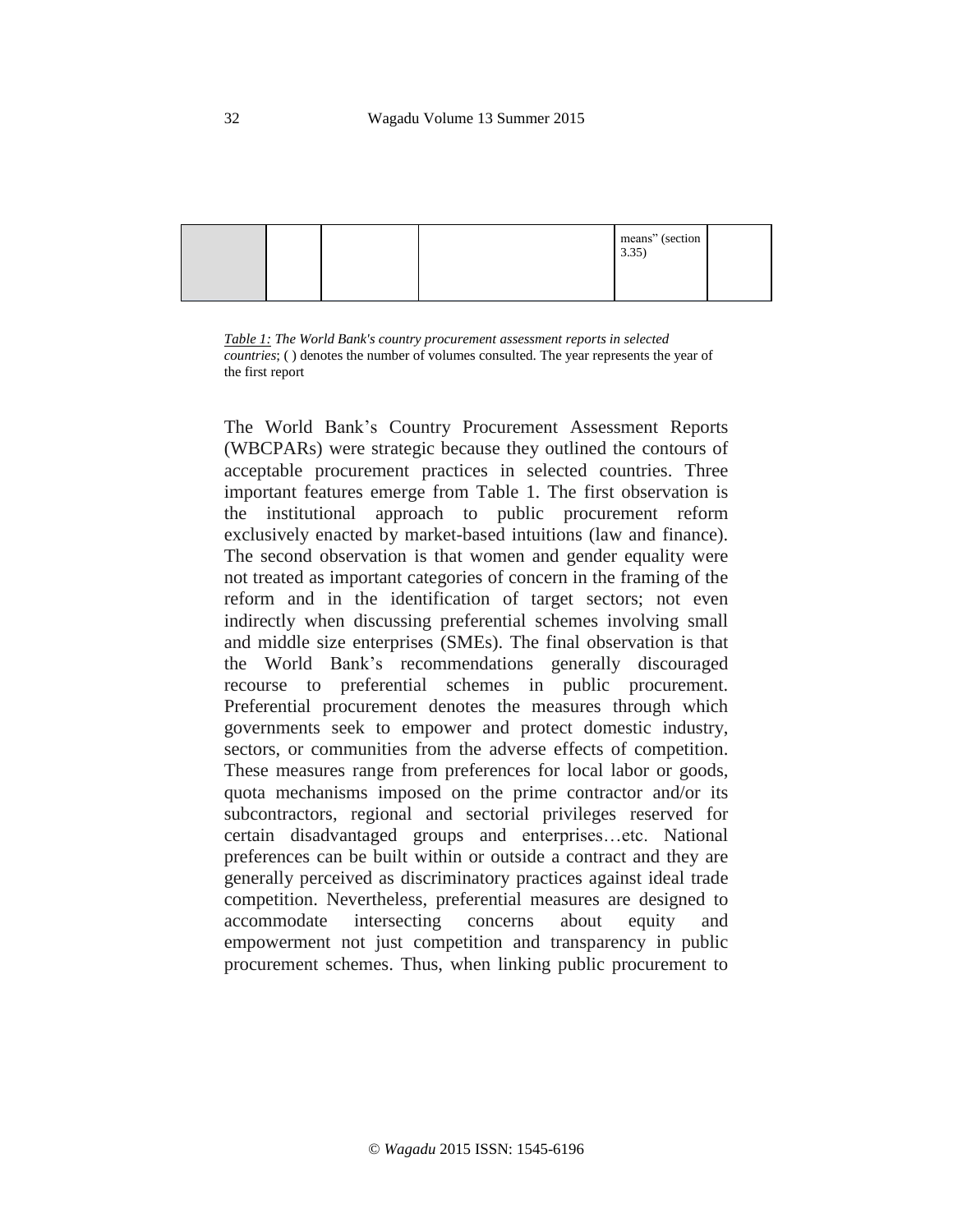gender equity, the framing and practice of preferences are important to review.

Data show that besides pointing to technical deficiencies, the WBCPARs were largely antagonistic to preferential schemes in the selected countries. What is interesting in the World Bank's position is that none of the recommendations about how African states should reform domestic preferences was based on hard evidence. To date, there is no major empirical study worldwide that shows either a positive or negative relation between domestic procurement preferences and the growth or fall in national trade. Existing work is nascent and only points to the "potential trade effects" of multilateral rules on procurement on the developing countries (Commonwealth Secretariat, 2011, p. 45). Nevertheless, the conceptual shift that has emerged as a consensus in a context of multilateral trade rules since the creation of the WTO that "the policy space available for granting preference was considerably diminished," (Heron 2013, p.4) found in the World Bank an ideal institutional partner for policy diffusion. The World Bank's recommendations to Zambia particularly shed light on consensusbased approaches to preferential public procurement reforms in Africa.

It is a well-known theorem in the classical theory of international trade that any restriction on free trade reduces welfare. Thus any form of preferential treatment of domestic firms is likely to be welfare reducing. Thus for the same reasons that the traditional approaches to protecting "infant industries" have been discredited, price/purchase preferences should not generally be recommended. However, such interventions continue to be politically popular and are not easily discarded. Accepting this reality, the next best option is to support the government in designing and implementing interventions that minimize the risk of harm and could potentially provide some economic benefits. (2002, p. 69)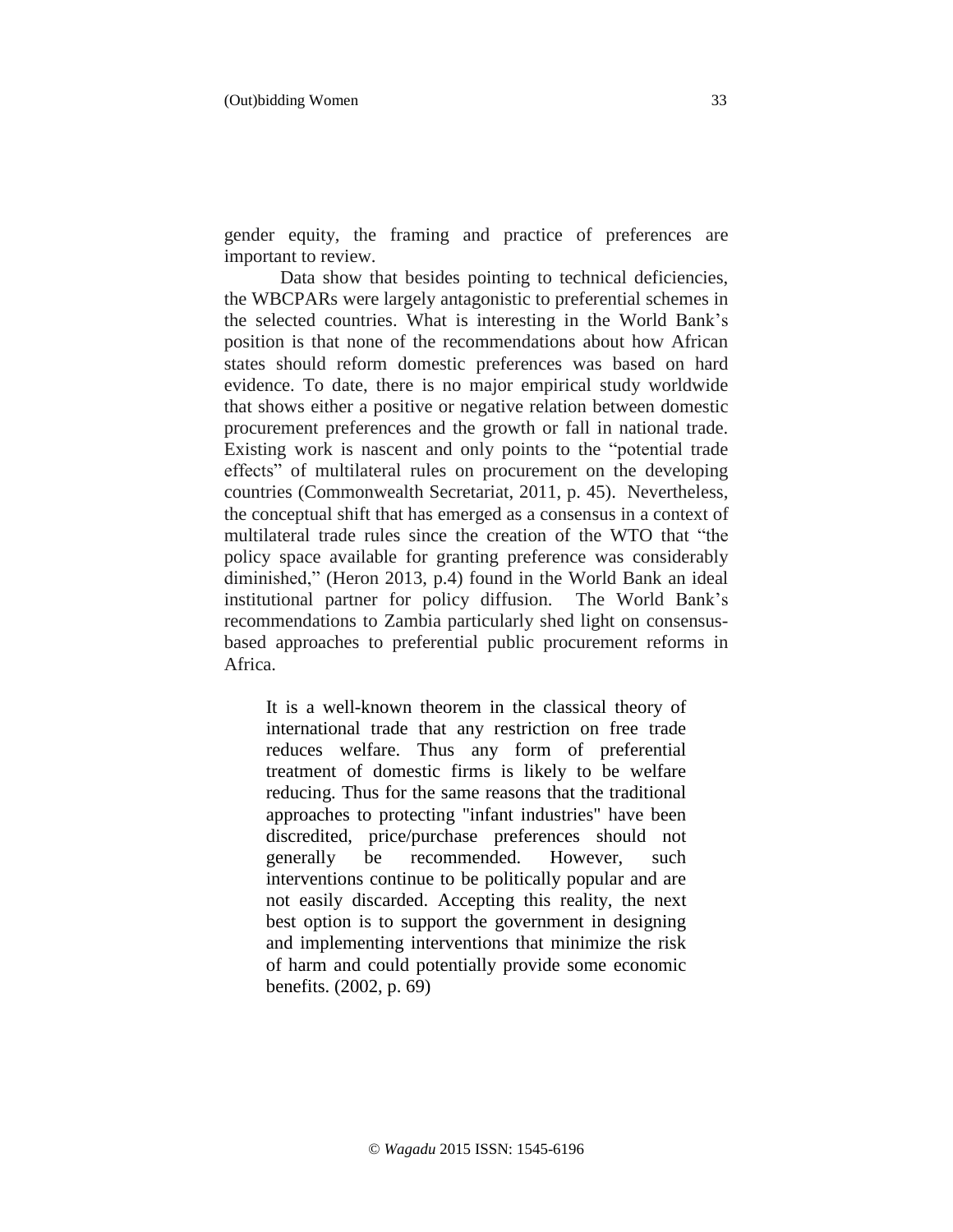Outlined in this recommendation to Zambia is an epistemology of trade that eulogizes competition as the ordering of economic bids in public procurement resulting in optimal outcomes only. While the political utility in public procurement contracts is a constant worldwide, the World Bank's portrayal tends to reduce politics to its negative characteristics only. Short from optimal (real or imagined) economic choices, the World Bank's theory-driven recommendations treated politically-informed or induced preferences as potentially harmful thereby needing justification. Contra to this posture Fonn & Ravindran show that "taking an ideological stand for or against privatization is not helpful" (2011, p.22). In their study of public-private partnerships in the context of Global Health Initiatives (GHIs), they find that theory-driven policy, especially in the pharmacoeconomy, have tended to prioritize single issue vertical programming in spite of evidence that this approach undermines health systems in Africa. While in theory the private sector is said to be more efficient, in practice, most insurance mechanisms only offer limited packages to women, especially those who need social protection the most. Thus "privatization has increased access to some reproductive health services, albeit not comprehensive services, for at least a proportion of the population of some countries" (Fonn & Ravindran 2011, p.22) in Africa over the past thirty years.

In public procurement, preferential schemes have become a fault line of intersecting global and national economic priorities, but also of complex deformations that reorder and transform gendered subjectivities. Categories mobilized under the preferential regime are seen as "protected" or needing justification sustained by considerations outside the contractual economic transactions that tie governments to their suppliers. This global justificatory imperative cautions against the assumption that gains made by women in advancing gender equality when states assume exclusive policymaking sovereignty can be easily transposed to public procurement regimes in the context of economic liberalism. Put differently, global economic discourse has it that subjectivities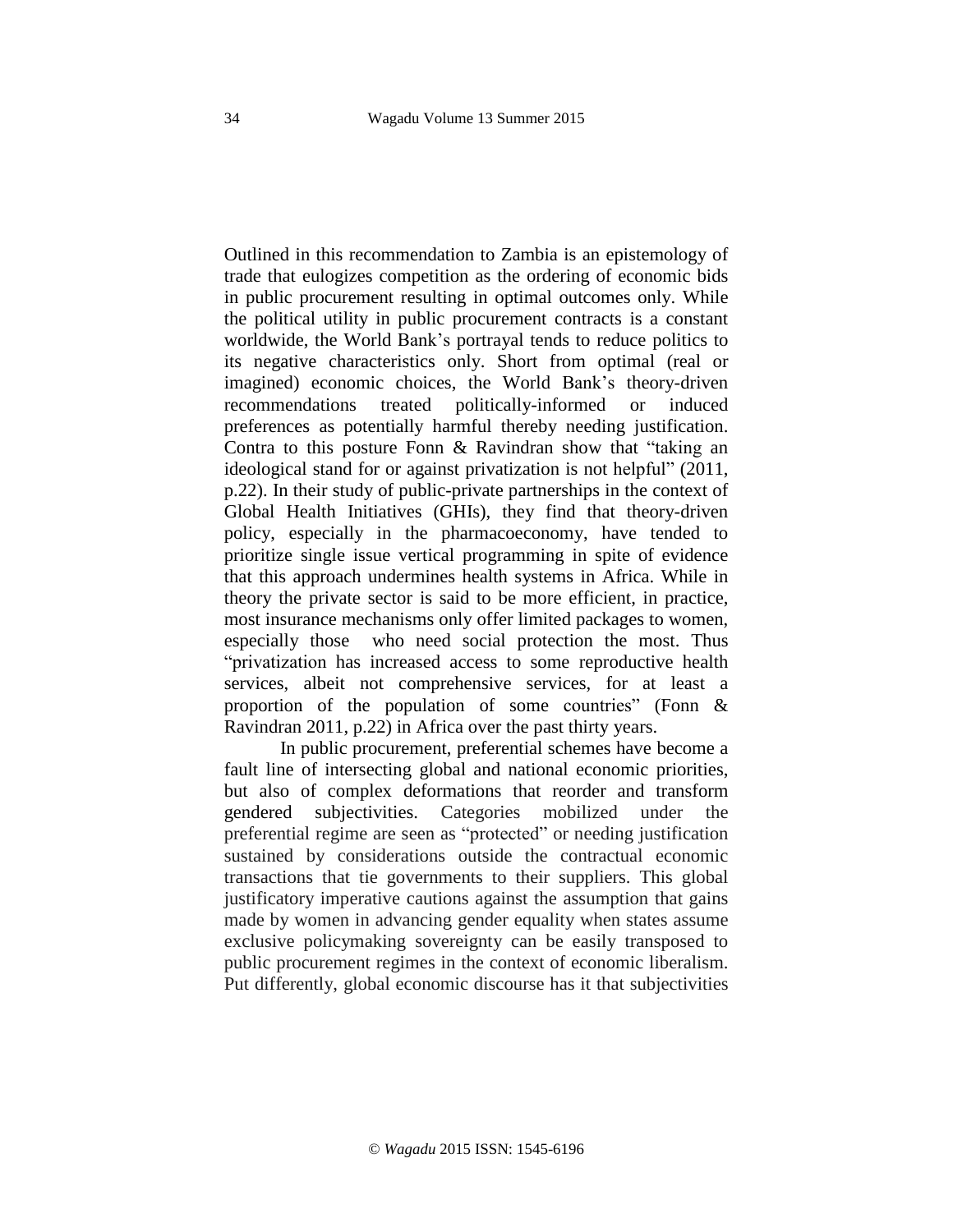must de-form prior to entering into and becoming eligible for competitive global contractual market-based deals. Any subjective residual is left to the states for the management of its risk and potential harm to the economy.

#### **De-Forming Gender Equality in Public Procurement**

Public procurement is intriguing not just for intersectionality scholars, but also for anyone engaged in rethinking and designing economic modes of resources allocation that are informed by the complexities of our times (Roland, 2008). Complexities related to the state's ability to effectively function as the sole provider of public services (Roth 1987; Chalfin 2010); complexities related to a growing demand for quality service delivery and social justice coming from diverse communities (McCord, 2012; Chanie & Mihyo, 2013). While outright gender exclusion and gender-neutral language in economic schemes provided scholars with seeds for thought in the past decades; public procurement today widens the possibilities for inquiry and problematizes not just the exclusion of women, but also the premise of their inclusion (Newman, 2010; Mastracci, 2013). In the remainder of the paper, I highlight the ways in which selected African states follow as well as resist the script of global de-formation of subjectivities under the aegis of economic liberal reform to account for the puzzle of differential policy diffusion of gender equality in public procurement. Table 2 below lists a selected group of countries that scored high on women's parliamentary representation in 2015. Next to these high achievers are a small group of states taken from Table 1. Table 2 traces the evolution of national public procurement laws and regulations with respect to preferential schemes and gender equality.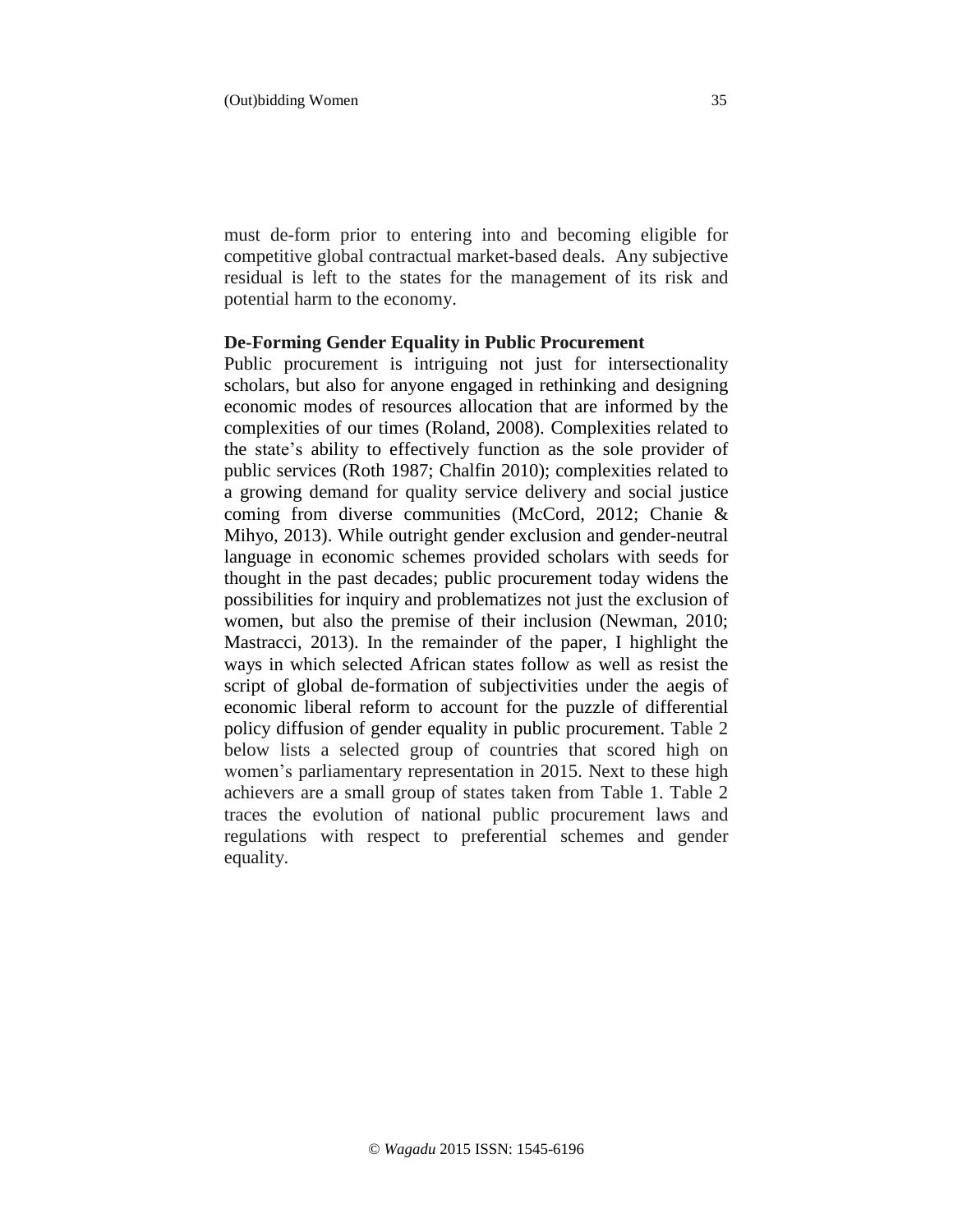| <b>State</b>      | <b>New PP Law</b>                              | Revised /<br><b>Amended PP</b><br>Law                                 | <b>Preferential treatment</b>                                                                                                                                                                                                                                                                                                                                                                                                                                                                 |
|-------------------|------------------------------------------------|-----------------------------------------------------------------------|-----------------------------------------------------------------------------------------------------------------------------------------------------------------------------------------------------------------------------------------------------------------------------------------------------------------------------------------------------------------------------------------------------------------------------------------------------------------------------------------------|
| <b>Rwanda</b>     | Public<br>Procurement<br>Law, 2007             | Public<br>Procurement<br>Law<br>(no.5/2013)                           | Article 41 (2007) states: "local preference<br>not exceeding 10% may be granted to<br>companies registered in Rwanda or to<br>Rwandan nationals and bidders in regional<br>economic integration bodies"                                                                                                                                                                                                                                                                                       |
| <b>Seychelles</b> | Public<br>Procurement<br>Act, 2008             | Public<br>Procurement<br>Regulations<br>(2014)                        | Article $92(1)(2)$ (2008). Unspecified. Policy<br>is under the preview of the Procurement<br>Oversight Unit in consultation with the<br>government.<br>Article 152 $(1)(2)(3)(a)(2014)$ "eligibility"<br>for the margin of preferences in terms of<br>ownership, location of the bidder or<br>production facilities, origin of labor, raw<br>material or components, extent of<br>subcontracting or association with local<br>partners or any other relevant factor"                          |
| <b>Senegal</b>    | Public<br>Procurement<br>Law, 2007             |                                                                       | Section 5, reserved for local communities,<br>SMEs, and ECOWAS citizens.                                                                                                                                                                                                                                                                                                                                                                                                                      |
| <b>Namibia</b>    | <b>Tender Board</b><br>of Namibia<br>Act, 1996 | <b>New</b><br><b>Procurement</b><br><b>Bill</b> proposed<br>in $2015$ | Article $15(5)$ ; "In comparing tenders, the<br>Board shall give effect to the price<br>preference policy of the Government to<br>redress social, economic and educational<br>imbalances in a democratic society and to<br>encourage industrial and commercial<br>interests in Namibia."<br>-Proposed New Public Procurement Bill,<br>$2013(84-88)$ . Section $85(3)(a, b)$ articulate<br>the promotion of empowerment for women<br>following the provisions of the Namibian<br>Constitution. |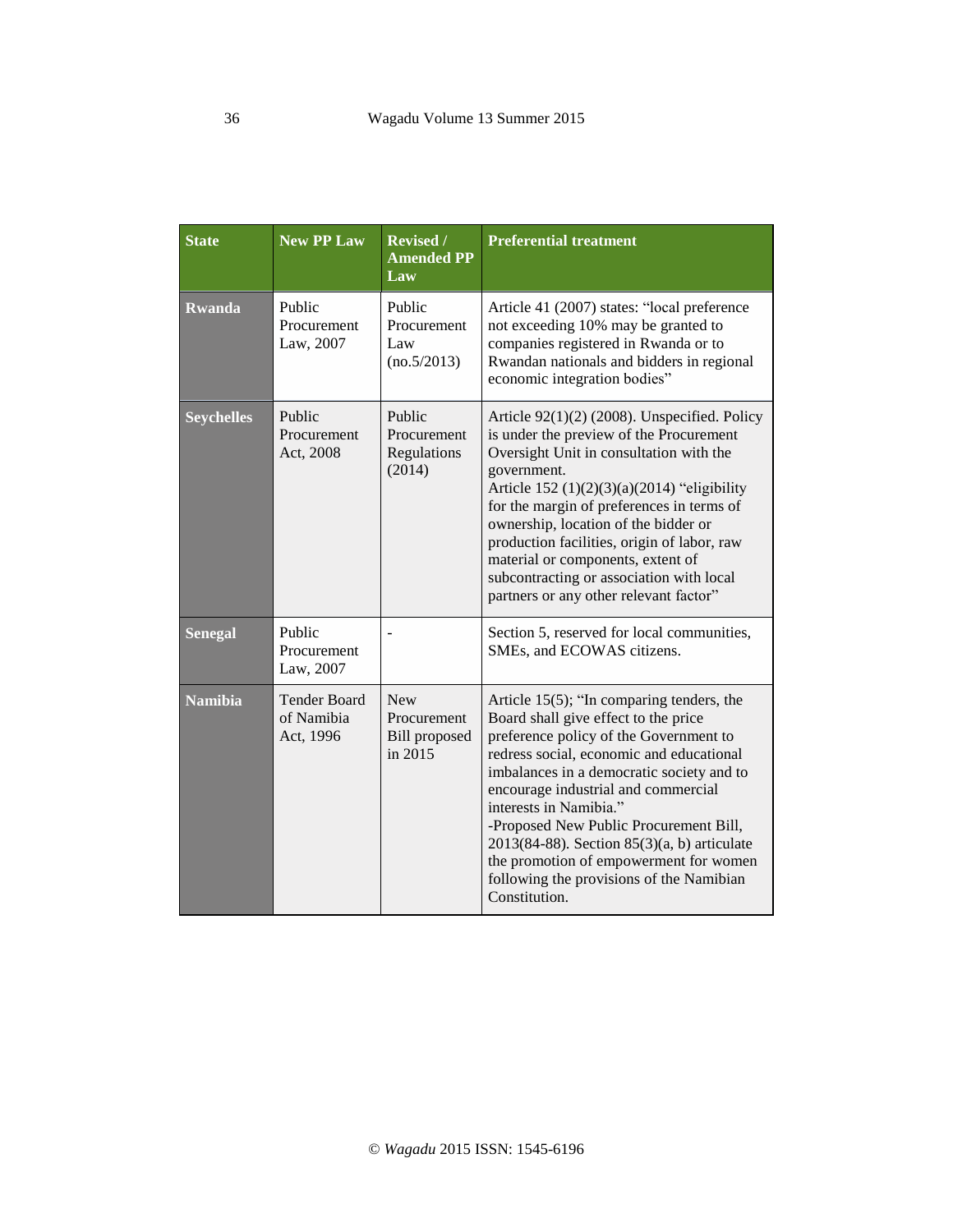| <b>Ethiopia</b>            | The Ethiopian<br>Federal<br>Government<br>Procurement<br>and Property<br>Administration<br>Proclamation,<br>2009 |                                                                     | Non-discrimination on the bases of<br>nationality, race or other criterion.<br>Article 4(2009) "provisions of this<br>Proclamation set out in masculine gender<br>shall also apply in the feminine"<br>Article $25(1)(2)$ , directives on preferential<br>schemes are the preview of the Minister<br>who may specify the margin allowed<br>for nationals, SMEs, an local goods,<br>services or companies.<br>-The Ethiopian Federal Government<br>Procurement Directive, 2010 (4): "No<br>candidate shall be discriminated or excluded<br>from participating in public procurement on<br>the ground of nationality or other reasons<br>which are not related to the evaluation<br>criteria except in accordance with the rule of<br>preference provided in the proclamation." |
|----------------------------|------------------------------------------------------------------------------------------------------------------|---------------------------------------------------------------------|-------------------------------------------------------------------------------------------------------------------------------------------------------------------------------------------------------------------------------------------------------------------------------------------------------------------------------------------------------------------------------------------------------------------------------------------------------------------------------------------------------------------------------------------------------------------------------------------------------------------------------------------------------------------------------------------------------------------------------------------------------------------------------|
| <b>Central</b><br>Afr. Rep | Code des<br>marchés<br>publics, 2008                                                                             |                                                                     | Article 26 preferences reserved in<br>subcontracting schemes for local<br>communities and businesses (15%) and<br>ECCAS enterprises (10%).<br>Article 64.                                                                                                                                                                                                                                                                                                                                                                                                                                                                                                                                                                                                                     |
| Gabon                      | Code des<br>marchés<br>publics, 2002                                                                             |                                                                     | Article 90 (2012) SMEs, companies/citizen<br>or residents of ECCAS and local<br>communities/businesses are eligible for<br>preferential treatment. 10% for works, 15%<br>preference margin for goods.<br>Article 93 (2012) a foreign company that<br>subcontracts at least 30% of the total value<br>of a contract to local communities may be<br>eligible for a preferential award.                                                                                                                                                                                                                                                                                                                                                                                          |
| <b>Liberia</b>             | Public<br>Procurement<br>and<br>Concessions<br>Act, 2005                                                         | Public<br>Procurement<br>and<br>Concessions<br>Act, amended<br>2010 | Article 45 (2005) A margin of preference<br>applies to manufactured goods, material or<br>labor derived from Liberia. Amended as:<br>"the Commissioners shall by regulation set<br>or adjust the minimum benchmarks for the<br>application of the Margin of Preference as it<br>may deem necessary" Article 45(3)(2010).<br>99 (2005, 2010) applicable to concessions.                                                                                                                                                                                                                                                                                                                                                                                                        |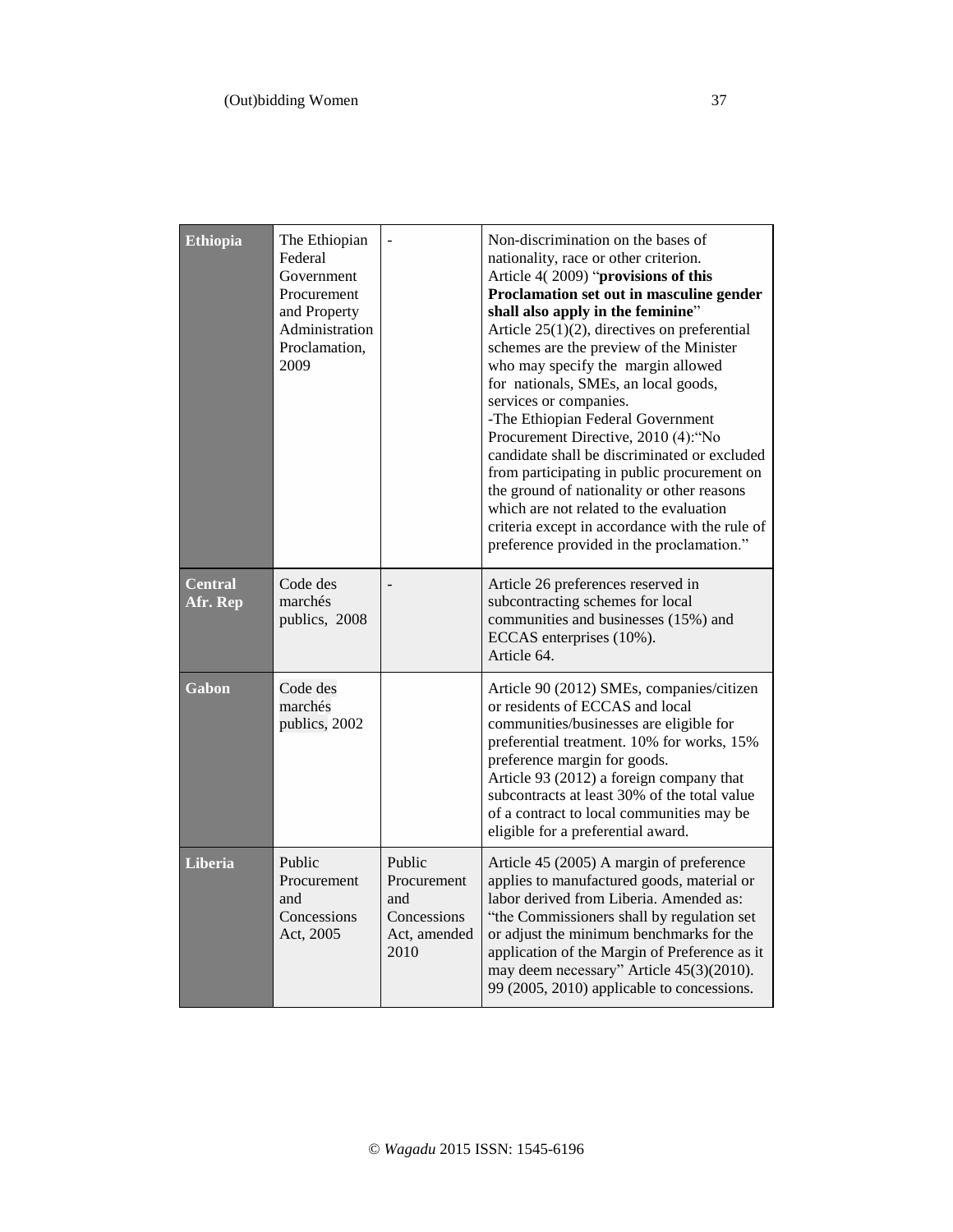| <b>Malawi</b>    | Public<br>Procurement<br>Act, 2003 |                                                                                                     | Article $28(1)(2)$ , SMEs promotion; no<br>specific preferential language. "It is the<br>policy of the government to provide<br>maximum opportunities for small medium-<br>sized enterprises to participate as suppliers,<br>contractors, consultants and subcontractors<br>in public procurement" (Article 28(1))                                                                                                                                                           |
|------------------|------------------------------------|-----------------------------------------------------------------------------------------------------|------------------------------------------------------------------------------------------------------------------------------------------------------------------------------------------------------------------------------------------------------------------------------------------------------------------------------------------------------------------------------------------------------------------------------------------------------------------------------|
| <b>Mauritius</b> | Public<br>Procurement<br>Act, 2006 | Public<br>Procurement<br>Regulations<br>2008-2009)<br>Public<br>Procurement<br>Act, amended<br>2014 | Section 16 $(1)(2)$ (2014) domestic or<br>regional goods are eligible for preferential<br>treatment<br>*Regulations Article 35 (1)(2) amended as<br>per G.N. no. 86 of 2009)                                                                                                                                                                                                                                                                                                 |
| <b>Zambia</b>    | Public<br>Procurement<br>Act, 2008 |                                                                                                     | Article 63 $(1)(a)(b)$ margin of preference for<br>target groups (unspecified) offering goods,<br>works or services.<br>Article $63(2)$ (e) preference or reservation<br>schemes may include "enterprises owned<br>by women"<br>Article 63 (5). Where margin of preference<br>is granted, distinction is made between<br>citizen and local suppliers.                                                                                                                        |
| Nigeria*         | Public<br>Procurement<br>Act, 2007 | <b>NO</b>                                                                                           | "Margin of preferences only applies tender<br>under international competitive bidding"<br>section $34(3)$ .<br>"The Bureau shall by regulation from time<br>to time set the limits and the formulae for<br>the computation of margins of preference<br>and determine the contents of good<br>manufactured locally" section 34(4).<br>*Regulations 2007 Schedule 2 only<br>recognizes preferences for goods and for<br>domestic contractors without further<br>specification. |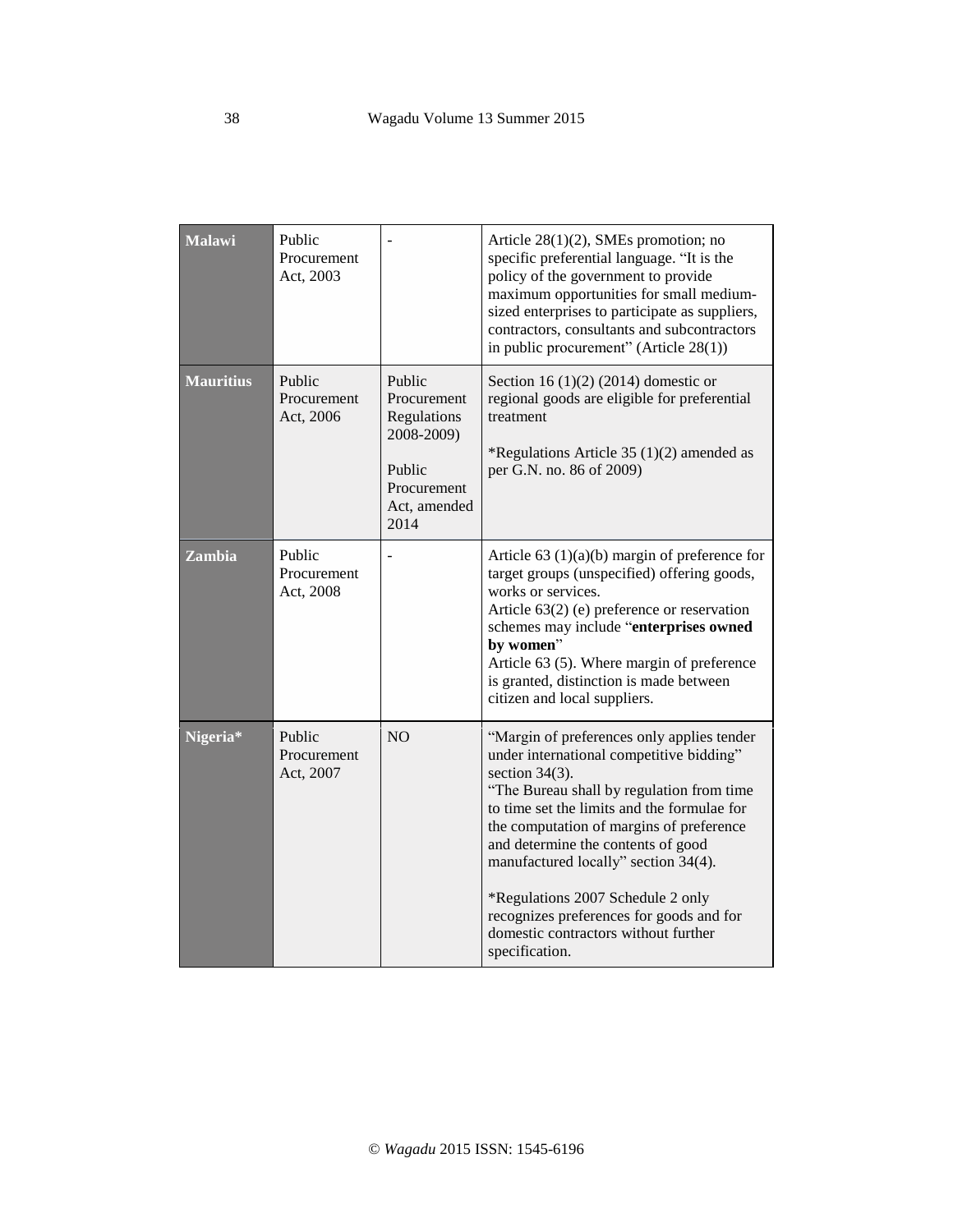| Uganda*                 | Public<br>Procurement<br>and Disposal<br>of Assets Act,<br>2003 | Public<br>Procurement<br>Act.<br>Amended &<br>Regulations,<br>2014 | -PPDA, 2003(50). May apply national<br>preferences or reservation.<br>-PPDA Regulations 2014. Preferences apply<br>to manufactured goods and reservation to<br>particular sector of geographic areas.<br>*Local Govt. Act (2001): "At least one<br>tender member ought to be a<br>woman/person with disability."                                                                                                                                                                                                                                                                                                                                                               |
|-------------------------|-----------------------------------------------------------------|--------------------------------------------------------------------|--------------------------------------------------------------------------------------------------------------------------------------------------------------------------------------------------------------------------------------------------------------------------------------------------------------------------------------------------------------------------------------------------------------------------------------------------------------------------------------------------------------------------------------------------------------------------------------------------------------------------------------------------------------------------------|
| Kenya*                  | Public<br>Procurement<br>and Disposal<br>Act, 2005              | Amendment<br>debated in<br>2014                                    | -Section 39 (4): "Preferences and<br>reservations apply to, candidates such as<br>disadvantage groups, micro, small, and<br>medium enterprises."<br>*PPDA (Preference and Reservations)<br>Regulations, 2011. Legal Notice No. 58 (2):<br>"A disadvantaged group meansand<br>includes enterprises owned by women, the<br>youth and persons with disabilities."<br>-PPDA (no. 3 of 2005) Legal Notice no.<br>114(31)(1) June 18, 2013. "A procuring<br>entity shall allocate at least thirty percent of<br>its procurement spend for the purposes of<br>procuring goods, works and services from<br>micro and small enterprises owned by youth<br>and persons with disability." |
| <b>Sierra</b><br>Leone* | Public<br>Procurement<br>Act, 2004                              | Regulations<br>2006                                                | PPA 2004 (36) and Regulations, 2006 (74)<br>on domestic preferences: "The percentage of<br>preference in schemes issued by the NPPA<br>shall be between five and ten percent. The<br>NPPA may review these percentages<br>periodically."                                                                                                                                                                                                                                                                                                                                                                                                                                       |
| Cameroon*               | Code<br>des<br>marchés<br>publics, 2004                         |                                                                    | Article 32: national preference 10% for<br>works and 15 % for goods.                                                                                                                                                                                                                                                                                                                                                                                                                                                                                                                                                                                                           |

*Table 2: Gender preferential schemes in national public procurement laws.* (\*) WBPPRC selected states.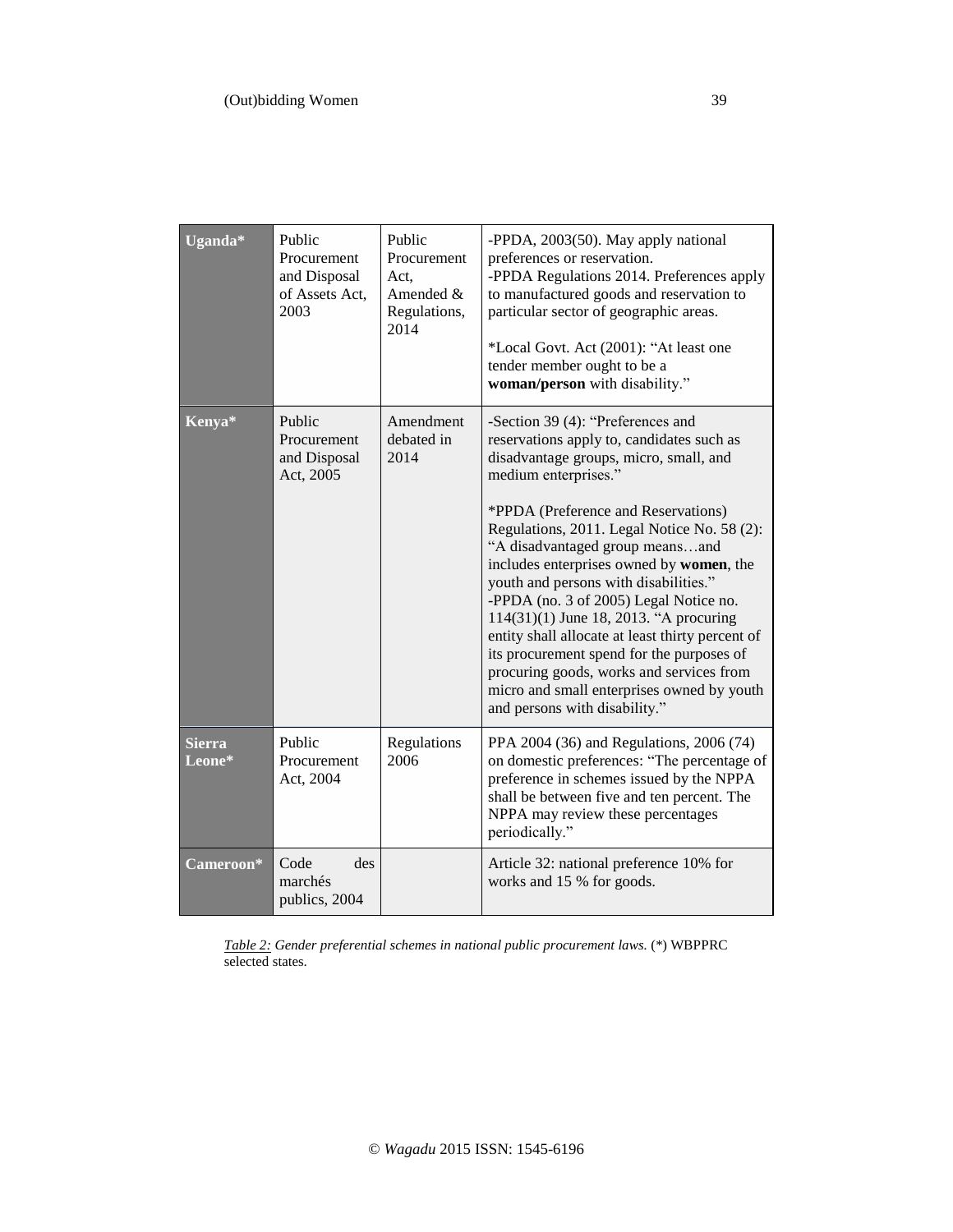Despite the strategic importance that preferential treatment has in advancing social goals, data show that African states have adopted a minimalist and instrumentalist approach to gender equality in public procurement. This instrumental approach illuminates the ways in which institutions of governance in public service delivery *think* gender and how gender equality depends upon institutional framework (Douglas, 1986). Two important features emerge from a comparative reading of new national public procurement laws and regulations.

First, nowhere do we find the inclusion of women as a normative category in prime national public procurement legislations. This fact shows the limits of crediting the normative role that women's status play in explaining change in womenstates relations domestically and internationally. It further suggests the absence of a cohesive national framework for gender equality in public procurement. To illustrate, in Kenya and Zambia, women appear as a "preferential category" without spelling out a *comprehensive* a justification for policy that accounts for both the supply and the demand aspects of gender equality in public procurement.

Second, policy, be it national legislation or subsequent regulation, is yet to simultaneously take into account women as producers as well as receivers of publicly procured works, goods and services. Rather, one sees an attempt to amend trade competition imperative with "old style equality opportunities" (Newman 2010, p.9). In Uganda for instance, the logic of empowerment as political representation of women trumps substantive economic inclusion at the local level. Women's representation in local government tender boards applies without further specification of a gender-specific policy for women as potential suppliers or users of public services. A comprehensive gender equality policy would have to be clarified in national legislations and address the three dimensions of women's political/ technical representation in regulatory bodies, in addition to clarifying preferential or reservation schemes that economically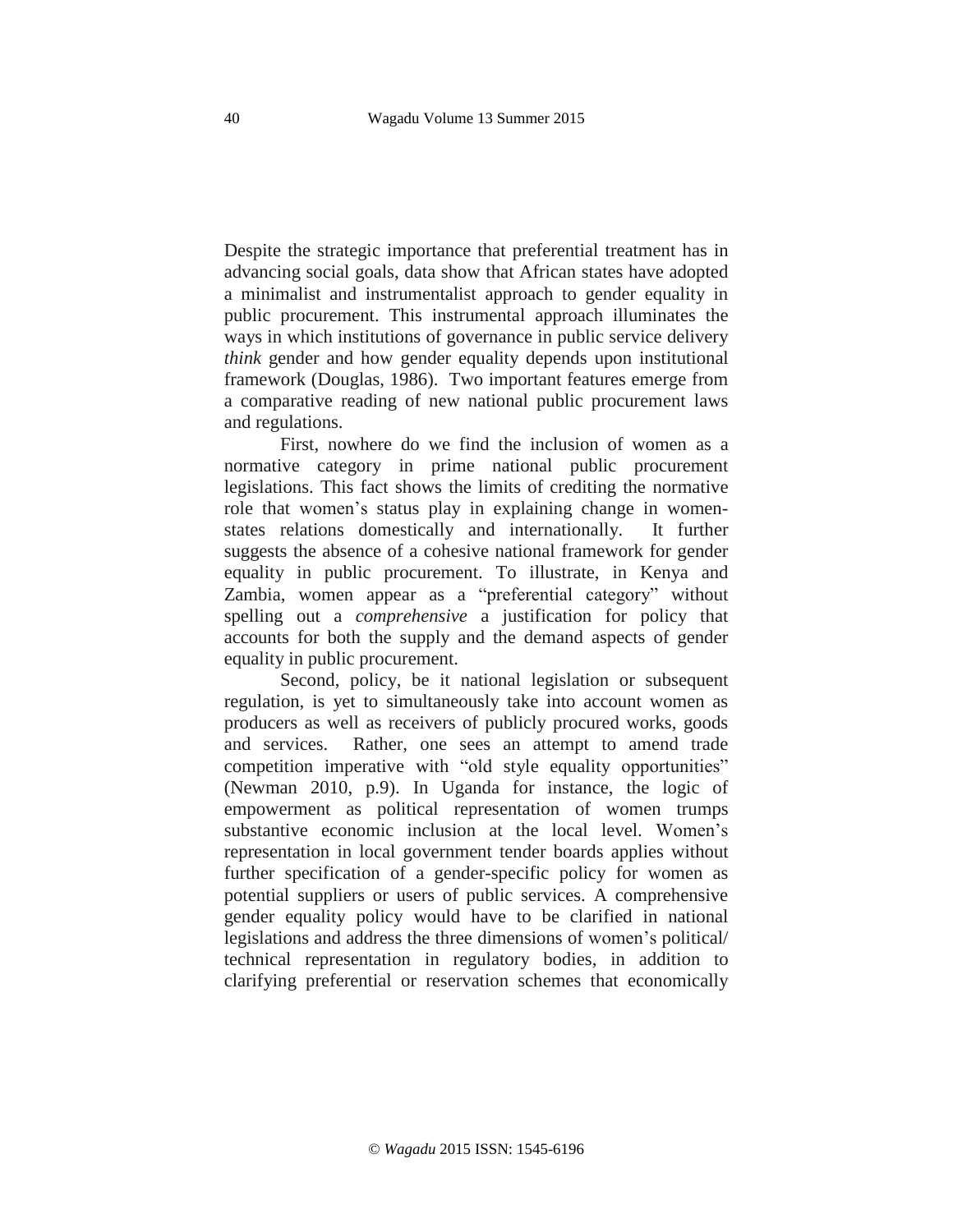empower women entrepreneurs and consumers of publicly procured goods and services. The neglect of gender equality from the demand and supply sides in public procurement has the potential to polarize advocacy for women's empowerment and inclusive development.

As data show, while the cost of adopting new public procurement institutions have been lowered given international momentum, change related to gender equity has only been partially internalized (Dahlman, 1979).While the movement toward liberalization through legal reform is sweeping, procedures to assess accurate and efficient integration of gender equality concerns in Africa are not. For instance, Nigeria makes provision for some preferential schemes, but the Bureau of Public Procurement is yet to specify either the computational margin of preferences, or the eligibility of women entrepreneurs for public contracts almost ten years after the adoption of the new procurement law. In Rwanda, the margin of preference is ten percent and still, there is no clear language about women. In Ethiopia, gender equality appears literally in form only. Malawi, Mauritius, Namibia and Liberia place a premium on price preference, local goods and regional benchmarks without a specific articulation of the gendered implications of this prioritization in public procurement. Other countries such as Cameroon, Central African Republic and Sierra Leone have adopted quotas with preferences or reservations schemes or both. Thus, legislations and regulations of gender equality in public procurement are far more chaotic than the institutional legal reforms that have taken place over the past decades in most countries in Africa. When compared with low achievers, states with high score on women's parliamentary representation do not seem to have a better or comprehensive policy for gender equality in public procurement.

The chaotic diffusion of gender equality policy in public procurement schemes speak to the absence of a global platform for advocacy in this strategic area of development. This chaos reveals at least two other things: one is the unguided nature of gender equality policy taking place in the context of public procurement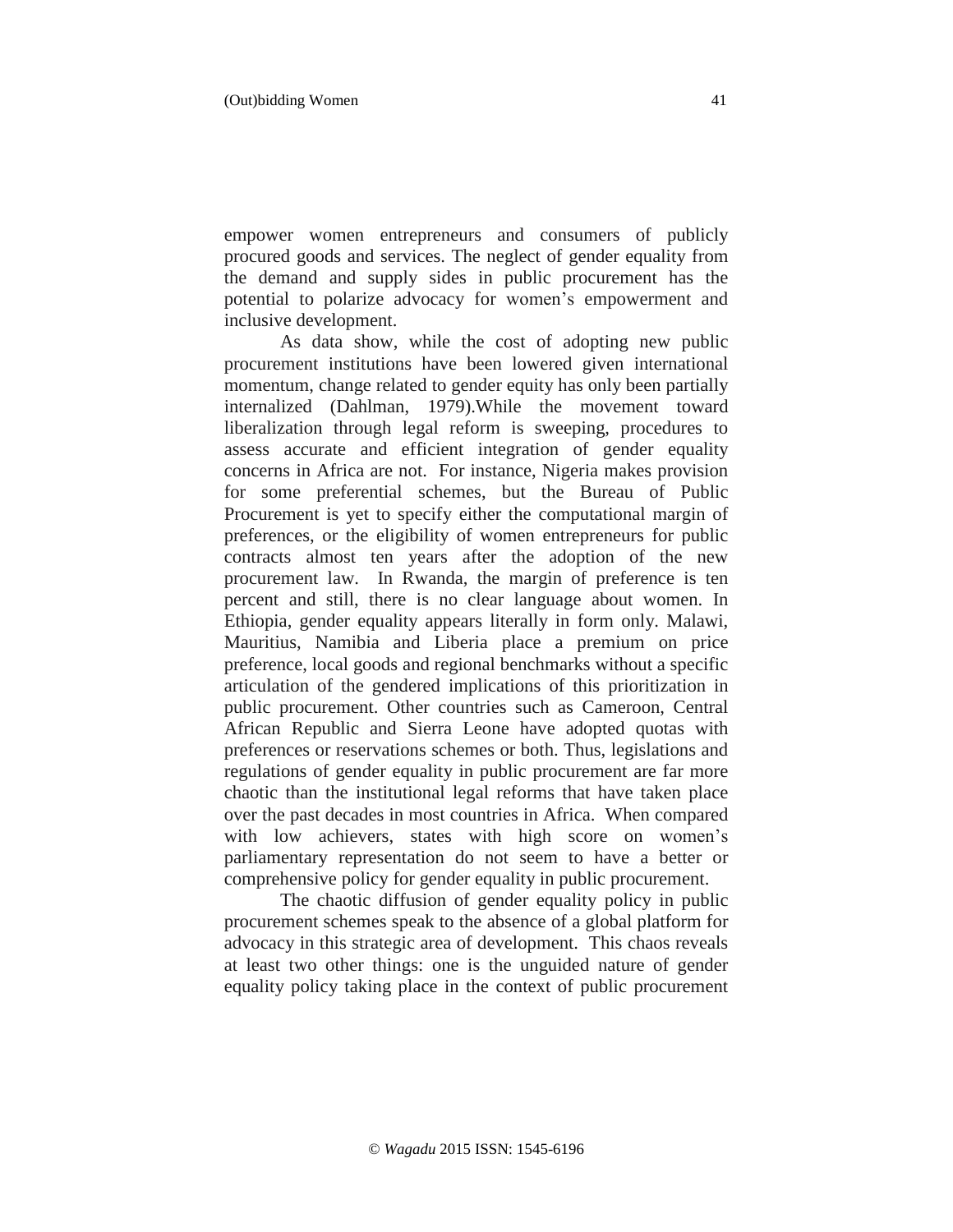reform in Africa. Second, is the increasing difficulty of the state to articulate comprehensive gender policy in the context of shredded sovereignty in the delivery of public works, goods and services. The implication for gender equality is twofold: First the chaotic diffusion of policy suggests states are either not learning from each other -- i.e., focusing on the policy itself and its effectiveness,-- but imitating each other –i.e., copying from another state to look like it—(Mesenguer 2006; Simmons et al, 2006; Roger 1995; Shipan & Volden, 2008;). Second, chaotic diffusion may signal the attempts to simultaneously conform to the global pressure for economic liberalization while seeming to respond to domestic demands for gender equality. This dual pressure then may lead to conditional learning processes (Gilardi, 2010) explaining the survival of gender policy preferences in conventional arenas (national bureaus, parliamentary representation) and their retrenchment in unconventional ones such as government outsourcing subject to heightened influence by actors and conventions beyond national borders.

As the first part of this paper suggests, international financial institutions such as the World Bank played a key role in framing the axes of public procurement reform in Africa and delineated fault lines of compliance with international expectations. As African states turned to economic liberalism in late 1990s, there was no parallel pressure from coordinated women's organizations to influence procurement policy reform on the continent. Although the World Bank's 2012 *Gender Equality and Development Report* (henceforth WDR 2012) seems to have departed from the antagonistic language of its early public procurement reports on preferential treatment, it still falls short of actionable recommendations to governments. The recognition that "the public sector can also use the power of the purse to demand affirmative action from its contractors, by making a certain level of female employment and management a condition of eligibility for a government contract" (The World Bank, 2012, p. 301) is only one step in the right direction. Nevertheless, reliance on "old style equality opportunities" (Newman 2010, p.9) while expedient in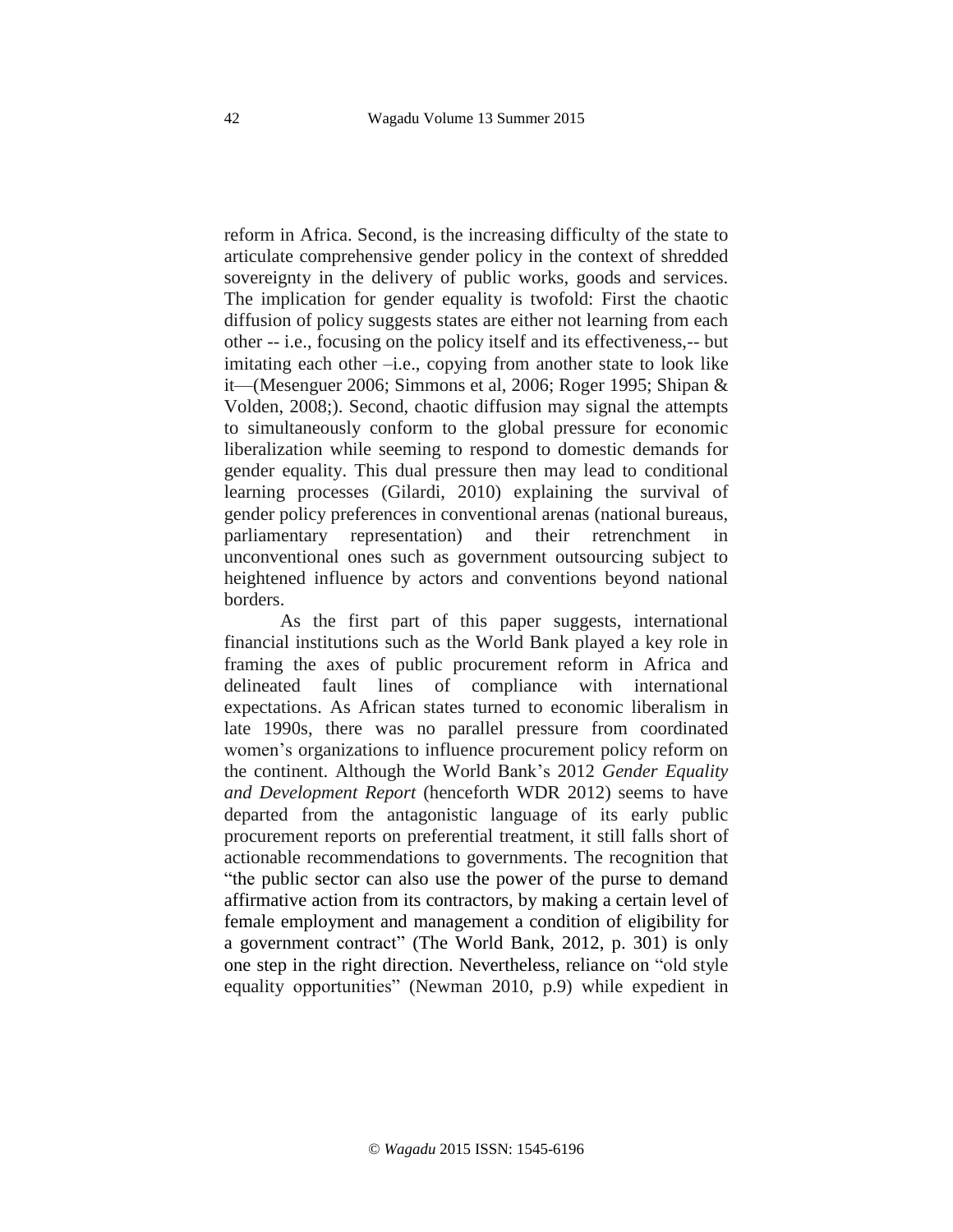form, fails to recommend preferential methods that although not guaranteeing that socio-economic objectives will be met, are better at achieving policy goals. Quotas and mandatory goals, in particular, have not been shown to work very well in preferential schemes in public procurement and remain controversial (Arrowsmith et al., 2000; Watermeyer, 2010; Prier et al., 2011).

Furthermore, the World Bank's recognition of the active role that government may play in promoting gender equality in public procurement still frames it as an "exception" to the economic order of eulogized preferences. Ferguson and Harman identify this interplay of ambivalent frames in noting that WDR 2012 "moves beyond an instrumentalist approach to explore issues of agency, leisure and social reproduction [and] broadens the World Bank's approach to gender equality [by] offer[ing] space for potential transformation" (2015, p.659) especially in infrastructure strategy. They nevertheless also highlight important loopholes in the World Bank's strategy. Namely, that "policy initiatives are only recommendations to the regions and countries to interpret" (2015, p. 661). Sub-Saharan Africa, they further note, has not included gender anywhere in its infrastructure action plan. Nowhere is a gender-informed policy more needed than in the public procurement of infrastructure as table 1 above shows. Gender equality in infrastructure contracts is not just about employment, but also about specific discriminations against women in nontraditional trades such as in business and the construction industry (Institute for the Equality of Women and Men, 2007; Denissen & Saguy, 2013; Wright, 2014).

## **From Preferential to Non-Negotiable Gender Agency in Public Procurement?**

Concerns about substantive transformation of gender equality in public procurement certainly demand institutions that enable the transformation of agency itself. While African countries have adopted new procurement laws, they invariably rely on non-elected expert regulatory bodies to determine the scope and eligibility of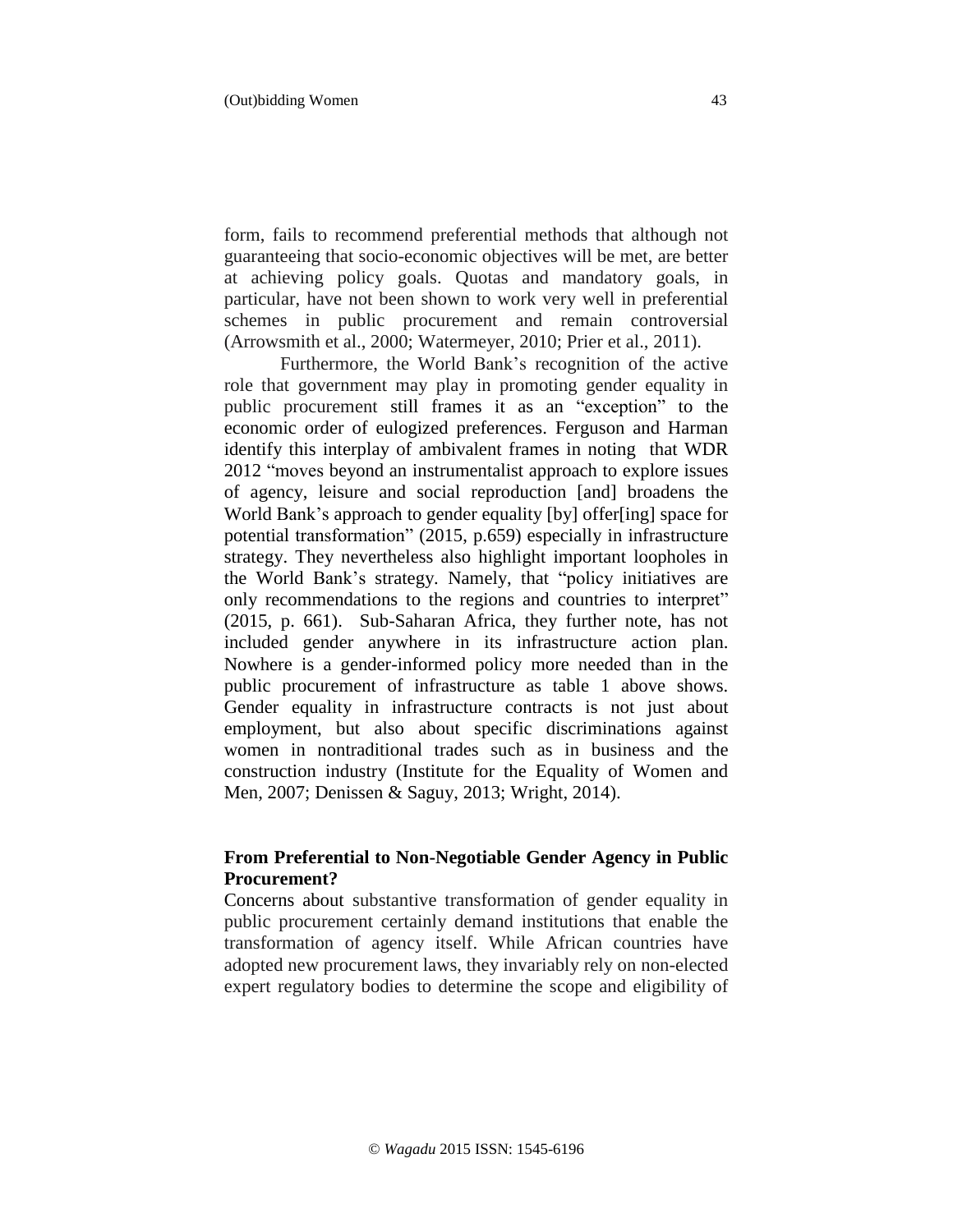various groups for preferential schemes. This institutional arrangement poses significant challenges to coordinating advocacy actions. It also potentially empowers politicians to conveniently manipulate loopholes through the use of contract awards as procurement rent to selected groups thereby stifling accountability (Dannin, 2010; Warner & Hefertz, 2002). Kenya, for instance has adopted a reservation scheme apportioning thirty percent of its procurement to enterprises owned by women or youths. This change was spearheaded by President Kenyatta. While some see this change in a positive light, others are concerned that too much leverage from the Executive may turn into elite capture of women's agenda and issues (Eisenstein, 1999; Abdulai & Hulme, 2015; Amadi, 2015) especially as women are forced to compete for gender equality as "smart economics" (Kirton, 2013) for entrepreneurs only.

Thus to bridge economic and social equity concerns in public procurement, an epistemic shift is needed to explore the various forms of inclusion and exclusion of women's agency within public management regimes; women's agency as entrepreneurs, workers and consumers of public works, goods and services. By investigating the ways in which potential opportunities intersect with gendered vulnerabilities, questions emerge about how priorities are set in national policy mechanisms; what level of service quality receives and justifies funding, the conditions under which regulatory oversight contributes to keeping politics out of procurement managerialism (Stone, 1997; Preuss, 2011). The African Union offers a political vision that might serve the interest of advocates for gender equality in public procurement. Notwithstanding international constraints put on national and local public procurement (Ackerman, 2011), African Union's inclusive development agenda opens up an advocacy space for what Warner & Clifton call "Polanyan counter movements" in public services delivery (2013) to renegotiate gender-sensitive responses to government outsourcing in Africa.

 In June 2015, the African Union (henceforth AU) commemorated Africa Public Service Day under the theme "The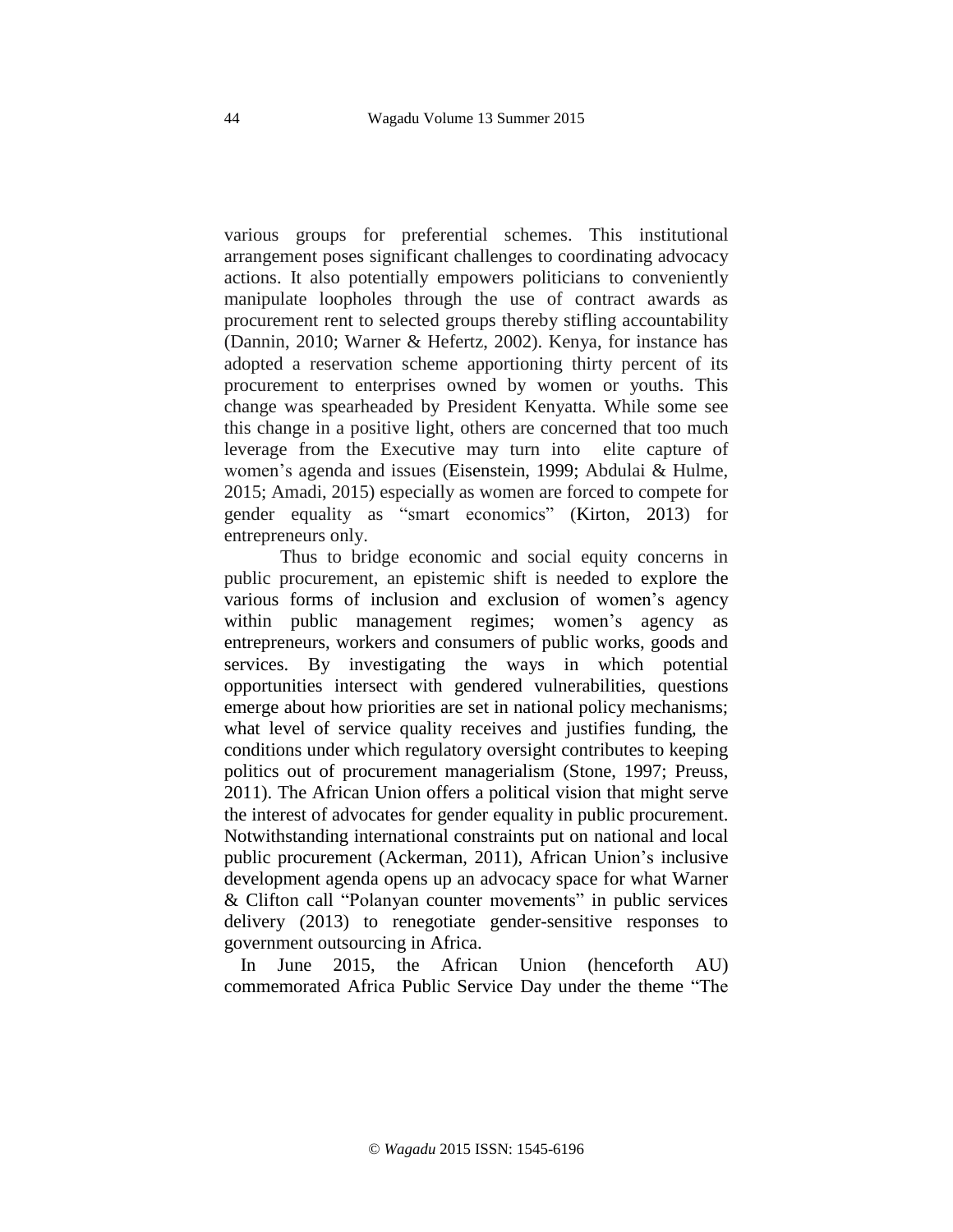Role of Public Services in Women Empowerment, Innovation and Accessible Service Delivery in Africa." The AU not only called for "gender centered public service on the continent," it also recognized that "effective guarantee of women empowerment in African Union Member States was a *non-negotiable* pre-requisite to ensure the participation of women and provide equal opportunity for men and women in society." At the core of the AU's vision is the prioritization of *inclusive communication* strategies in all public service institutions. This focus on political communication renders possible empirical exploration of "policy narrative as a form of policy marketing" (McBeth et al., 2014, p.227) for gender equality public procurement in the future. This explorative journey calls for policy entrepreneurs to understand both the limits and potential that government outsourcing present to the struggle for gender equality in Africa.

 As governments in Africa are challenged to find new ways of financing development, outsourcing has tremendous implication for gender equality for women innovators and entrepreneurs, women as consumers of public goods and services, and women as professionals within the public sector itself. As studies show in the context of Europe, "the way that public services are governed, resourced funded and delivered is crucial to women's lives" (Conley & Page, 2015; Conley & Wright, 2015) and wellbeing (Glasby, 2012). In Africa, issues range from access to healthcare and care services (Nkrumah & Mensah 2014; Perrot & Roodenbeke, 2012), access to land (Bates 2005), equal wages (Ruijter et al., 2005), security and peace (Enloe 1989; Avant 2005; Dickinson, 2011; Stachowitsch, 2013), and affordability of bidding opportunities to women entrepreneurs…etc.

To illustrate, The United Nations Conference on Trade and Development, (henceforth UNCTAD, 2013) conference on development finds that although Senegal and Kenya reformed their procurement laws, coordination problems between various departments has limited the participation of SMEs in the \$78 and \$295million respective spending on the procurement of computer software and services in 2011. Although UNCTAD's study does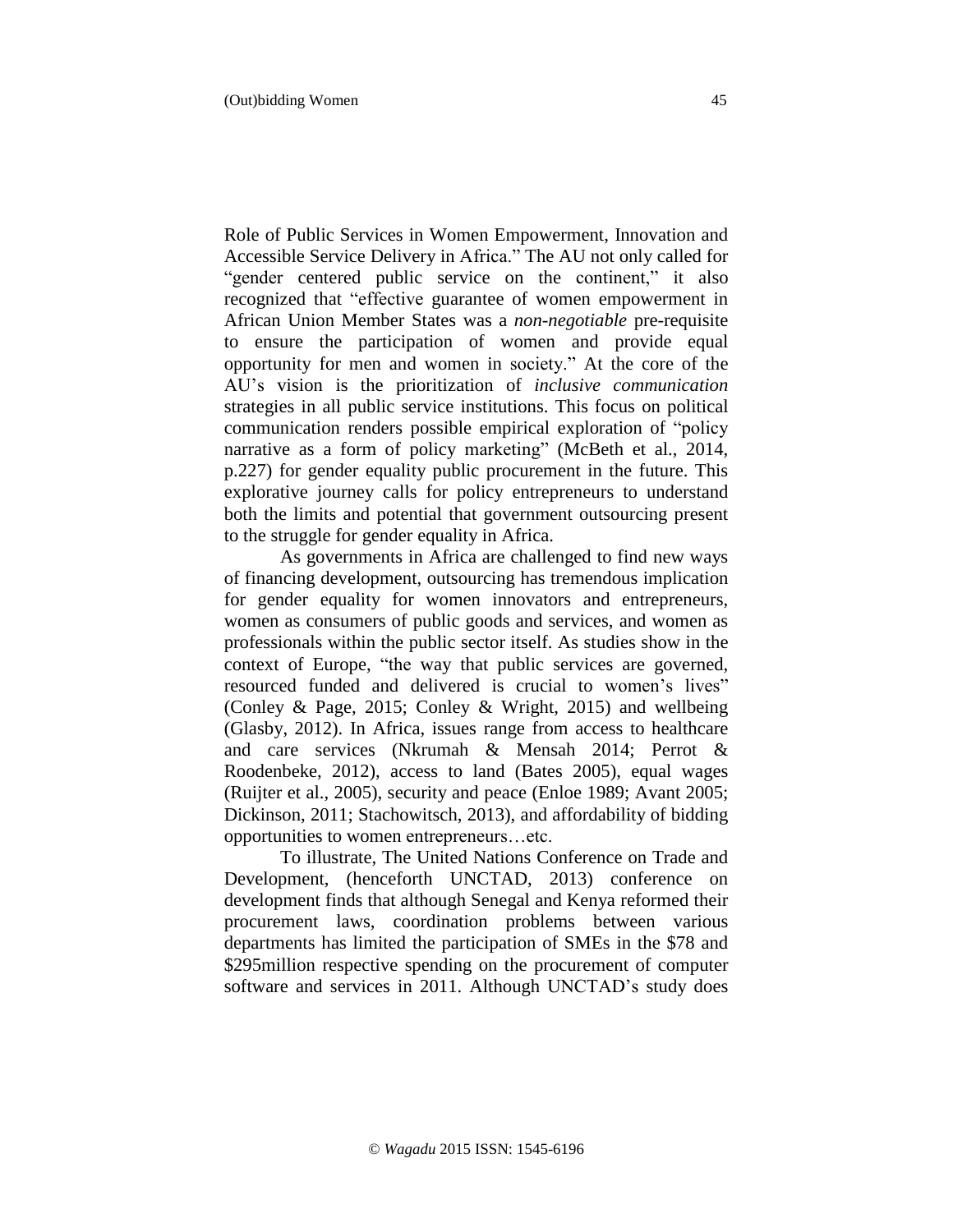not provide ITC data by gender in small and middle size enterprises (SMES), a recent report by International Trade Center (2014) shows that legal provisions do not lead to substantive participation of women-owned business in public procurement without careful stimulation of entrepreneurship.

Stimulating a global and national platform for action on sourcing from women vendors requires political action simultaneously concerned with adding to the pool of potential suppliers and subtracting from the pool of potential disempowerment outcomes for women users of public works, goods and services (Benjamin, 2015). Put differently, to bring about substantial gender equality/opportunities within public procurement regimes in Africa, advocacy must delineate both the negotiable and non-negotiable within public procurement production-consumption spectrum. Worth noting is the gendered dynamic within subcontracting chains in government procurement. The incorporation of gender quotas and gender sensitive language in government preferential procurement policies appears to have had some unintended consequences such as the "race to the bottom" elsewhere (Blenker & Christensen, 1995; Mangum, 2010); a phenomenon common to service delivery chains where the affirmative action regulation applies to the prime bidder but fails to be enforced in the supply chain of subcontractors. This lack of systemic regulation of the supply chain often leaves marginal communities and women stuck in lower wages and unending cycle of poverty. Thus, linkages between regional development, entrepreneurship and public procurement with respect to gender equality are not sufficiently constructed without careful consideration of institutional and societal enablers as well as barriers to sourcing from women-owned enterprises. Linkages also call for institutional multilevel analysis in future work (Rolfstam, 2015) to capture adaptation and innovation factors that influence public procurement reform in Africa. A reading of formal institutions in the selected countries reveals the political economy of trade regulation through public procurement reform is yet to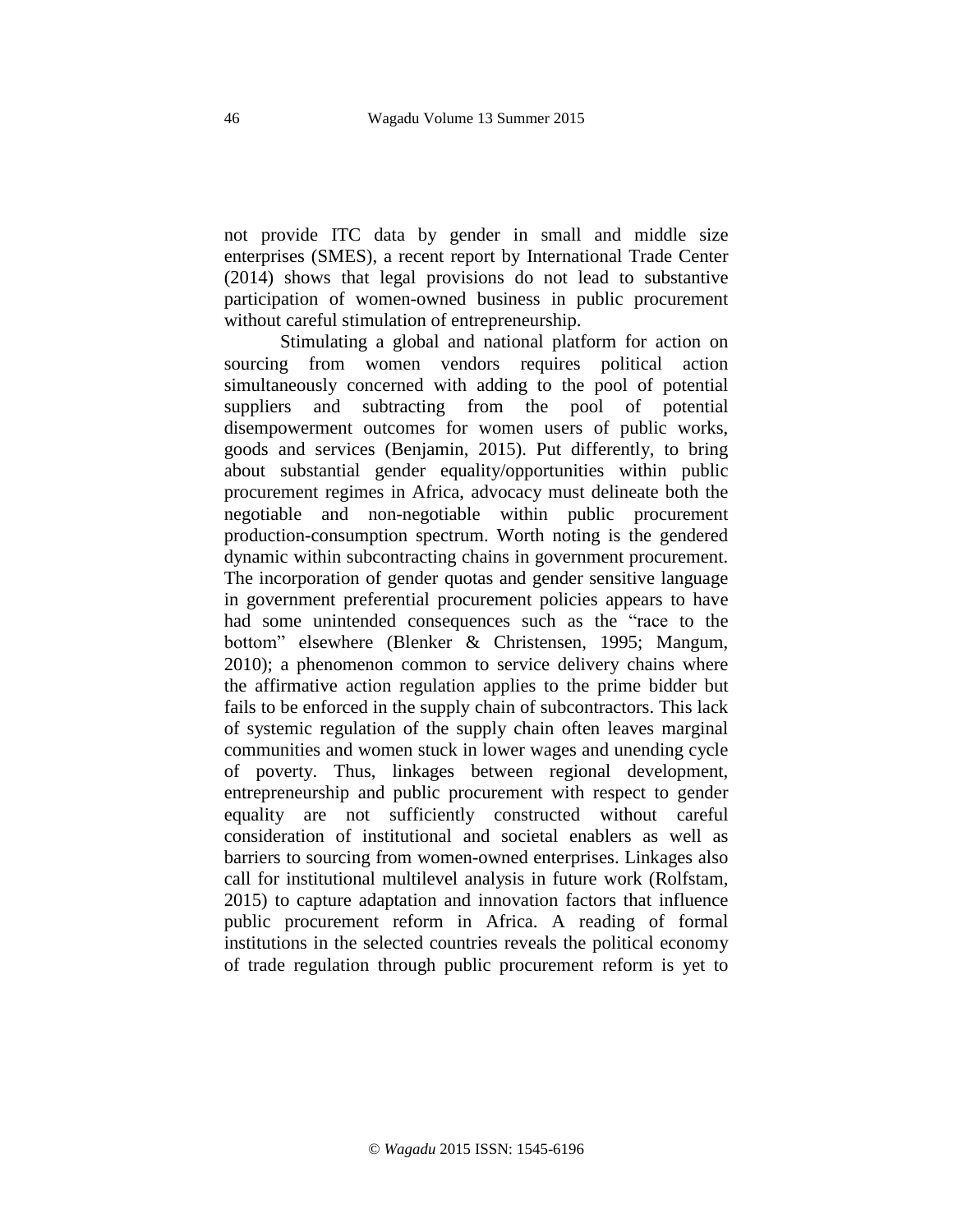holistically account for the anthropological and gendered dimensions of sovereignty (Chalfin, 2010).

#### **Conclusion and Recommendations**

I started this essay by arguing that the restructuring of sovereignty through public-private partnerships forces us to revisit the place and function of women's status as a norm used to ascertain the homogenization of an international society. An examination of public procurement policies in a context of trade liberalization in selected countries in sub-Saharan Africa, reveals that gender does not enter contractual agreements between the state and its suppliers as a normative category. Where gender considerations are accounted for, they appear as a subcategory of preferences which justification remains subordinated to the logic of market preferences. Analysis also reveals a chaotic adoption of gender in public procurement laws without substantial consideration for enabling as well as disenabling factors that impact women as potential vendors to government and users of public works, goods and services. In sum, public procurement reform is yet to show comprehensive and harmonized patterns with regard to gender equality in the selected countries. Although gender norms have not been totally displaced in public procurement reform, they are essentially edging on the frontier of rational economic choice that sustains trade liberalization. The role of international financial institutions such as the World Bank has been explored as well as the quasi-absence of a global, regional, and national advocacy movement for gender equality in public procurement schemes. Worldwide, the scholarship is nascent and will hopefully catch up with the fast pace of policy change proposed in the UN post-2015 development framework.

#### **References**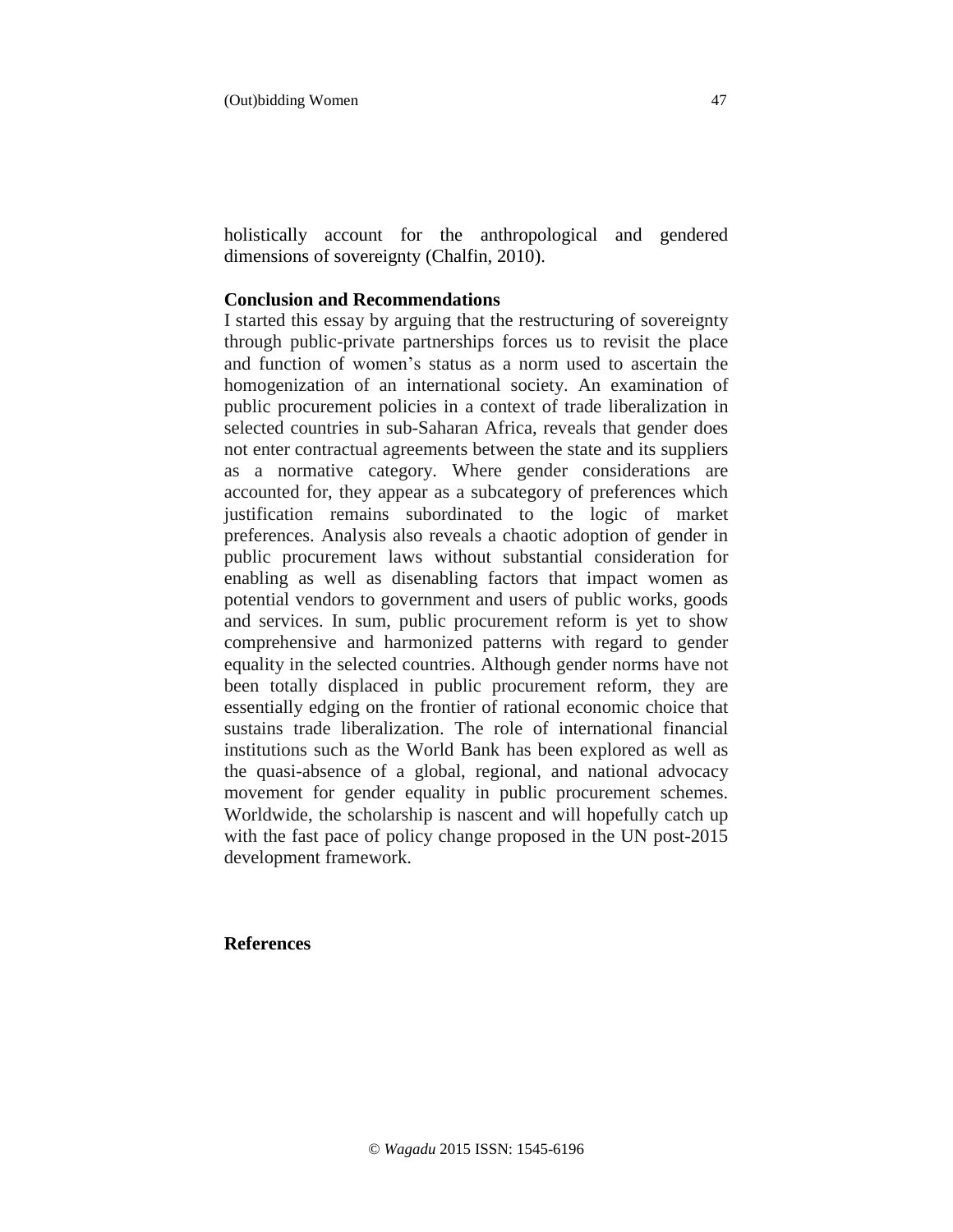- Avant, D. (2005). *The market for force: The consequences of privatizing security.* Cambridge: Cambridge University Press.
- Abdulai, A. & Hulme, D. (2015). The Politics of regional inequality in Ghana:
- State elites, donors and PRPS. *Development Policy Review,* 33(5), 529-553.
- Akech, M. (2009). *Privatization & democracy in East Africa: The promise of administrative law.* Nairobi: East African Publishers.
- Ackerman, A.S. (2011). Buy healthy, buy local: An analysis of potential legal challenges to state and local government local purchase preferences. *Urban Lawyer,* 43(4), 1015- 1034.
- Amadi, Henry. (2015). Emerging procurement laws and women's empowerment: Assessing the costs and benefits of the privatization of the telecommunications sector in Kenya. *Wagadu* 14, 141-167.
- Amos, M. (May 21, 2013). South Sudan's dizzying corruption merry go-round. *Africa Review,* Accessed 10/1/15 from: http://goo.gl/tm6Gy1
- Arrowsmith, S. & Davies, A. (1998). *Public procurement: global revolution.* London: Kluwer Law.
- Arrowsmith, S., Linarelli, L. & Wallace, D. (2000). *Regulation public procurement: National and international perspectives.* London: Kluwer Law International.
- Assié-Lumumba, N. T. (Ed.). (2007). *Women and higher education in Africa: Reconceptualizing gender-based human capabilities and upgrading human right to knowledge.* Abidjan: CEPARRED.
- Awolich, A. (2013). South Sudan's fight against corruption: Are we winning? Juba: The Sudd Institute.
- Ayando Uduor, J., Fernqndo, F., Flah, A., Gottwald, D., Hauch, J., Mathias, M., Park, J.W. & Stople, O. (2014). *Left of the bargain: Settlements in foreign bribery cases and*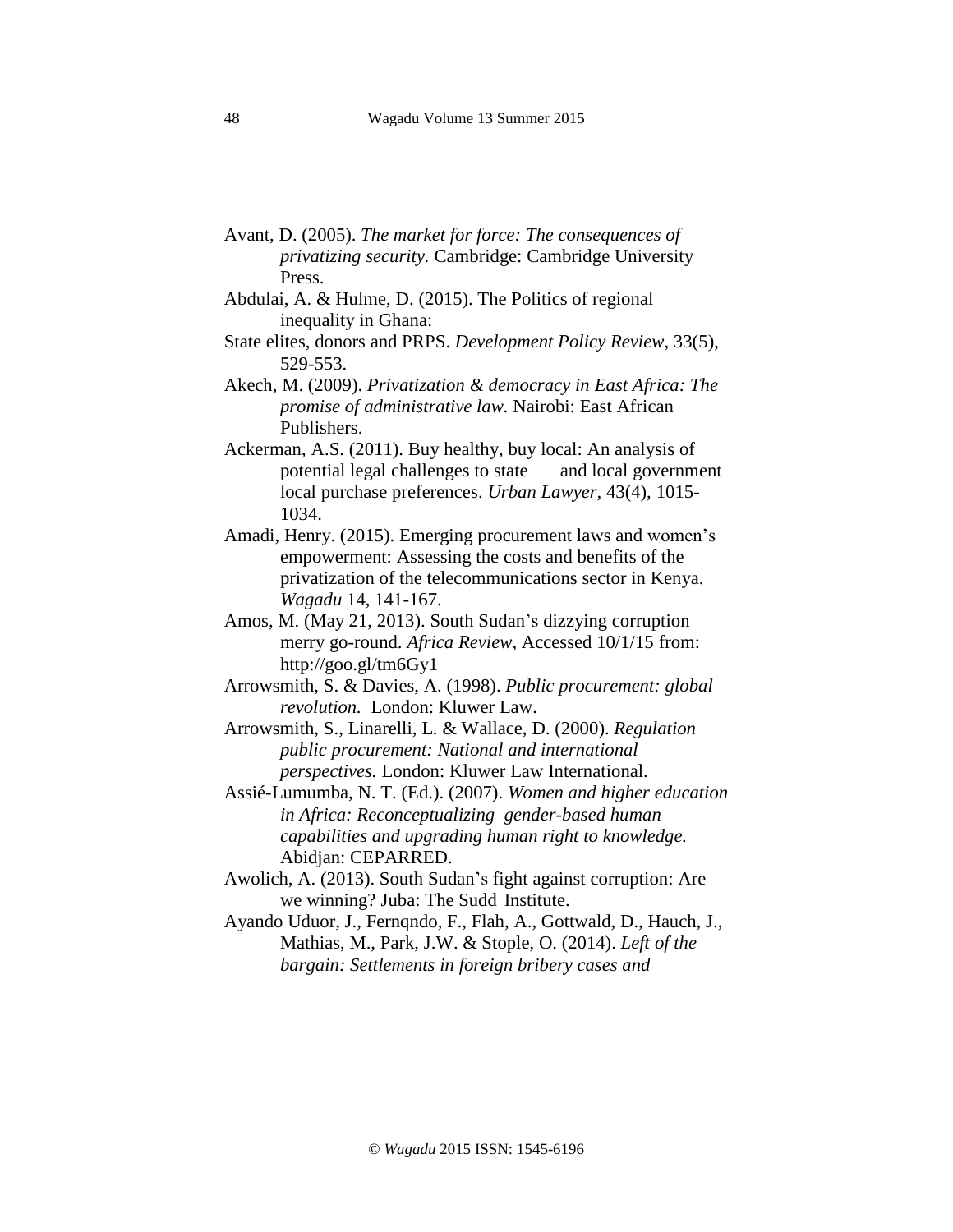*implications for asset recovery.* Washington D.C.: The World Bank.

- Bachelard, J. (2014). *Governance reform in Africa: International and domestic pressures and counter-pressures.* New York: Routledge.
- Bates, R. H. (2005). *Markets and states in tropical Africa: The political basis of agriculturalpolicies.* Los Angeles: University of California Press.
- Benjamin, Orly. (2015). Time is money: Deskilling caring work through time allocation in services procurement. *Wagadu* 14, 85-110.
- Blenker, P. & Christensen, P. R. (1995). Interactive strategies in supply chains: A double-edged portfolio approach to small and medium sized subcontractors' position analyses. *Entrepreneurship and Regional Development* 7, 249-264.
- Chalfin, B. (2010). *Neoliberal frontiers: Ethnography of sovereignty in West Africa.* Chicago: University of Chicago Press.
- Chanie, P. & Mihyo, P.B. (Eds.). (2013). *Thirty years of public sector reforms in Africa: selected countries experiences.* Kampala: Fountains Publishers.
- Campos, E. & Pradhan, S. (Eds.). (2007). *The many faces of corruption: Tracking vulnerabilities at the sector level.* Washington D.C.: The World Bank.
- Commonwealth Secretariat. (2011). *Trade effects of rules on procurement for commonwealth ACP members.* Economic Paper 92. London: Commonwealth Secretariat.
- Conley, H. & Page, M. (2015). *Gender equality in public services: Chasing the dream.* New York: Routledge.
- Conley, H. & Wright, T. (2015). Making reflexive legislation work: Stakeholder engagement and public procurement in the public sector equality duty. In *Beyond 2015: Shaping the future of equality, human rights and social justice.* London: EDF.
- Coolidge, J. & Rose-Ackerman, S. (1999). High-level rent-seeking and corruption in African regimes: Theory and cases.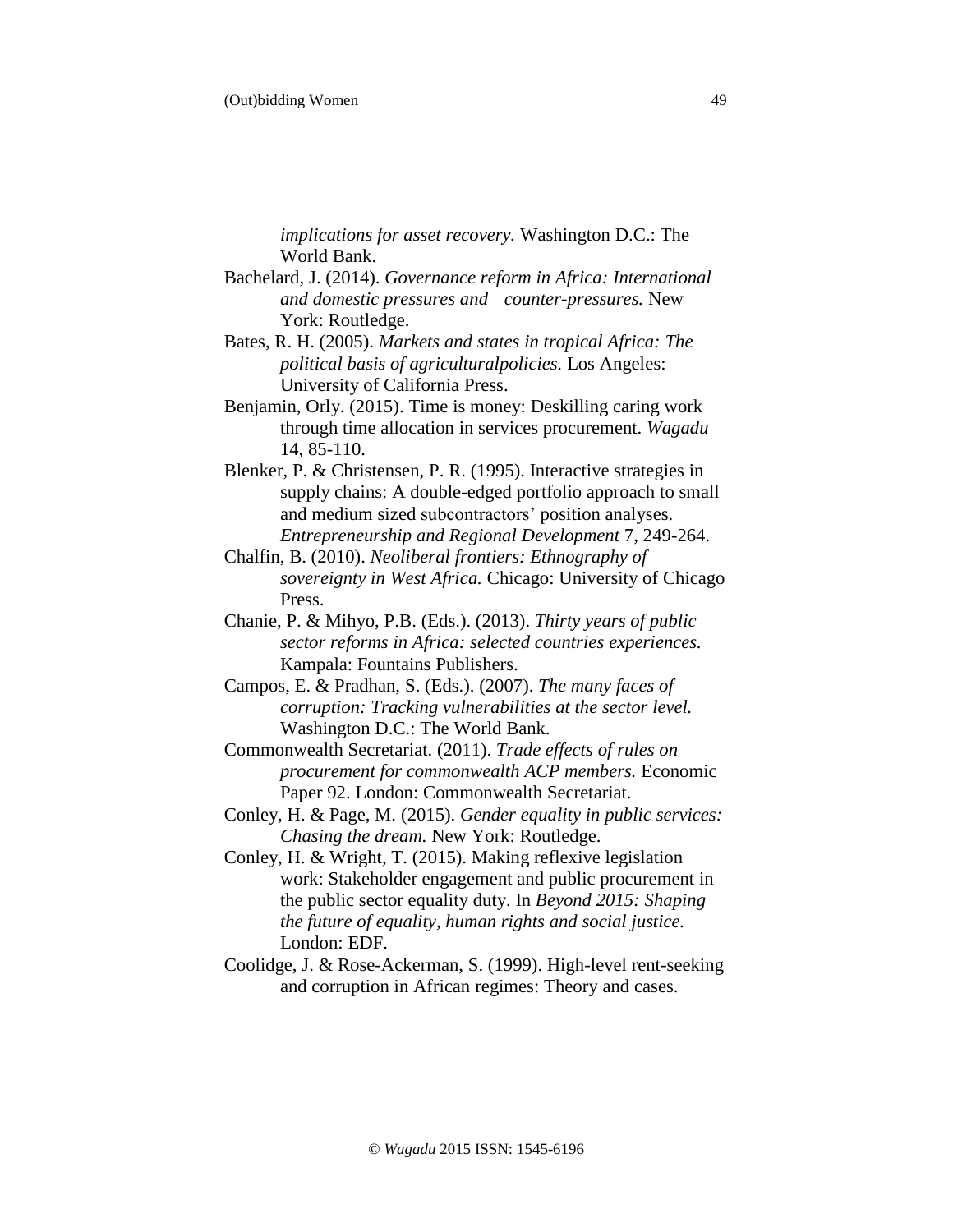*Policy Research Working Papers.* Washington D.C.: The World Bank. Accessed 10/1/15 <http://dx.doi.org/10.1596/1813-9450-1780>

- Cross, P. (2006). *Getting Africa on track to meet the MDGs on water and sanitation: A status overview of sixteen African countries.* South Africa: WSP.
- Dahlman, C.J. (1979). The Problem of externality. *Journal of Law and Economics,* 22(1), 141-162.
- Dannin, E. (2010). Crumbling infrastructure-crumbling democracy: Infrastructure privatization contracts and their effects on state and local governance. *Northwestern University Journal of Social Policy,* 5(2) 47-105.
- Davis, D. (2006). Neoliberalism, environmentalism and agricultural restructuring in morocco."*The Geographical Journal,* 172(2), 88-105.
- Denissen, A. & Saguy, A. (2014). Gendered homophobia and the contradictions of workforce discrimination for women in building trades. *Gender & Society,* 28(3), 381-403.
- Dickinson, L. (2011). *Outsourcing war and peace: Preserving public values in a world of privatized foreign affairs.* New Haven: Yale University Press.
- Douglas, M. (1986). *How institutions think.* Syracuse: Syracuse University Press.
- ECOSOC. (2015). *Commission on the Status of Women. Report on the Fifty-Fourth Session.* New York: ECOSOC. Accessed March 2015from:

http://www.un.org/womenwatch/daw/beijing15/

- Eisenstein, H. (1999). *Feminism seduced: How global elites use women's labor and ideas to exploit the world.* Boulder: Paradigm Publishers.
- Enloe, C. (1989). *Making feminist sense of international politics: Bananas, beaches, and bases.* Los Angeles: University of California Press.
- Ferguson, L. & Harman, S. (2015). Gender and infrastructure in the World Bank. *Development Policy Review,* 33(5), 653I-671.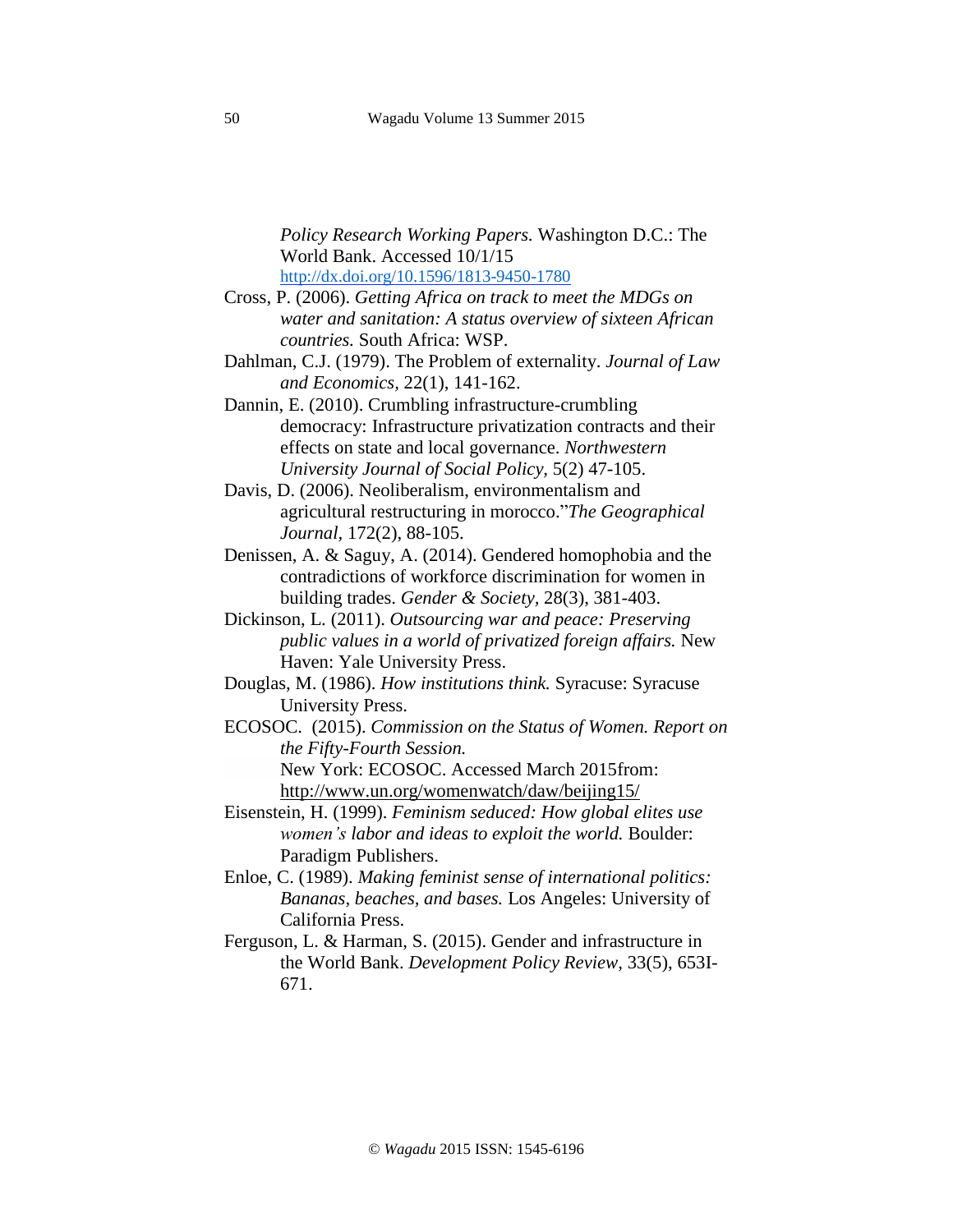- Fonn, S. & Sundari Ravindran, T.K. (2011). The Macroeconomic environment and sexual and reproductive health: A review of trends over the last 30 Years. *Reproductive Health Matters,* 19(38), 11-25.
- Gathii, J. T. (2011). Kenya's long anti-corruption agenda 1952- 2010: Prospects and challenges of the ethics and anticorruption commission under the 2010 constitution. *The Law and Development Review,* 4(3), 182-237.

Gilardi, F. (2010). Who learns from what in policy diffusion processes? *American Journal of Political Science,* 54(3), 650-666.

- Glasby, J. (Ed.). (2012). *Commissioning for health and well-being: An introduction.* Beacon: The Policy Press.
- Greenhill, R. Hoy, C., Carter, P. & Manuel, M. (2015). *Financing the future: How international public finance should fund global social compact to eradicate poverty.* London: Overseas Development Institute.
- Haigh, C. (2014). Carving up a continent: How UK government is facilitating the corporate takeover of African food systems. London: World Development Movement*.*
- Heron, T. (2013). *Pathways from preferential trade: The politics of trade adjustment in Africa, the Caribbean and pacific.* New York: Palgrave Macmillan.
- Inglehard, R. & Norris, P. (2003). *Rising tide: Gender equality and cultural change around the world.* Cambridge: Cambridge University Press.
- International Crisis Group. (2012). *Burundi: A deepening corruption crisis.* Africa Report No.185.
- Institute for the Equality of Women and Men. (2007). *Equal opportunities for men and women in public procurement contracts: A few recommendations.* Brussels: Institute for the Equality of Women and Men.
- Inter-Parliamentary Union. (2015, August 1). Women in national parliaments. Accessed 10/1/2015 from:

http://www.ipu.org/wmn-e/arc/classif010815.htm.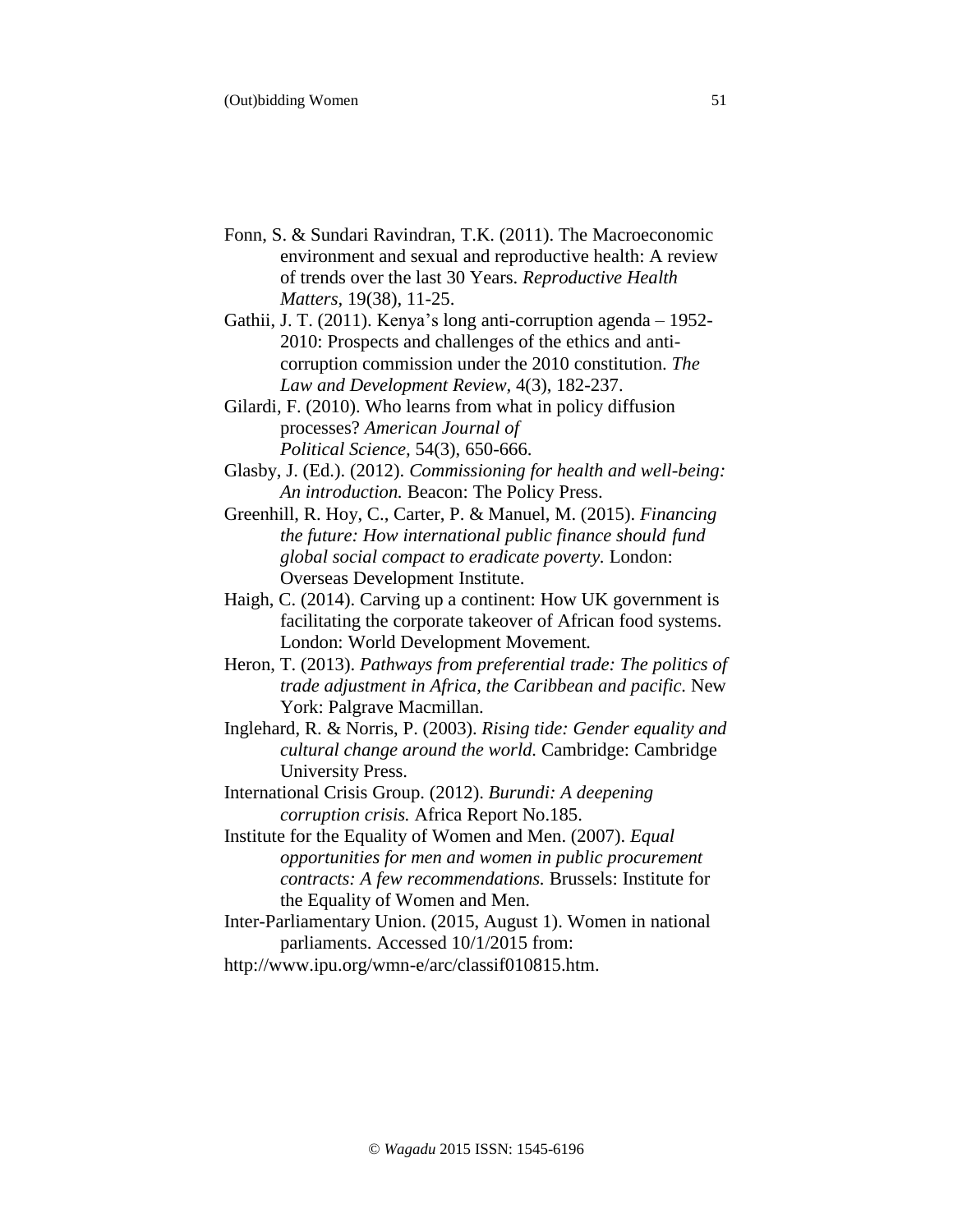- International Trade Center. (2014). *Empowering women through public procurement.* Geneva: ITC.
- Kaul, I. (2006). Blending external and domestic policy Demands: The Rise of the intermediary State. In I. Kaul & P. Conceição (Eds.), *The new public finance: Responding to global challenges* (73-108)*.* New York: Oxford University Press.
- Kirton, R. M. (2013). *Gender, trade and public procurement policy: Kenya, India, Australia, Jamaica.* London: The Commonwealth Secretariat.
- Kishimoto, S., Lobina, E. & Petitjean, O. (Eds.). (2015). *Our public water future: The global experience with remunicipalization.* London: Transnational Institute, Public Services International Research.
- Leon de Mariz, C., Menard, C. & Abeille, B. (2014). *Public procurement reforms in Africa: Challenges in institutional governance.* Oxford: Oxford University Press.
- Lumumba-Kasongo, T. (2007). A Theoretical perception on capitalism and welfare states and their responses to inequality with a focus on gender: What lessons for Africa? In N'Dri T.Assié-Lumumba (Ed.), *Women and higher education in Africa: Reconceptualizing gender-based human capabilities and upgrading human right to knowledge.* Abidjan: CEPARRED.
- Mamdani, M. (2007). *Scholars in the marketplace: The dilemma of neo-liberal reform at Makerere University, 1989-2005.* Dakar: CODESRIA.
- Mangum, V. (2010). Public contracting, political barriers and the role of political capital in the growth of black entrepreneurship. *Journal of Public Management & Social Policy,* 16(2), 33-48.
- Martin, M. (2015, July). Private and blended development cooperation: Assessing their effectiveness and impact for achieving the SDG's. ECOSOC Economic Forum Policy Brief no. 7. Accessed 10/1/15 from: http://goo.gl/kAgxTy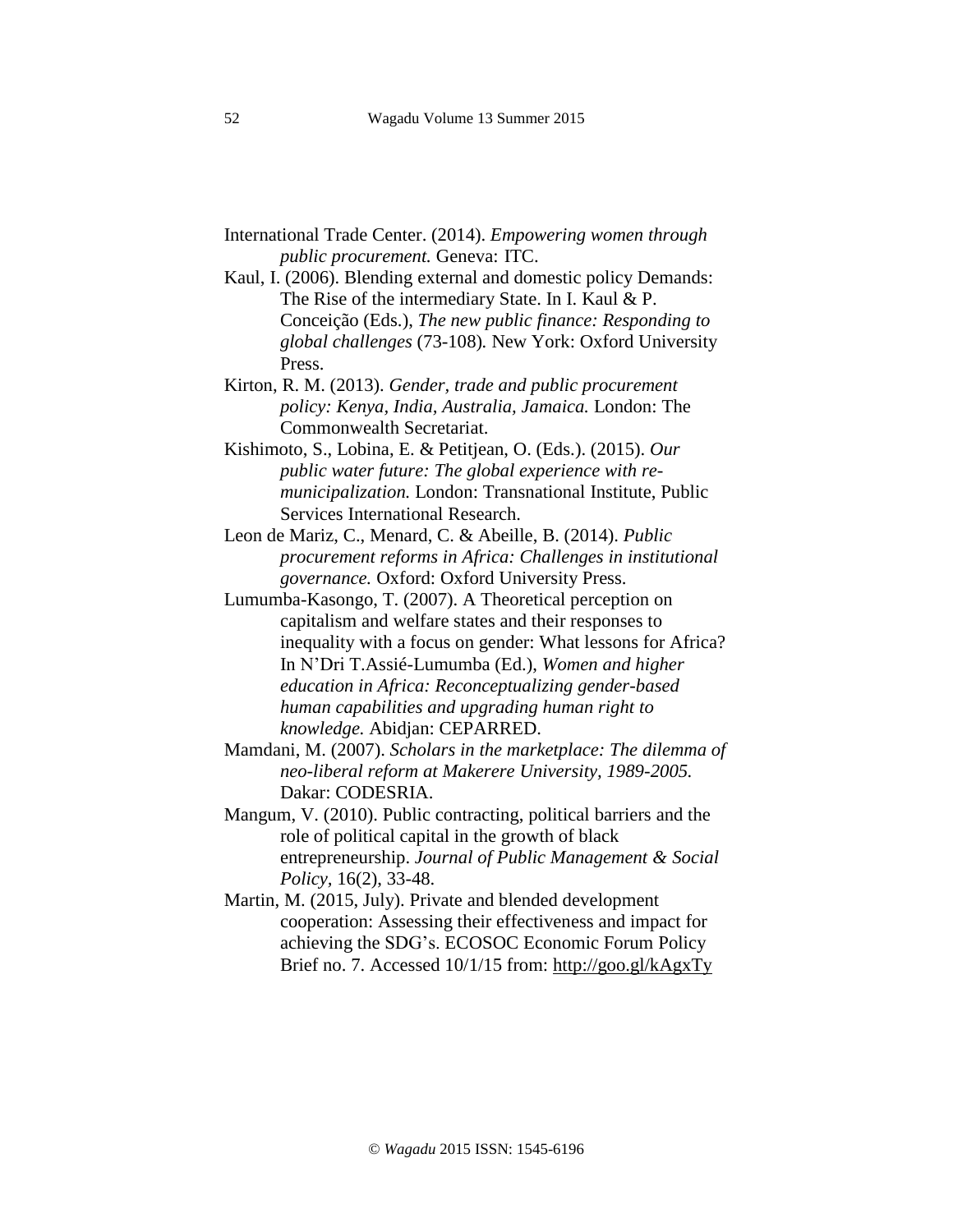- Mastracci, S. & Bowman, L. (2013). Public agencies, gendered organizations: The future of gender studies in public management. *Public Management Review,* 17 (6), 857-875.
- Meseguer, C. (2006). Learning and economic policy choices. *European Journal of Political Economy,* 22, 156-178.
- McBeth, M., Jones, M. & Shanahan, E. (2014). The narrative policy framework. In P. Sabatier & C.M. Weible (Eds.), *Theories of Policy Process* (225-266). Boulder: Westview Press.
- McCord, A. (2012). *Public works and social protection in Sub-Saharan Africa: Do public works work for the poor?* New York: United Nations Press.
- McCrudden, C. (2007). *Buying social justice: Equality, government procurement &legal change.* Oxford: Oxford University.
- McCrudden, C. (2004). Using public procurement to achieve social outcomes. *National Resources Forum,* 28, 257-267.
- Minot, N. W. (1986). Contract farming and its effect on small farmers in less developed countries. *Working Paper No. 31* MSU International Development Papers.
- Newman, J. (2010). Theme: Gender, the professions and public management: Changing governance, changing equality? New labor modernization and public services. *Public Money & Management,* 22(1), 7-14.
- Nkrumah, Y. & Mensah. J. (Eds.). (2014). *Accelerating health reforms through collective action: Experiences from East Africa.* Washington D.C.: The World Bank.
- Nyeck, S.N. (Ed.). (2016). *Public Procurement Reform and Governance in Africa:* New York: Palgrave-Macmillan.
- Perrot, J. & de Roodenbeke, E. (Eds.). (2012). *Strategic contracting for health systems and services.* New Brunswick: Transaction Publishers.
- Plummer, J. & Cross, P. (2006). *Tacklingcorruption in the water and sanitation sector in Africa: Starting dialogue.* WSP Working Paper.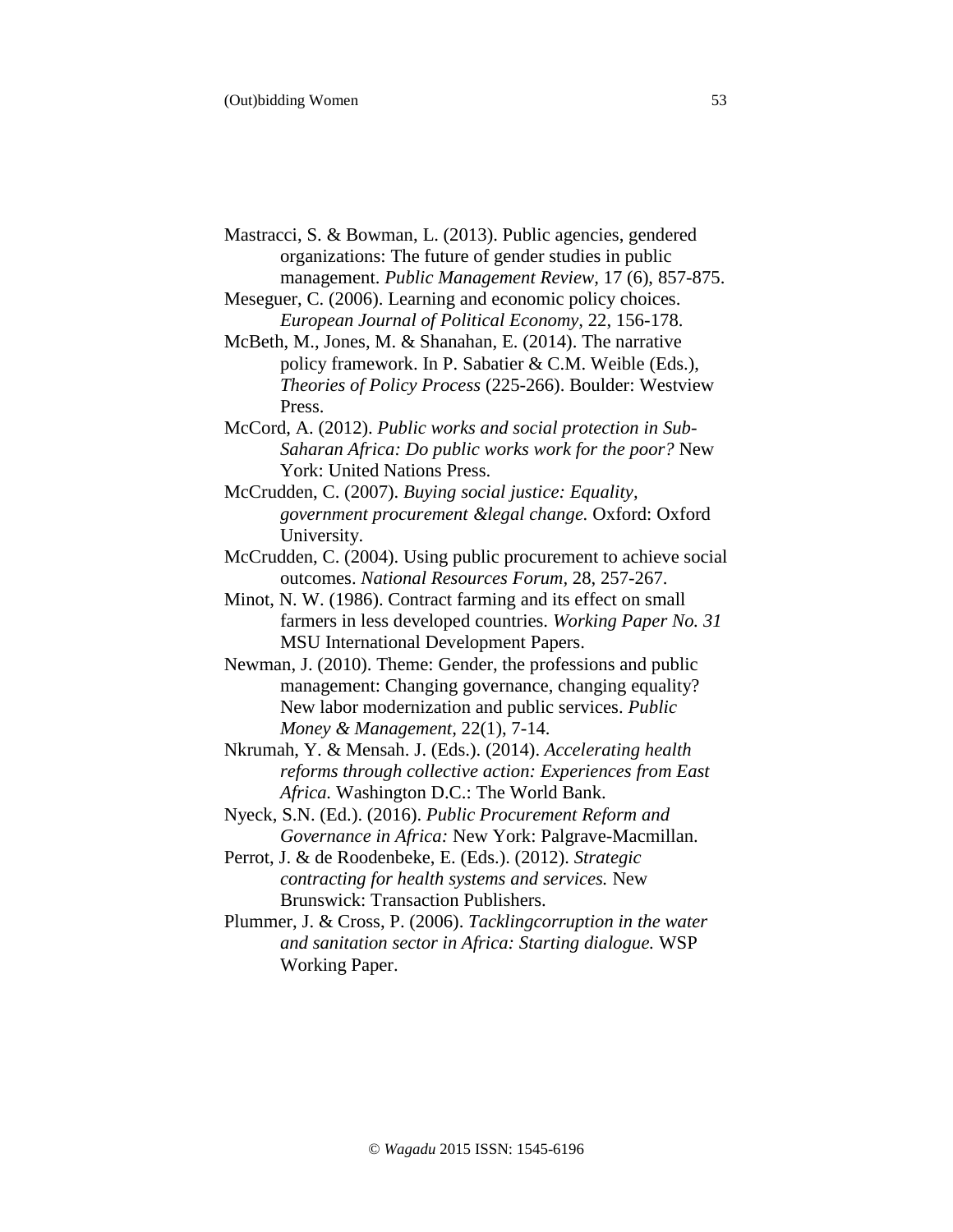- Preuss, L. (2011). On the contribution of public procurement on entrepreneurship and small business policy. *Entrepreneurship & Regional Development,* 23(9-10) 787- 814.
- Prier, E., McCue, C. & Bevis, M. E. (2008). Making it happen: Public procurement's role in integrating economic development and sustainability strategies for local government in the U.S.A. *Third International Public Procurement Conference Proceedings*, 637-654.
- Quinot, G. & Arrowsmith, S. (Eds.). (2013). *Public procurement regulations in Africa.* Cambridge: Cambridge University Press.
- Rabinow, P. & Sullivan, W. (Eds.). (1987). *Interpretative social science: A second look.* Los Angeles: University of California Press.
- Roger, E. M. (1995). *Diffusion of Innovations* (4thed.). New York: The Free Press.
- Roland, G. (Ed.). (2008). *Privatization successes and failures.* New York: Columbia University Press.
- Rolfstam, M. (2015). An institutional approach to research on public procurement of innovation. *Innovation: The European Journal of Social Science Research,* 25(3), 303- 321.
- Roth, G. (1987). *The private provision of public services in developing countries.* Oxford: Oxford University Press.
- Ruijter (de), E., Treas, J. & Cohen, P. (2005). Outsourcing the gender factory: Living arrangements and service expenditures on female and make tasks. *Social Forces,* 84(1), 305-322.
- Rupp, L. J. (1997). *Worlds of women: The making of an international women's movement.* Princeton: Princeton University Press.
- Rwakaringi, D. M. (May 15, 2013). South Sudan to probe 'dura saga' grain swindle. *Voice of America*. Accessed 10/1/2015 from: http://goo.gl/40pE1p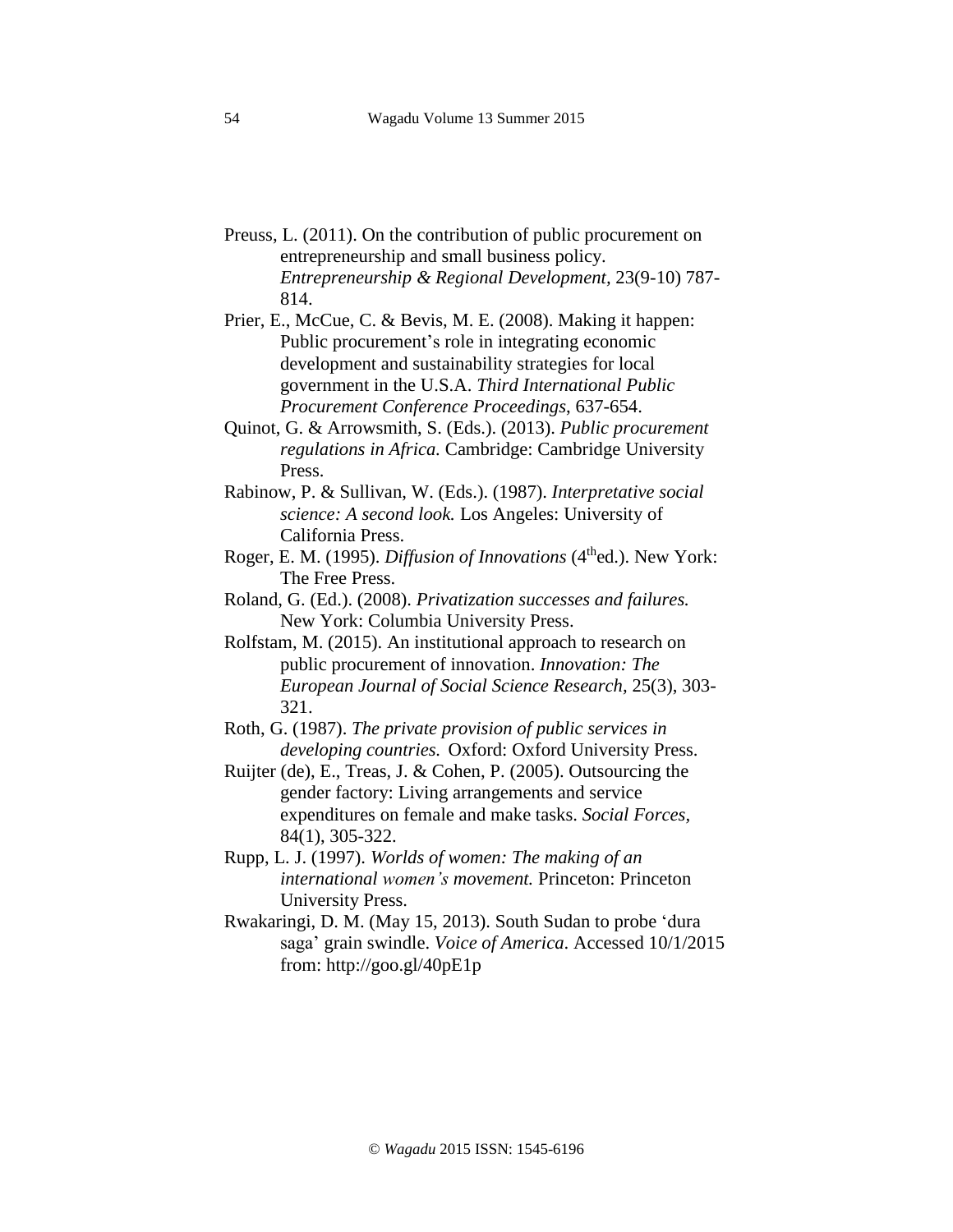- Carter, E.K. (2015) The legal framework of contracting: Gender equality, the provision of services and European public procurement law. *Wagadu* 14, 55-83.
- Shipan, R., & Volden, C. (2008). The mechanisms of policy diffusion. *American Journal of Political Science,* 52 (4), 840-857.
- Simmons, B.A., Dobbin, F. & Garrett, G. (2006). Introduction: The international diffusion of liberalism. *International Organization,* 60 (4), 781-810.
- Stachowitsch, Saskia. (2013). Military privatization and the remasculinization of the state: Making the link Between the Outsourcing of Military Security and Gendered State Transformations.*International Relations,* 27(1), 74-94.
- Stone, Deborah. (1997). *Policy paradox: The art of political decision making.* New York: W.W. Norton.
- Transparency International. (2006). *Rapport mondial sur la corruption: Corruption etsanté.* Berlin: Transparency International.
- True, J. & Mintrom, M. (2001). Transnational networks and policy diffusion: The case of gender mainstreaming. *International Studies Quarterly,* 45(1), 27-57.
- Towns, A. E. (2010). *Women and states: Norms and hierarchies in international society*. Cambridge: Cambridge University Press.
- Third International Conference on Financing for Development. (2015). *Addis Ababa action agenda.* New York: United Nations.
- UNCTAD. (2013). *Promoting local IT sector development through public procurement.* New York: UNCTAD.
- UNWOMEN. (2015). *Fourth conference on women Beijing declaration*. New York: United Nations. Accessed 10/1/15 from: http://goo.gl/8fVPI8 andhttp://goo.gl/K8ywKl
- Warner, M.E. & Hefetz. A. (2002). Applying market solutions to public services: An assessment of efficiency, equity and voice. *Urban Affairs Review,* 38(1), 70-89.